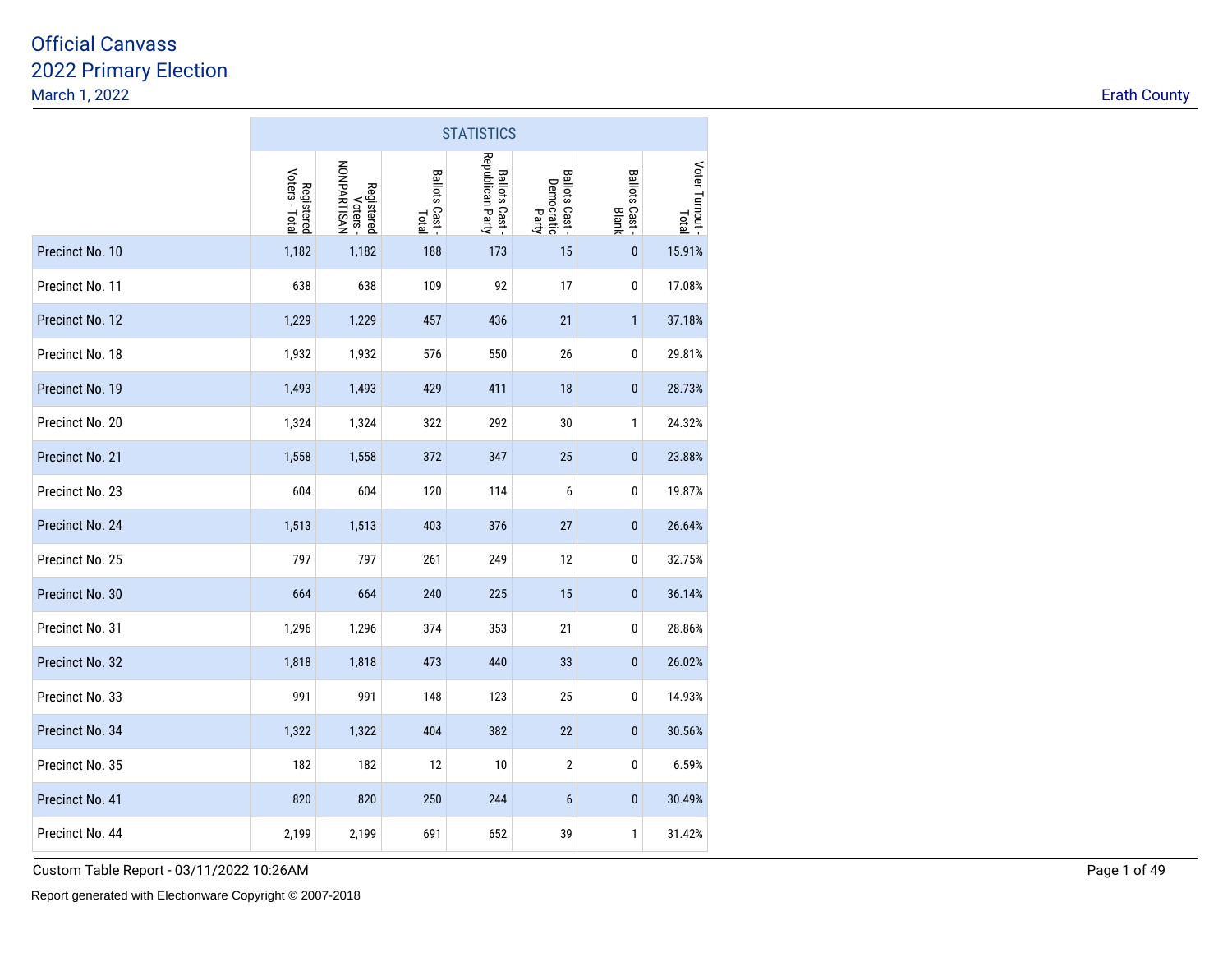|                 | <b>STATISTICS</b>                    |                                       |                                        |                                             |                                               |                                   |                          |  |  |  |  |
|-----------------|--------------------------------------|---------------------------------------|----------------------------------------|---------------------------------------------|-----------------------------------------------|-----------------------------------|--------------------------|--|--|--|--|
|                 | Voters<br>Registered<br><b>Total</b> | NONPARTISAN<br>Registered<br>Voters - | <b>Ballots</b><br>Cast<br><b>Total</b> | Republican Party<br><b>Ballots</b><br>Cast- | <b>Ballots</b><br>Democratic<br>Cast<br>Party | <b>Ballots</b><br>Cast -<br>Blank | Voter Turnout -<br>Total |  |  |  |  |
| Precinct No. 45 | 1,489                                | 1,489                                 | 372                                    | 334                                         | 38                                            | $\mathbf{0}$                      | 24.98%                   |  |  |  |  |
| Precinct No. 46 | 819                                  | 819                                   | 153                                    | 142                                         | 11                                            | 0                                 | 18.68%                   |  |  |  |  |
| Precinct No. 47 | 482                                  | 482                                   | 139                                    | 120                                         | 19                                            | $\mathbf{0}$                      | 28.84%                   |  |  |  |  |
| <b>Totals</b>   | 24,352                               | 24,352                                | 6,493                                  | 6,065                                       | 428                                           |                                   |                          |  |  |  |  |

|                 | <b>REP US Rep, District 25</b> |                  |              |            |  |  |  |  |  |  |  |
|-----------------|--------------------------------|------------------|--------------|------------|--|--|--|--|--|--|--|
|                 | <b>VOTE FOR 1</b>              |                  |              |            |  |  |  |  |  |  |  |
|                 | Roger Williams                 | Total Votes Cast | Overvotes    | Undervotes |  |  |  |  |  |  |  |
| Precinct No. 10 | 156                            | 156              | $\mathbf{0}$ | 17         |  |  |  |  |  |  |  |
| Precinct No. 11 | 78                             | 78               | $\mathbf{0}$ | 14         |  |  |  |  |  |  |  |
| Precinct No. 12 | 386                            | 386              | $\mathbf{0}$ | 50         |  |  |  |  |  |  |  |
| Precinct No. 18 | 497                            | 497              | $\mathbf{0}$ | 53         |  |  |  |  |  |  |  |
| Precinct No. 19 | 368                            | 368              | $\mathbf{0}$ | 43         |  |  |  |  |  |  |  |
| Precinct No. 20 | 256                            | 256              | $\mathbf{0}$ | 36         |  |  |  |  |  |  |  |
| Precinct No. 21 | 294                            | 294              | $\mathbf{0}$ | 53         |  |  |  |  |  |  |  |
| Precinct No. 23 | 100                            | 100              | 0            | 14         |  |  |  |  |  |  |  |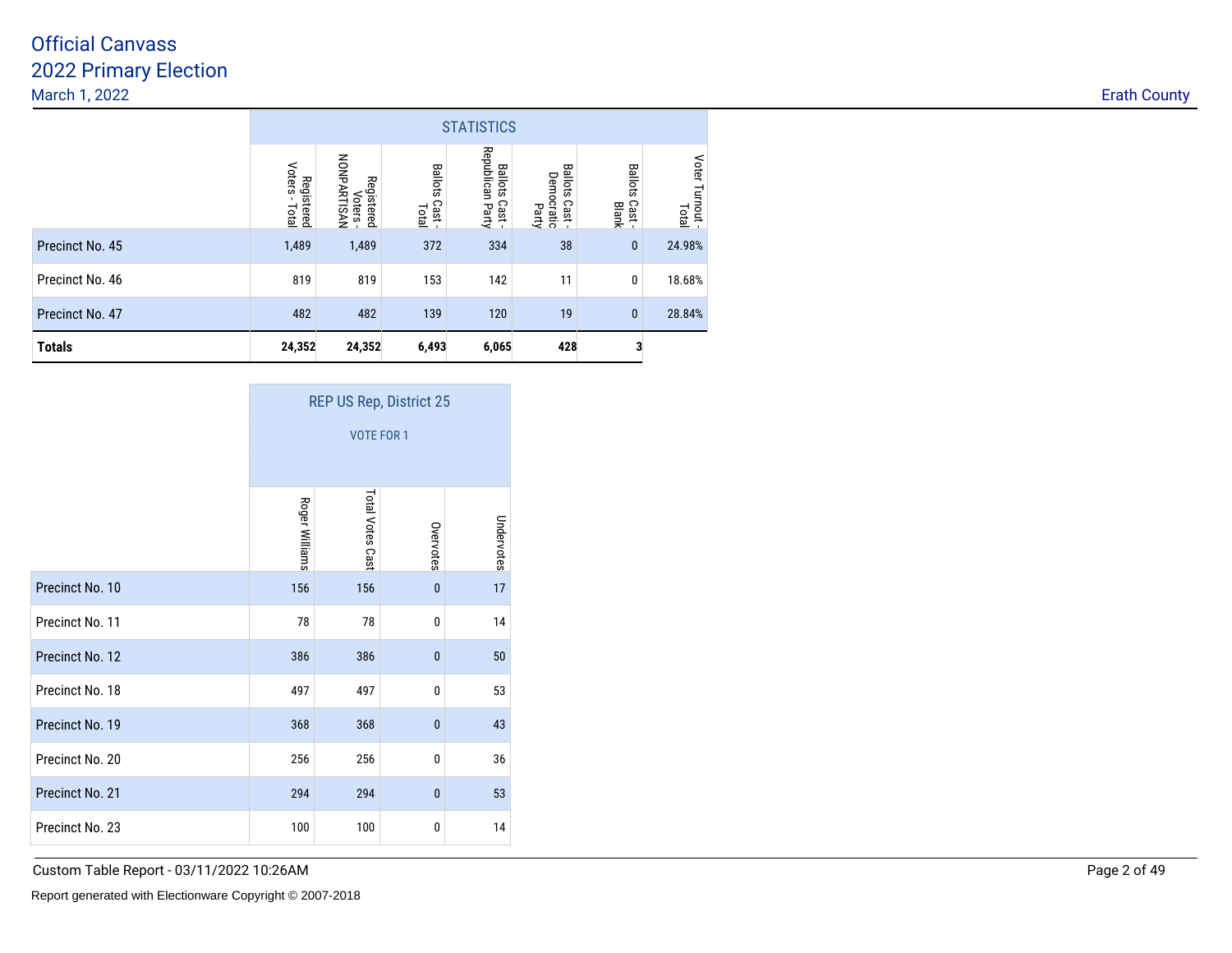|                 | <b>REP US Rep, District 25</b> |                   |              |            |  |  |  |  |  |  |
|-----------------|--------------------------------|-------------------|--------------|------------|--|--|--|--|--|--|
|                 |                                | <b>VOTE FOR 1</b> |              |            |  |  |  |  |  |  |
|                 | Roger Williams                 | Total Votes Cast  | Overvotes    | Undervotes |  |  |  |  |  |  |
| Precinct No. 24 | 338                            | 338               | $\pmb{0}$    | 38         |  |  |  |  |  |  |
| Precinct No. 25 | 220                            | 220               | 0            | 29         |  |  |  |  |  |  |
| Precinct No. 30 | 209                            | 209               | $\pmb{0}$    | 16         |  |  |  |  |  |  |
| Precinct No. 31 | 332                            | 332               | 0            | 21         |  |  |  |  |  |  |
| Precinct No. 32 | 380                            | 380               | $\mathbf{0}$ | 60         |  |  |  |  |  |  |
| Precinct No. 33 | 107                            | 107               | 0            | 16         |  |  |  |  |  |  |
| Precinct No. 34 | 347                            | 347               | $\mathbf{0}$ | 35         |  |  |  |  |  |  |
| Precinct No. 35 | 10                             | 10                | 0            | 0          |  |  |  |  |  |  |
| Precinct No. 41 | 220                            | 220               | $\pmb{0}$    | 24         |  |  |  |  |  |  |
| Precinct No. 44 | 592                            | 592               | 0            | 60         |  |  |  |  |  |  |
| Precinct No. 45 | 291                            | 291               | $\pmb{0}$    | 43         |  |  |  |  |  |  |
| Precinct No. 46 | 128                            | 128               | 0            | 14         |  |  |  |  |  |  |
| Precinct No. 47 | 99                             | 99                | $\pmb{0}$    | 21         |  |  |  |  |  |  |
| <b>Totals</b>   | 5,408                          | 5,408             | 0            | 657        |  |  |  |  |  |  |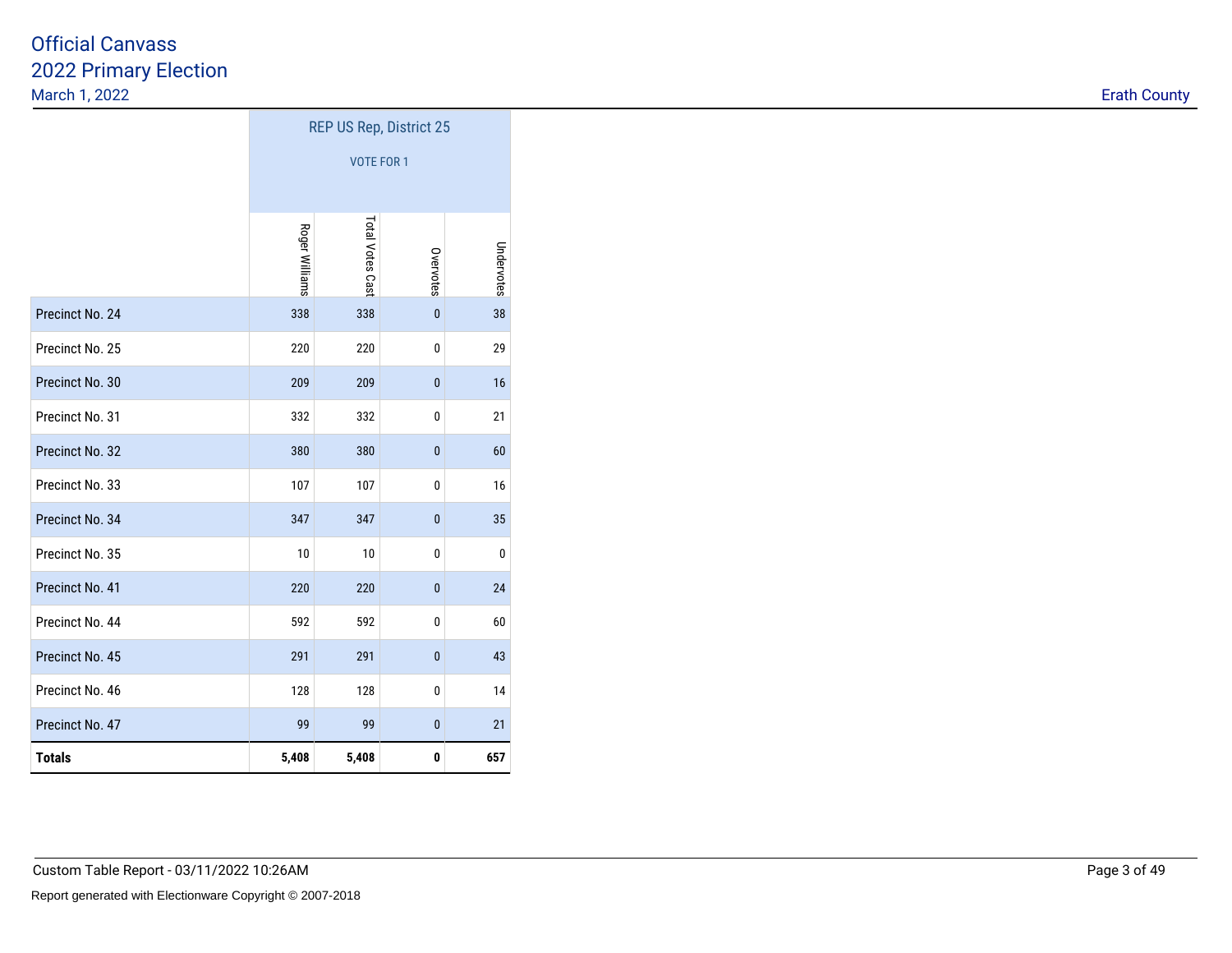|                 | <b>REP Governor</b> |                 |                  |                |                         |                   |                     |                    |                  |             |                  |  |  |
|-----------------|---------------------|-----------------|------------------|----------------|-------------------------|-------------------|---------------------|--------------------|------------------|-------------|------------------|--|--|
|                 |                     |                 |                  |                |                         | <b>VOTE FOR 1</b> |                     |                    |                  |             |                  |  |  |
|                 |                     |                 |                  |                |                         |                   |                     |                    |                  |             |                  |  |  |
|                 | <b>Don Huffines</b> | Kandy Kaye Horn | Allen B. West    | Danny Harrison | <b>Rick Perry</b>       | Paul Belew        | <b>Chad Prather</b> | <b>Greg Abbott</b> | Total Votes Cast | Overvotes   | Undervotes       |  |  |
| Precinct No. 10 | 19                  | $\mathbf{1}$    | 15               | $\mathbf{1}$   | $\overline{\mathbf{4}}$ | $\bf{0}$          | 13                  | 117                | 170              | $\pmb{0}$   | $\sqrt{3}$       |  |  |
| Precinct No. 11 | 4                   | $\mathbf{2}$    | $\boldsymbol{6}$ | $\pmb{0}$      | 8                       | $\pmb{0}$         | 8                   | 62                 | $90\,$           | 0           | $\sqrt{2}$       |  |  |
| Precinct No. 12 | 50                  | $\sqrt{5}$      | 46               | $\overline{4}$ | 15                      | $\bf{0}$          | 30                  | 280                | 430              | $\pmb{0}$   | 6                |  |  |
| Precinct No. 18 | 52                  | 3               | 62               | $\mathbf{1}$   | 15                      | $\mathbf{1}$      | 49                  | 357                | 540              | $\mathbf 0$ | 10               |  |  |
| Precinct No. 19 | 40                  | 9               | 37               | $\bf{0}$       | 12                      | $\overline{2}$    | 32                  | 264                | 396              | $\bf{0}$    | 15               |  |  |
| Precinct No. 20 | 26                  | 0               | 39               | $\bf{0}$       | 10                      | $\pmb{0}$         | 30                  | 186                | 291              | 0           | $\overline{1}$   |  |  |
| Precinct No. 21 | 34                  | $\overline{2}$  | 24               | $\pmb{0}$      | 12                      | $\pmb{0}$         | 26                  | 243                | 341              | $\pmb{0}$   | $\boldsymbol{6}$ |  |  |
| Precinct No. 23 | 11                  | $\mathbf{2}$    | 13               | $\bf{0}$       | 3                       | 0                 | 15                  | 68                 | 112              | 0           | $\overline{2}$   |  |  |
| Precinct No. 24 | 49                  | 5               | 36               | $\mathbf{1}$   | $12\,$                  | $\pmb{0}$         | 24                  | 236                | 363              | $\pmb{0}$   | $13$             |  |  |
| Precinct No. 25 | 34                  | $\mathbf{1}$    | 24               | $\bf{0}$       | $\overline{7}$          | $\mathbf{1}$      | 15                  | 164                | 246              | 0           | 3                |  |  |
| Precinct No. 30 | 22                  | $\mathbf{1}$    | 41               | $\pmb{0}$      | $\mathbf{1}$            | $\pmb{0}$         | 20                  | 139                | 224              | $\pmb{0}$   | $\overline{1}$   |  |  |
| Precinct No. 31 | 57                  | 3               | 32               | $\overline{2}$ | 11                      | 0                 | 22                  | 224                | 351              | 0           | $\sqrt{2}$       |  |  |
| Precinct No. 32 | 54                  | $\overline{4}$  | 40               | $\sqrt{2}$     | $16$                    | $\sqrt{3}$        | 48                  | 265                | 432              | $\pmb{0}$   | $\bf 8$          |  |  |
| Precinct No. 33 | 17                  | $\overline{4}$  | 14               | $\mathbf{1}$   | 3                       | 0                 | 11                  | 71                 | 121              | 0           | $\overline{2}$   |  |  |
| Precinct No. 34 | 56                  | $\overline{2}$  | 57               | $\pmb{0}$      | 9                       | $\pmb{0}$         | 28                  | 227                | 379              | $\pmb{0}$   | $\sqrt{3}$       |  |  |
| Precinct No. 35 | $\mathbf{1}$        | 0               | $\overline{2}$   | $\bf{0}$       | 0                       | 0                 | 0                   | 6                  | 9                | 0           | $\mathbf{1}$     |  |  |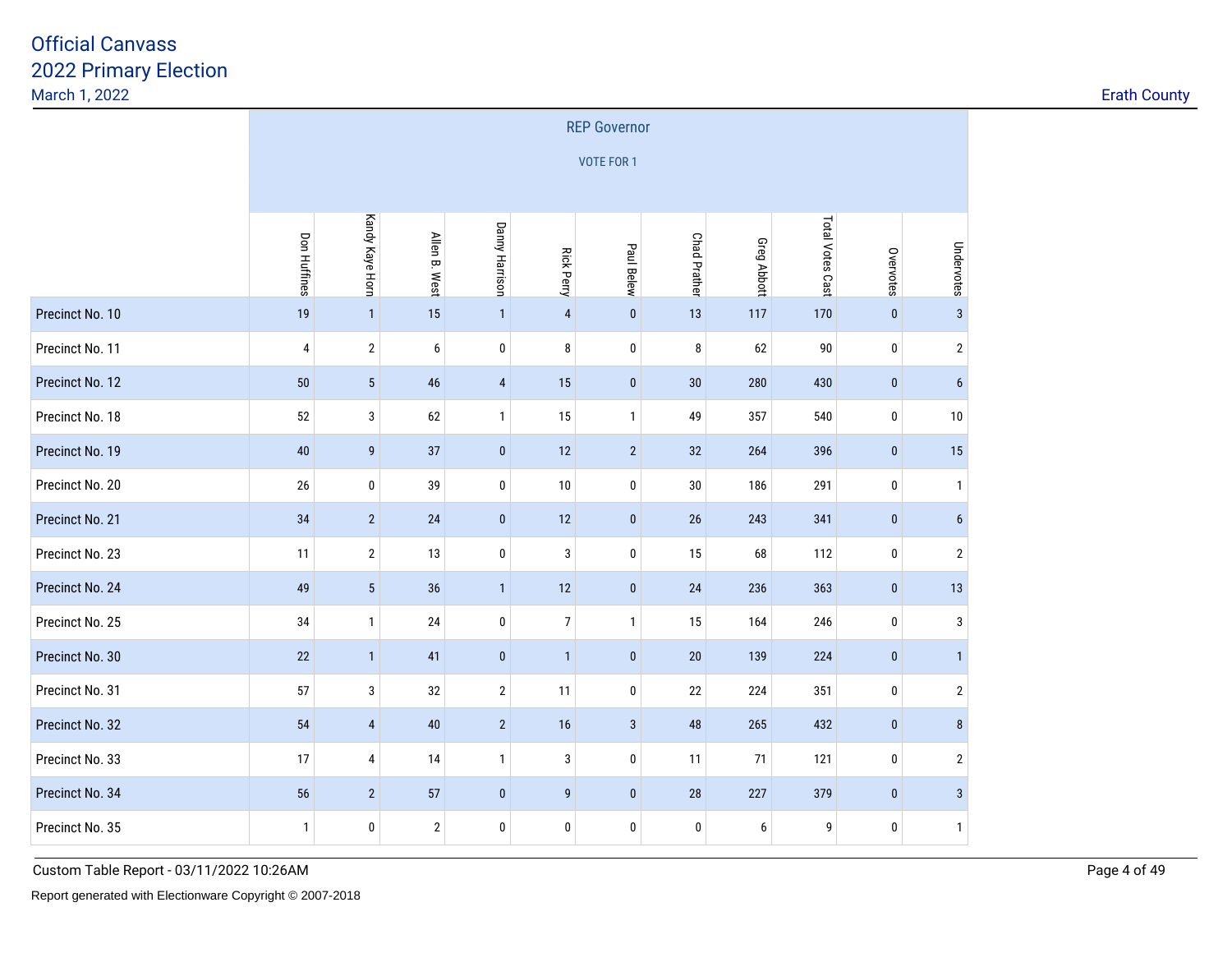|                 | <b>REP Governor</b>                                                                                   |                 |                  |                |                   |                   |                     |             |                     |              |                |  |  |
|-----------------|-------------------------------------------------------------------------------------------------------|-----------------|------------------|----------------|-------------------|-------------------|---------------------|-------------|---------------------|--------------|----------------|--|--|
|                 |                                                                                                       |                 |                  |                |                   | <b>VOTE FOR 1</b> |                     |             |                     |              |                |  |  |
|                 |                                                                                                       |                 |                  |                |                   |                   |                     |             |                     |              |                |  |  |
|                 | <b>Don Huffines</b>                                                                                   | Kandy Kaye Horn | Allen B.<br>West | Danny Harrison | <b>Rick Perry</b> | Paul Belew        | <b>Chad Prather</b> | Greg Abbott | Total Votes<br>Cast | Overvotes    | Undervotes     |  |  |
| Precinct No. 41 | 21                                                                                                    | $\mathbf{1}$    | 33               | $\mathbf{1}$   | 8                 | $\overline{2}$    | 25                  | 149         | 240                 | $\mathbf{0}$ | 4              |  |  |
| Precinct No. 44 | 75                                                                                                    |                 | 60               | 0              | 14                | 0                 | 50                  | 447         | 647                 | 0            | 5              |  |  |
| Precinct No. 45 | 30                                                                                                    | $5\phantom{.0}$ | 40               | $\mathbf{1}$   | 8                 | $\mathbf{1}$      | 22                  | 217         | 324                 | $\bf{0}$     | 10             |  |  |
| Precinct No. 46 | $10\,$                                                                                                | $\mathbf{3}$    | 15               | -1             | 5                 | 0                 | $20\,$              | 81          | 135                 | 0            | 7 <sup>1</sup> |  |  |
| Precinct No. 47 | $\overline{2}$<br>8<br>22<br>$\bf{0}$<br>10<br>$\bf{0}$<br>8<br>69<br>118<br>$\bf{0}$<br>$\mathbf{1}$ |                 |                  |                |                   |                   |                     |             |                     |              |                |  |  |
| <b>Totals</b>   | 670                                                                                                   | 55              | 658              | 15             | 183               | 10                | 496                 | 3,872       | 5,959               | 0            | 106            |  |  |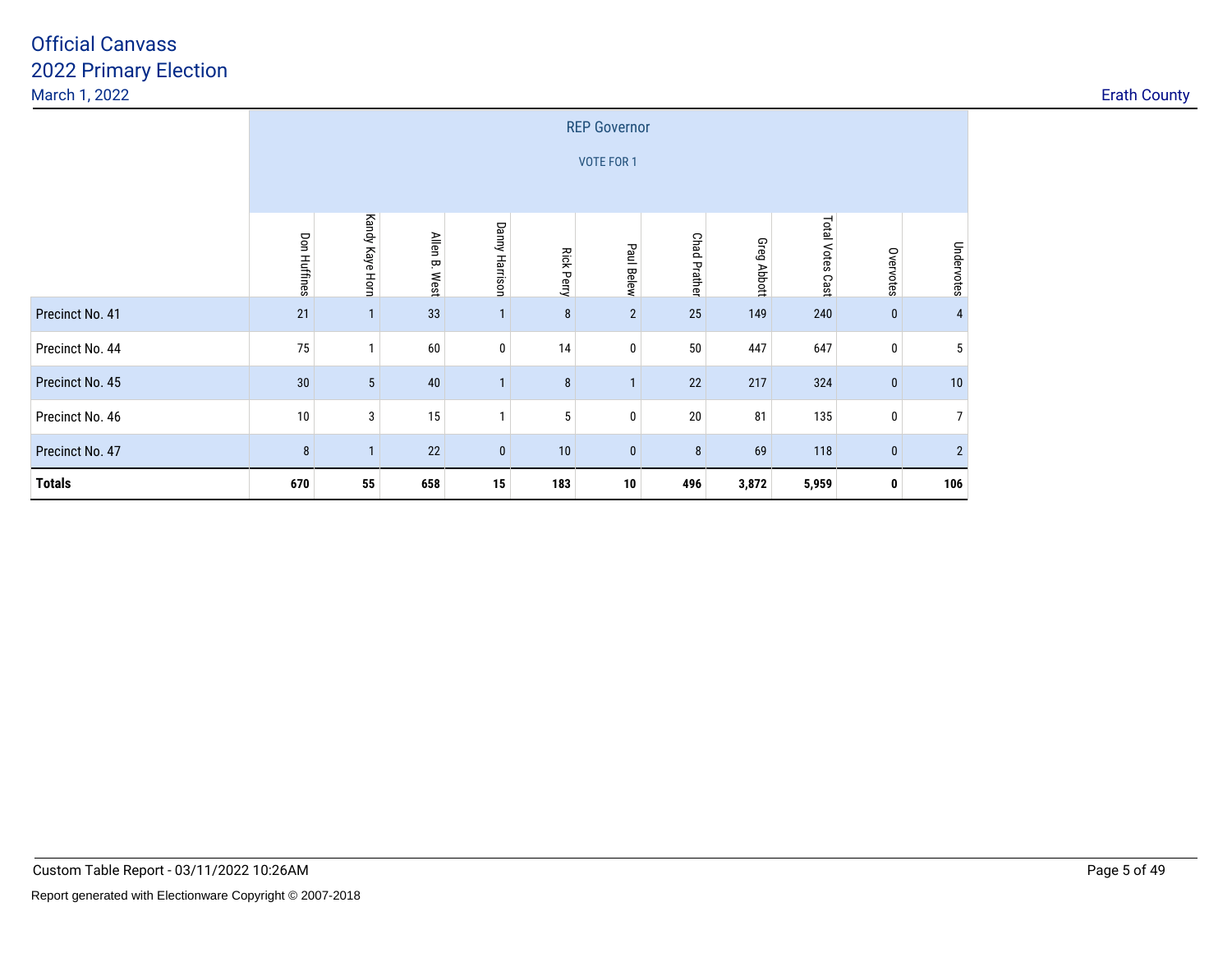|                 | <b>REP Lieutenant Governor</b> |                  |                 |                        |                   |                      |                  |           |                |  |  |  |
|-----------------|--------------------------------|------------------|-----------------|------------------------|-------------------|----------------------|------------------|-----------|----------------|--|--|--|
|                 |                                |                  |                 |                        | <b>VOTE FOR 1</b> |                      |                  |           |                |  |  |  |
|                 |                                |                  |                 |                        |                   |                      |                  |           |                |  |  |  |
|                 | Dan Patrick                    | Aaron Sorrells   | Todd M. Bullis  | <b>Trayce Bradford</b> | Zach Vance        | <b>Daniel Miller</b> | Total Votes Cast | Overvotes | Undervotes     |  |  |  |
| Precinct No. 10 | 121                            | $\boldsymbol{9}$ | $\mathbf{1}$    | 10                     | 6                 | $\bf 8$              | 155              | $\pmb{0}$ | 18             |  |  |  |
| Precinct No. 11 | 66                             | 3                | 1               | 4                      | $\overline{2}$    | 6                    | 82               | 0         | 10             |  |  |  |
| Precinct No. 12 | 312                            | 25               | $\mathbf{3}$    | 29                     | 10                | 22                   | 401              | $\pmb{0}$ | 35             |  |  |  |
| Precinct No. 18 | 409                            | 32               | $\overline{7}$  | 35                     | 13                | 17                   | 513              | 0         | 37             |  |  |  |
| Precinct No. 19 | 293                            | 18               | $\overline{2}$  | 21                     | $\overline{7}$    | 33                   | 374              | $\pmb{0}$ | 37             |  |  |  |
| Precinct No. 20 | 227                            | $18\,$           | $\sqrt{5}$      | 15                     | 6                 | 11                   | 282              | $\pmb{0}$ | 10             |  |  |  |
| Precinct No. 21 | 261                            | 16               | $\mathbf{1}$    | 16                     | $7\overline{ }$   | 18                   | 319              | $\bf{0}$  | 28             |  |  |  |
| Precinct No. 23 | 83                             | $\overline{4}$   | $\overline{2}$  | 6                      | $\mathbf{1}$      | 11                   | 107              | 0         | $\overline{7}$ |  |  |  |
| Precinct No. 24 | 263                            | 23               | $5\phantom{.0}$ | 25                     | $10$              | 18                   | 344              | $\pmb{0}$ | 32             |  |  |  |
| Precinct No. 25 | 191                            | 12               | 3               | 10                     | 4                 | 11                   | 231              | 0         | 18             |  |  |  |
| Precinct No. 30 | 188                            | 12               | $\overline{2}$  | $\overline{4}$         | $\mathbf{1}$      | 10                   | 217              | $\pmb{0}$ | $\bf 8$        |  |  |  |
| Precinct No. 31 | 269                            | 14               | 8               | 25                     | 4                 | 20                   | 340              | 0         | 13             |  |  |  |
| Precinct No. 32 | 302                            | 20               | $\mathbf{1}$    | 32                     | 15                | 34                   | 404              | $\pmb{0}$ | 36             |  |  |  |
| Precinct No. 33 | 73                             | $10$             | $\mathbf{1}$    | 15                     | 6                 | 5                    | 110              | 0         | 13             |  |  |  |
| Precinct No. 34 | 285                            | 26               | $\overline{2}$  | 27                     | 9                 | 17                   | 366              | $\pmb{0}$ | 16             |  |  |  |
| Precinct No. 35 | $\overline{7}$                 | 0                | $\mathbf{1}$    | $\mathbf{1}$           | 0                 | 0                    | 9                | 0         | $\mathbf{1}$   |  |  |  |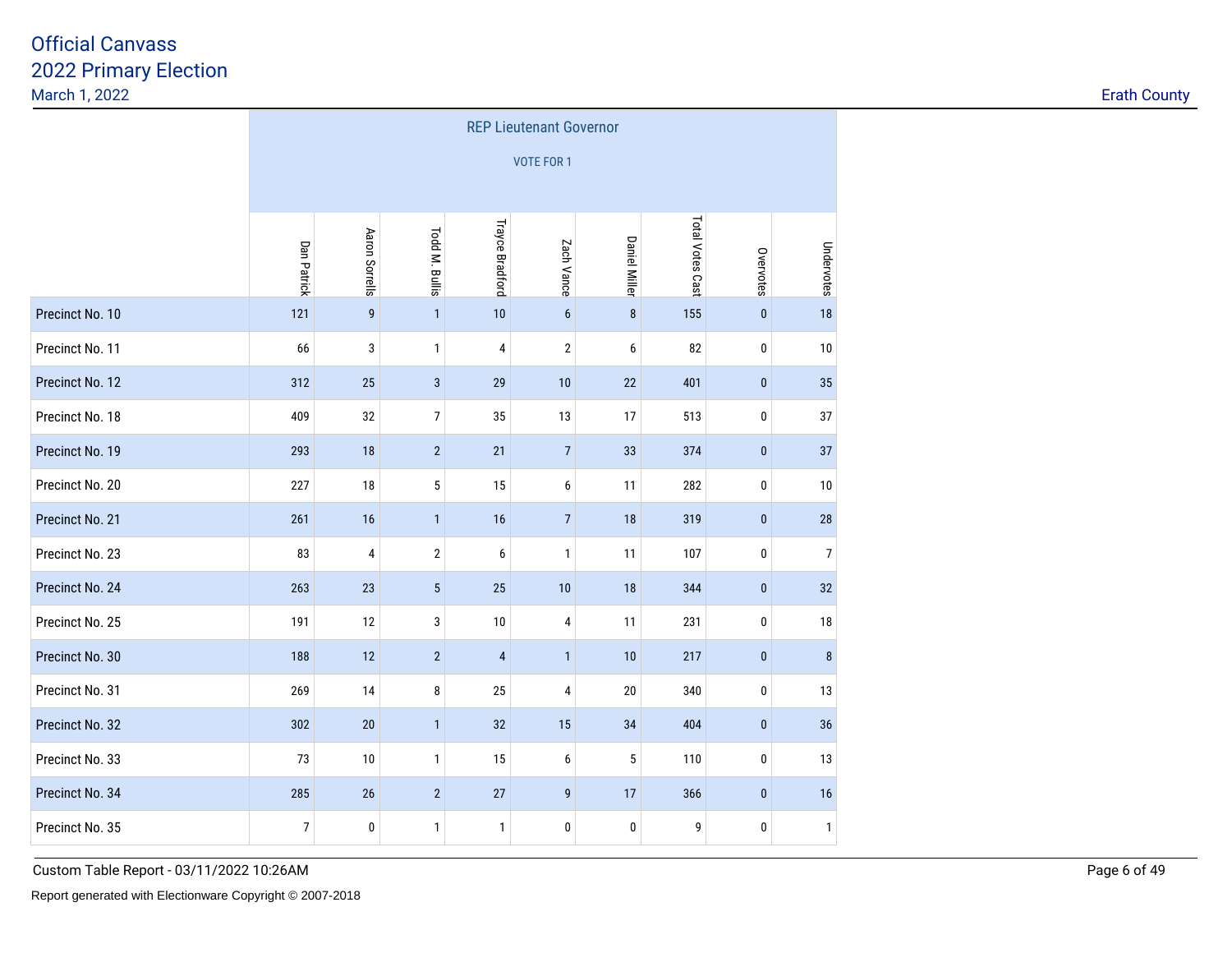|                 | <b>REP Lieutenant Governor</b> |                                                                                                                                                |    |     |     |     |       |           |     |  |  |  |  |
|-----------------|--------------------------------|------------------------------------------------------------------------------------------------------------------------------------------------|----|-----|-----|-----|-------|-----------|-----|--|--|--|--|
|                 |                                | <b>VOTE FOR 1</b>                                                                                                                              |    |     |     |     |       |           |     |  |  |  |  |
|                 | Dan Patrick                    | Total Votes<br>Trayce Bradford<br>Aaron Sorrells<br>Todd M.<br><b>Daniel Miller</b><br>Zach Vance<br>Undervotes<br>Overvotes<br>Bullis<br>Cast |    |     |     |     |       |           |     |  |  |  |  |
| Precinct No. 41 | 177                            | $6\phantom{1}$                                                                                                                                 | 3  | 11  | 18  | 15  | 230   | $\pmb{0}$ | 14  |  |  |  |  |
| Precinct No. 44 | 515                            | 25                                                                                                                                             | 4  | 40  | 11  | 16  | 611   | 0         | 41  |  |  |  |  |
| Precinct No. 45 | 227                            | 17                                                                                                                                             | 4  | 18  | 11  | 26  | 303   | $\pmb{0}$ | 31  |  |  |  |  |
| Precinct No. 46 | 91                             | 9                                                                                                                                              | 5  | 13  | 3   | 6   | 127   | 0         | 15  |  |  |  |  |
| Precinct No. 47 | 70                             | 14<br>19<br>3<br>$\overline{7}$<br>101<br>$\pmb{0}$<br>$6\phantom{1}$<br>$\mathbf{1}$                                                          |    |     |     |     |       |           |     |  |  |  |  |
| <b>Totals</b>   | 4,430                          | 313                                                                                                                                            | 62 | 363 | 147 | 311 | 5,626 | 0         | 439 |  |  |  |  |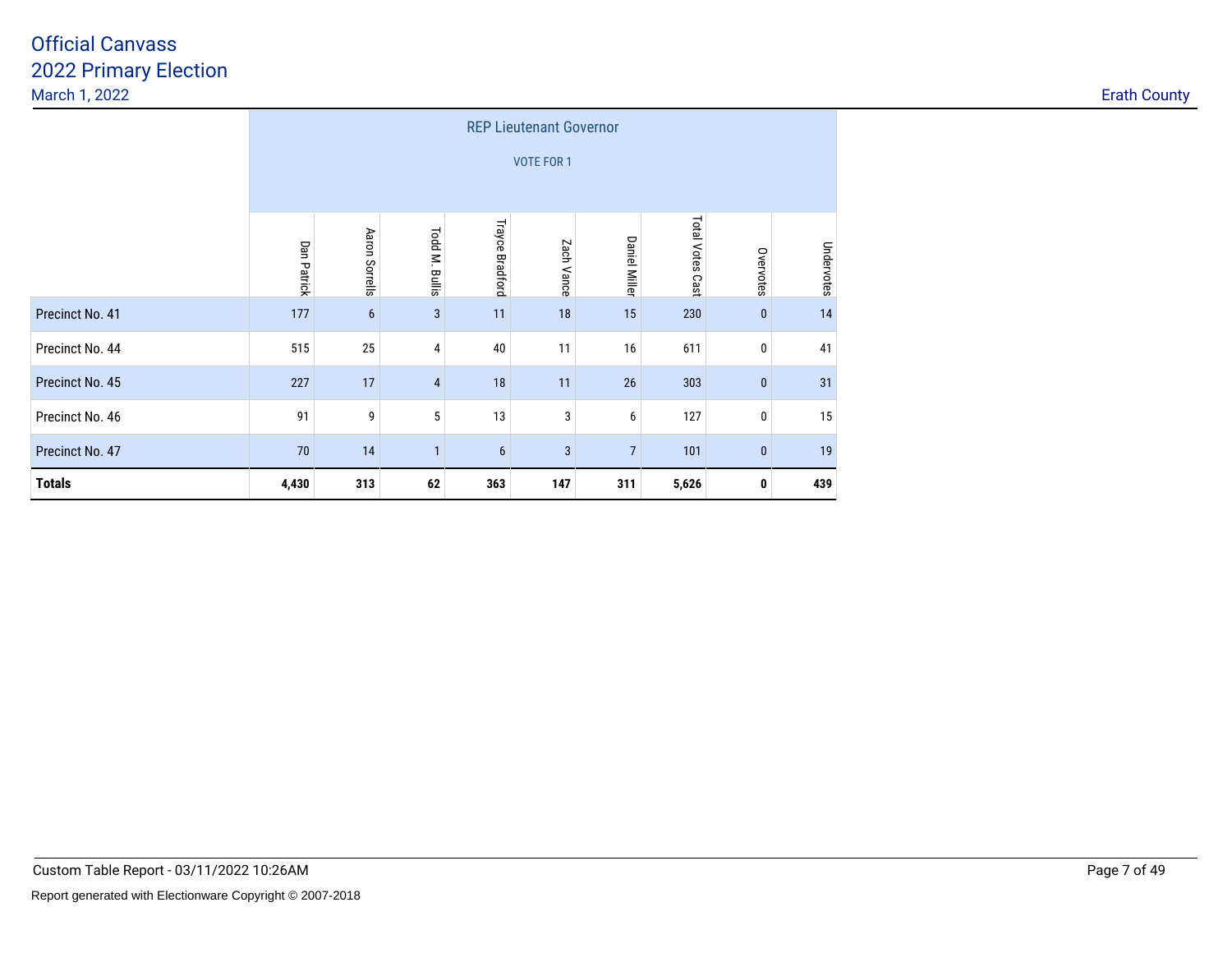| <b>Erath County</b> |  |  |
|---------------------|--|--|
|                     |  |  |

|                 |              |               |                | <b>REP Attorney General</b> |                  |           | <b>REP Comptroller of Public Accounts</b> |                   |                    |                  |             |              |  |
|-----------------|--------------|---------------|----------------|-----------------------------|------------------|-----------|-------------------------------------------|-------------------|--------------------|------------------|-------------|--------------|--|
|                 |              |               |                | <b>VOTE FOR 1</b>           |                  |           |                                           | <b>VOTE FOR 1</b> |                    |                  |             |              |  |
|                 |              |               |                |                             |                  |           |                                           |                   |                    |                  |             |              |  |
|                 | Ken Paxton   | Louie Gohmert | George P. Bush | Eva Guzman                  | Total Votes Cast | Overvotes | Undervotes                                | Mark V. Goloby    | <b>Glenn Hegar</b> | Total Votes Cast | Overvotes   | Undervotes   |  |
| Precinct No. 10 | 69           | 11            | 56             | 28                          | 164              | $\pmb{0}$ | $\overline{9}$                            | 41                | 102                | 143              | $\pmb{0}$   | 30           |  |
| Precinct No. 11 | 40           | 11            | 29             | 8                           | 88               | $\pmb{0}$ | $\overline{4}$                            | 23                | 51                 | 74               | $\mathbf 0$ | $18$         |  |
| Precinct No. 12 | 184          | 56            | 102            | 73                          | 415              | $\pmb{0}$ | 21                                        | 79                | 280                | 359              | $\mathbf 0$ | $77\,$       |  |
| Precinct No. 18 | 235          | 66            | 144            | 82                          | 527              | $\pmb{0}$ | 23                                        | 110               | 361                | 471              | 0           | 79           |  |
| Precinct No. 19 | 185          | 34            | 124            | 48                          | 391              | $\pmb{0}$ | 20                                        | 100               | 244                | 344              | $\pmb{0}$   | 67           |  |
| Precinct No. 20 | 128          | 37            | 89             | 34                          | 288              | $\pmb{0}$ | $\overline{4}$                            | 78                | 174                | 252              | 0           | $40\,$       |  |
| Precinct No. 21 | 157          | 35            | 113            | 23                          | 328              | $\pmb{0}$ | 19                                        | 90                | 204                | 294              | $\pmb{0}$   | 53           |  |
| Precinct No. 23 | 44           | 21            | 35             | 12                          | 112              | $\pmb{0}$ | $\sqrt{2}$                                | 25                | 75                 | 100              | 0           | 14           |  |
| Precinct No. 24 | 153          | $35\,$        | 134            | 40                          | 362              | $\pmb{0}$ | 14                                        | 92                | 229                | 321              | $\mathbf 0$ | 55           |  |
| Precinct No. 25 | 121          | 36            | 56             | 29                          | 242              | $\pmb{0}$ | $\overline{7}$                            | 52                | 163                | 215              | 0           | 34           |  |
| Precinct No. 30 | 102          | $30\,$        | 62             | 28                          | 222              | $\pmb{0}$ | $\mathbf{3}$                              | 34                | 161                | 195              | $\mathbf 0$ | 30           |  |
| Precinct No. 31 | 159          | 34            | 119            | 35                          | 347              | $\pmb{0}$ | 6                                         | 65                | 255                | 320              | 0           | 33           |  |
| Precinct No. 32 | 187          | 57            | 145            | 33                          | 422              | $\pmb{0}$ | 18                                        | 97                | 275                | 372              | $\pmb{0}$   | 68           |  |
| Precinct No. 33 | 39           | 16            | 36             | 26                          | 117              | $\pmb{0}$ | 6                                         | 34                | 68                 | 102              | 0           | 21           |  |
| Precinct No. 34 | 148          | ${\bf 80}$    | 106            | 44                          | 378              | $\pmb{0}$ | $\overline{4}$                            | 60                | 285                | 345              | $\mathbf 0$ | 37           |  |
| Precinct No. 35 | $\mathbf{1}$ | $\mathbf{1}$  | $\overline{7}$ | 0                           | 9                | $\pmb{0}$ | $\overline{1}$                            | 4                 | 5                  | 9                | 0           | $\mathbf{1}$ |  |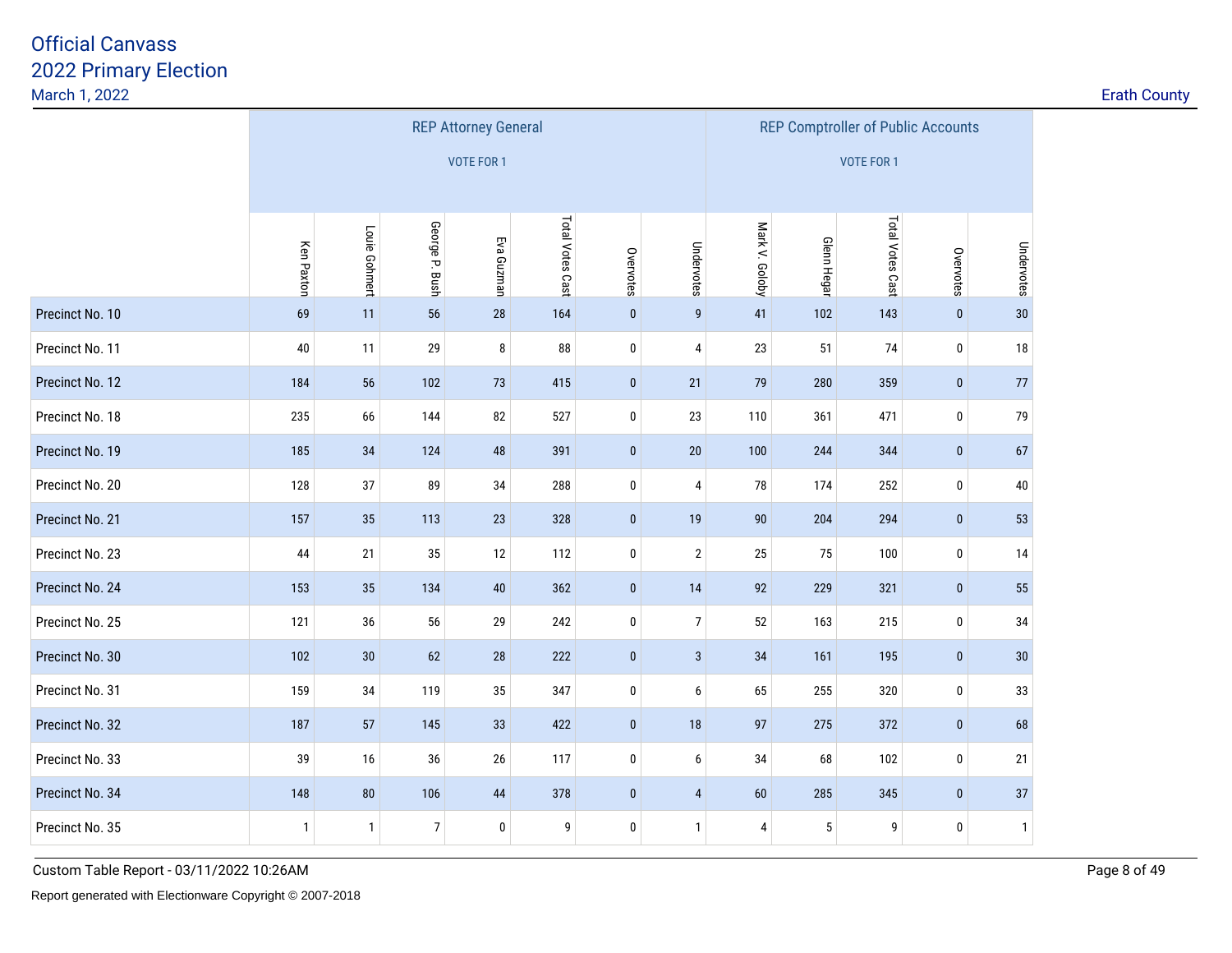|                 |            |                   |                | <b>REP Attorney General</b> |                  |             | <b>REP Comptroller of Public Accounts</b> |                   |                   |                  |              |            |  |  |
|-----------------|------------|-------------------|----------------|-----------------------------|------------------|-------------|-------------------------------------------|-------------------|-------------------|------------------|--------------|------------|--|--|
|                 |            | <b>VOTE FOR 1</b> |                |                             |                  |             |                                           |                   | <b>VOTE FOR 1</b> |                  |              |            |  |  |
|                 | Ken Paxton | Louie<br>Gohmert  | George P. Bush | Еvа<br>Guznan               | Total Votes Cast | Overvotes   | Undervotes                                | Mark V.<br>Coloby | Glenn Hegar       | Total Votes Cast | Overvotes    | Undervotes |  |  |
| Precinct No. 41 | 104        | 37                | $72\,$         | 26                          | 239              | $\bf{0}$    | $5\phantom{.0}$                           | 50                | 161               | 211              | $\mathbf{0}$ | 33         |  |  |
| Precinct No. 44 | 279        | 89                | 197            | 66                          | 631              | 0           | 21                                        | 146               | 402               | 548              | 0            | 104        |  |  |
| Precinct No. 45 | 113        | 39                | 127            | 48                          | 327              | $\bf{0}$    | $\overline{7}$                            | 64                | 222               | 286              | $\mathbf{0}$ | 48         |  |  |
| Precinct No. 46 | 52         | 14                | 40             | 29                          | 135              | $\mathbf 0$ | 7                                         | 37                | 81                | 118              | $\mathbf 0$  | 24         |  |  |
| Precinct No. 47 | 43         | $\bf 8$           | 52             | 11                          | 114              | $\bf{0}$    | 6                                         | 18                | 77                | 95               | $\bf{0}$     | 25         |  |  |
| <b>Totals</b>   | 2,543      | 747               | 1,845          | 723                         | 5,858            | 0           | 207                                       | 1,299             | 3,875             | 5,174            | 0            | 891        |  |  |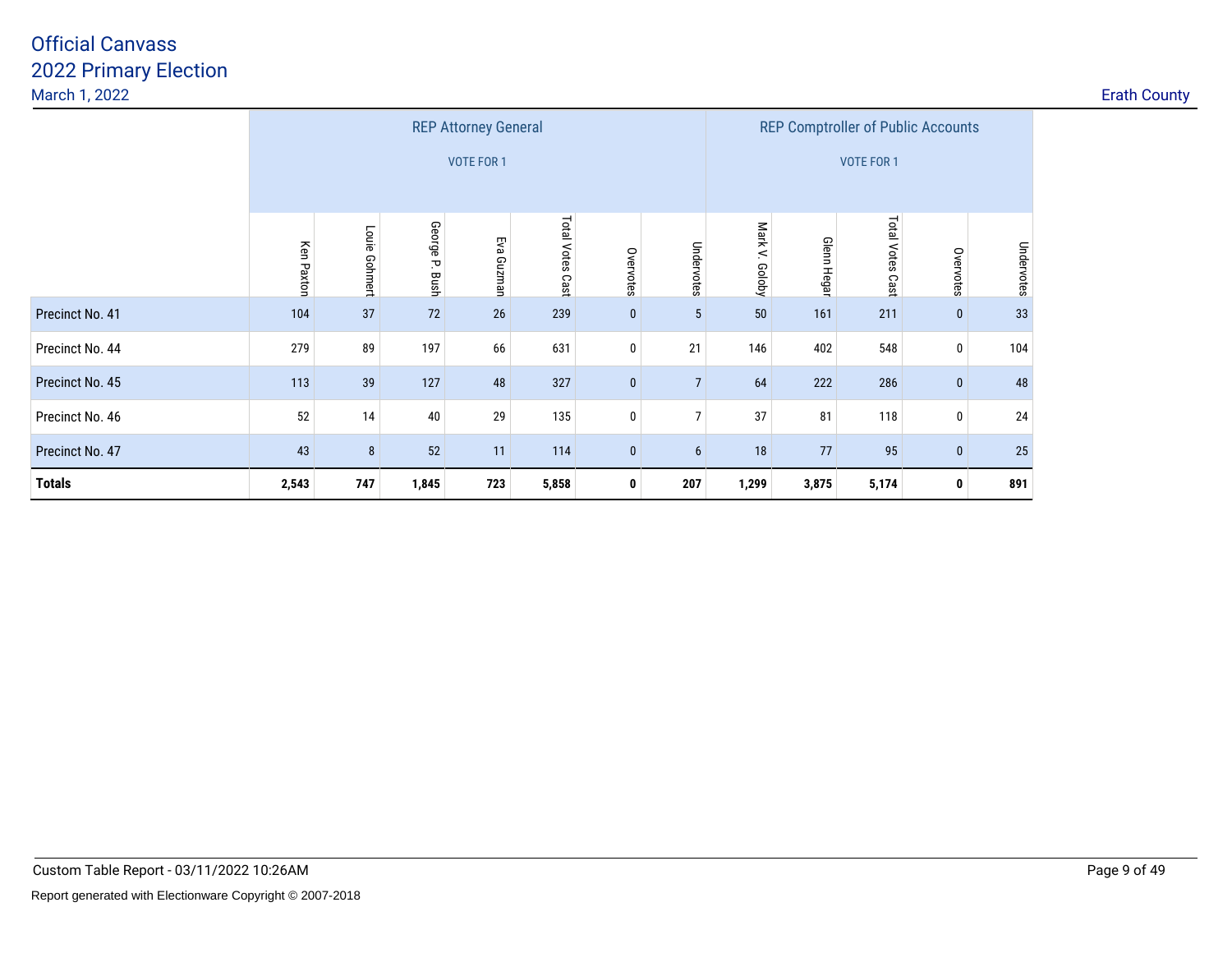|                 | <b>REP Comm General Land Office</b> |                 |                |               |                          |                    |                 |             |                  |              |              |  |
|-----------------|-------------------------------------|-----------------|----------------|---------------|--------------------------|--------------------|-----------------|-------------|------------------|--------------|--------------|--|
|                 |                                     |                 |                |               |                          | <b>VOTE FOR 1</b>  |                 |             |                  |              |              |  |
|                 |                                     |                 |                |               |                          |                    |                 |             |                  |              |              |  |
|                 | Victor Avila                        | Weston Martinez | Jon Spiers     | Don W. Minton | <b>Ben Armenta</b>       | Dawn<br>Buckingham | Rufus Lopez     | Tim Westley | Total Votes Cast | Overvotes    | Undervotes   |  |
| Precinct No. 10 | 28                                  | $\overline{5}$  | $\bf 8$        | $10$          | $\mathbf{1}$             | 36                 | $7\overline{ }$ | 32          | 127              | $\mathbf{0}$ | 46           |  |
| Precinct No. 11 | 11                                  | 3               | $\overline{7}$ | 6             | $\mathbf{1}$             | 24                 | $5\phantom{.0}$ | 12          | 69               | $\bf{0}$     | 23           |  |
| Precinct No. 12 | 30                                  | 12              | 44             | 41            | $\overline{4}$           | 103                | $\overline{7}$  | 78          | 319              | $\mathbf{0}$ | 117          |  |
| Precinct No. 18 | 49                                  | 15              | 41             | 46            | 4                        | 144                | 14              | 108         | 421              | $\bf{0}$     | 129          |  |
| Precinct No. 19 | 37                                  | 14              | $30\,$         | 29            | $\boldsymbol{6}$         | 93                 | $\overline{4}$  | 96          | 309              | $\mathbf{0}$ | 102          |  |
| Precinct No. 20 | $24\,$                              | 5               | 21             | $28\,$        | $\overline{\mathcal{I}}$ | 71                 | 6               | 65          | 227              | $\pmb{0}$    | 65           |  |
| Precinct No. 21 | 29                                  | 7 <sup>1</sup>  | 39             | 26            | $\mathbf{3}$             | 72                 | 5 <sup>5</sup>  | 87          | 268              | $\mathbf{0}$ | 79           |  |
| Precinct No. 23 | 12                                  | 6               | 12             | 9             | $\mathbf{1}$             | 28                 | $\mathbf{1}$    | 25          | 94               | 0            | $20\,$       |  |
| Precinct No. 24 | $26\,$                              | 14              | $30\,$         | 34            | $\sqrt{5}$               | 94                 | $\overline{2}$  | 66          | 271              | $\pmb{0}$    | 105          |  |
| Precinct No. 25 | 21                                  | $\mathbf{2}$    | 23             | 21            | 3                        | 66                 | $\sqrt{5}$      | 54          | 195              | 0            | 54           |  |
| Precinct No. 30 | 25                                  | $5\phantom{.0}$ | 30             | 20            | $\mathbf{3}$             | 48                 | $7\overline{ }$ | 44          | 182              | $\mathbf{0}$ | 43           |  |
| Precinct No. 31 | 48                                  | 19              | 27             | 26            | $\overline{2}$           | 80                 | 5               | 91          | 298              | 0            | 55           |  |
| Precinct No. 32 | 43                                  | $20\,$          | 44             | $26\,$        | $\boldsymbol{6}$         | 98                 | 11              | 89          | 337              | $\pmb{0}$    | 103          |  |
| Precinct No. 33 | 17                                  | $\sqrt{5}$      | $\overline{7}$ | 11            | 3                        | 33                 | 3               | 15          | 94               | $\pmb{0}$    | 29           |  |
| Precinct No. 34 | 29                                  | 19              | 42             | 25            | 8                        | 110                | $\overline{7}$  | 64          | 304              | $\mathbf{0}$ | 78           |  |
| Precinct No. 35 | $\mathbf{1}$                        | 0               | $\mathbf 0$    | $\mathbf{1}$  | 0                        | $\overline{2}$     | $\mathbf{1}$    | 4           | 9                | $\bf{0}$     | $\mathbf{1}$ |  |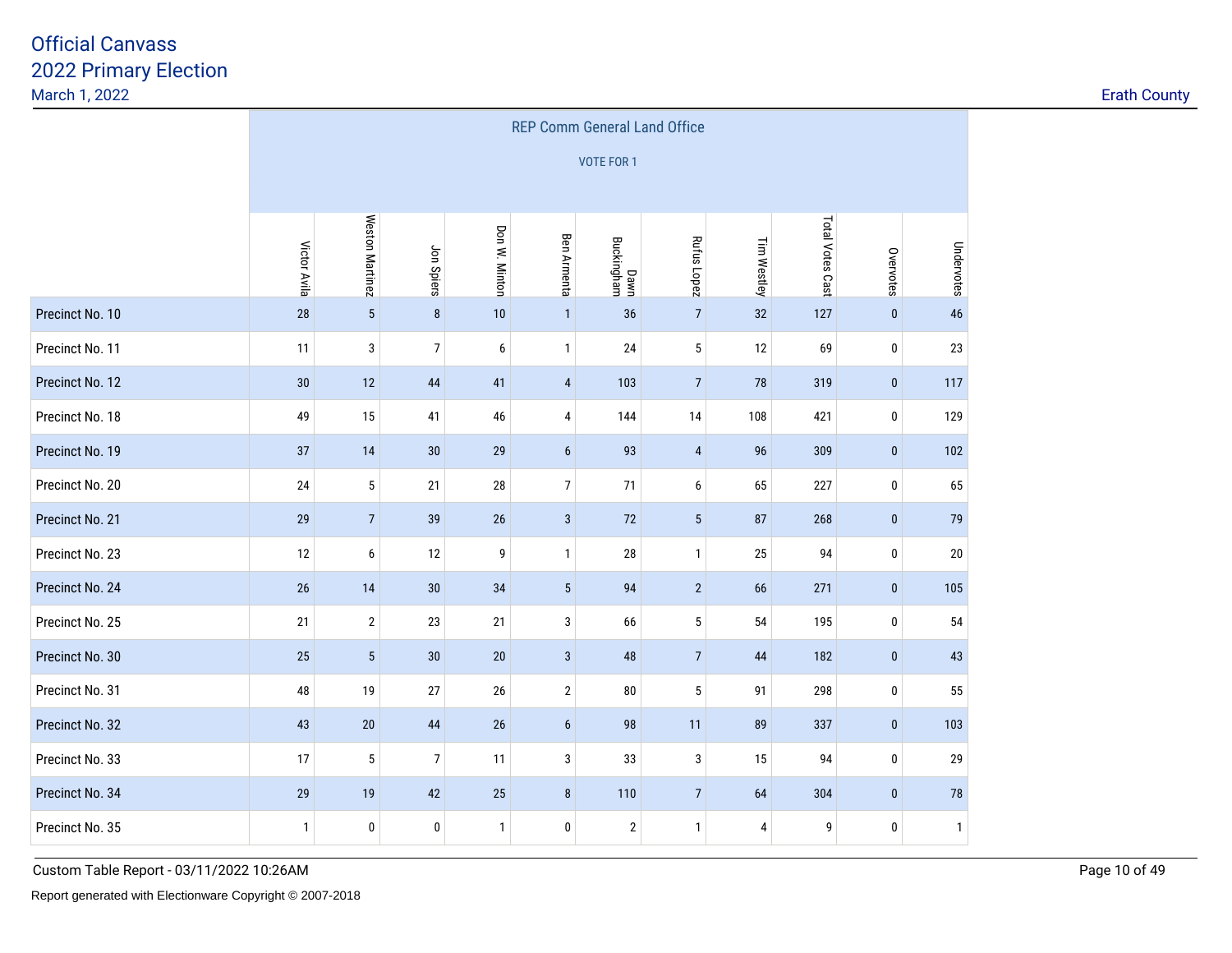|                 |                  |                 |            |               | <b>REP Comm General Land Office</b> |                    |                 |             |                  |              |            |
|-----------------|------------------|-----------------|------------|---------------|-------------------------------------|--------------------|-----------------|-------------|------------------|--------------|------------|
|                 |                  |                 |            |               |                                     | <b>VOTE FOR 1</b>  |                 |             |                  |              |            |
|                 | Victor Avila     | Weston Martinez | Jon Spiers | Don W. Minton | <b>Ben Armenta</b>                  | Dawn<br>Buckingham | Rufus Lopez     | Tim Westley | Total Votes Cast | Overvotes    | Undervotes |
| Precinct No. 41 | 11               | 8               | 18         | 19            | $\overline{2}$                      | 70                 | $\overline{7}$  | 51          | 186              | $\mathbf{0}$ | 58         |
| Precinct No. 44 | 57               | 11              | 54         | 45            | 7 <sup>1</sup>                      | 164                | $\overline{7}$  | 151         | 496              | 0            | 156        |
| Precinct No. 45 | 38               | 19              | 24         | 25            | $5\phantom{.0}$                     | 78                 | $6\phantom{.}6$ | 64          | 259              | $\mathbf{0}$ | 75         |
| Precinct No. 46 | 10               | 4               | 10         | 4             | $\overline{4}$                      | 32                 | 6               | 37          | 107              | 0            | 35         |
| Precinct No. 47 | $\boldsymbol{9}$ | $5\phantom{.0}$ | 11         | 9             | $\overline{4}$                      | 17                 | $\overline{2}$  | 23          | ${\bf 80}$       | $\mathbf{0}$ | 40         |
| <b>Totals</b>   | 555              | 198             | 522        | 461           | 79                                  | 1,463              | 118             | 1,256       | 4,652            | 0            | 1,413      |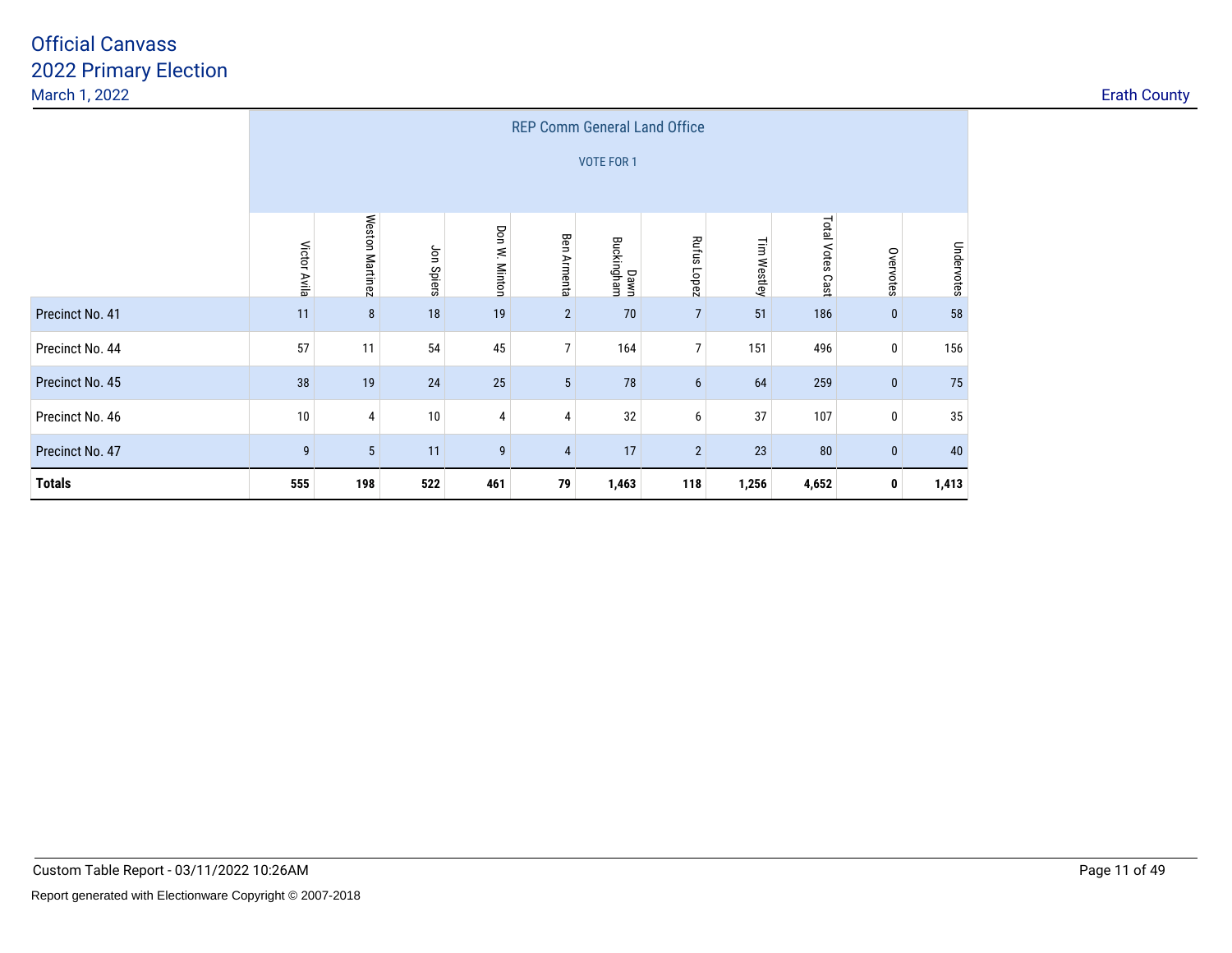|                 |                |                   |                  | <b>REP Commissioner of Agriculture</b> |              |                |                |                           |                 | <b>REP Railroad Commissioner</b> |                |                  |              |                |
|-----------------|----------------|-------------------|------------------|----------------------------------------|--------------|----------------|----------------|---------------------------|-----------------|----------------------------------|----------------|------------------|--------------|----------------|
|                 |                |                   | VOTE FOR 1       |                                        |              |                |                |                           |                 | VOTE FOR 1                       |                |                  |              |                |
|                 | James White    | <b>Sid Miller</b> | Carey A. Counsil | Total Votes Cast                       | Overvotes    | Undervotes     | Tom Slocum Jr  | Marvin "Sarge"<br>Summers | Wayne Christian | Sarah Stogner                    | Dawayne Tipton | Total Votes Cast | Overvotes    | Undervotes     |
| Precinct No. 10 | 31             | 125               | $\overline{9}$   | 165                                    | $\pmb{0}$    | $\bf 8$        | 44             | 12                        | 33              | $27\,$                           | 15             | 131              | $\mathbf{0}$ | 42             |
| Precinct No. 11 | 15             | 65                | 6                | 86                                     | 0            | 6              | 17             | $20\,$                    | $22\,$          | 9                                | $\mathbf{2}$   | 70               | $\mathbf 0$  | 22             |
| Precinct No. 12 | 60             | 334               | 23               | 417                                    | $\mathbf{0}$ | 19             | 86             | 43                        | 126             | 41                               | 28             | 324              | $\mathbf{0}$ | 112            |
| Precinct No. 18 | 88             | 419               | 21               | 528                                    | 0            | 22             | 104            | 42                        | 161             | 70                               | 56             | 433              | 0            | 117            |
| Precinct No. 19 | 66             | 311               | 16               | 393                                    | $\mathbf{0}$ | 18             | 101            | 31                        | 108             | 46                               | 38             | 324              | $\mathbf{0}$ | 87             |
| Precinct No. 20 | 46             | 221               | 17               | 284                                    | 0            | $\bf 8$        | $60\,$         | 26                        | 81              | $38\,$                           | 34             | 239              | $\mathbf 0$  | 53             |
| Precinct No. 21 | 56             | 273               | $\sqrt{5}$       | 334                                    | $\mathbf{0}$ | 13             | 73             | 48                        | 91              | $26\,$                           | 39             | 277              | $\mathbf{0}$ | 70             |
| Precinct No. 23 | 21             | 86                | 4                | 111                                    | 0            | $\mathbf{3}$   | 23             | 17                        | $27\,$          | 12                               | 14             | 93               | $\mathbf 0$  | 21             |
| Precinct No. 24 | 66             | 282               | $12$             | 360                                    | $\bf{0}$     | 16             | 81             | 34                        | 98              | 39                               | 34             | 286              | $\pmb{0}$    | 90             |
| Precinct No. 25 | 42             | 198               | $7\overline{ }$  | 247                                    | $\pmb{0}$    | $\overline{2}$ | 48             | $25\,$                    | 81              | $32\,$                           | 16             | 202              | $\pmb{0}$    | 47             |
| Precinct No. 30 | 50             | 144               | 21               | 215                                    | $\pmb{0}$    | 10             | $50\,$         | 28                        | 58              | $27\,$                           | 25             | 188              | $\pmb{0}$    | 37             |
| Precinct No. 31 | 76             | 242               | $22\,$           | 340                                    | 0            | 13             | 91             | 29                        | 103             | $51\,$                           | 29             | 303              | $\mathbf 0$  | $50\,$         |
| Precinct No. 32 | 75             | 309               | 27               | 411                                    | $\mathbf{0}$ | 29             | 99             | 50                        | 103             | 54                               | 44             | 350              | $\pmb{0}$    | 90             |
| Precinct No. 33 | 23             | 80                | 12               | 115                                    | 0            | 8              | 17             | 15                        | 33              | 20                               | 6              | 91               | $\pmb{0}$    | $32\,$         |
| Precinct No. 34 | 65             | 271               | $30\,$           | 366                                    | $\mathbf{0}$ | 16             | 67             | 34                        | 130             | 44                               | 32             | 307              | $\pmb{0}$    | 75             |
| Precinct No. 35 | $\overline{4}$ | $\overline{4}$    | $\mathbf{1}$     | 9                                      | 0            | $\mathbf{1}$   | $\overline{2}$ | 3                         | 3               | $\pmb{0}$                        | -1             | 9                | $\pmb{0}$    | $\overline{1}$ |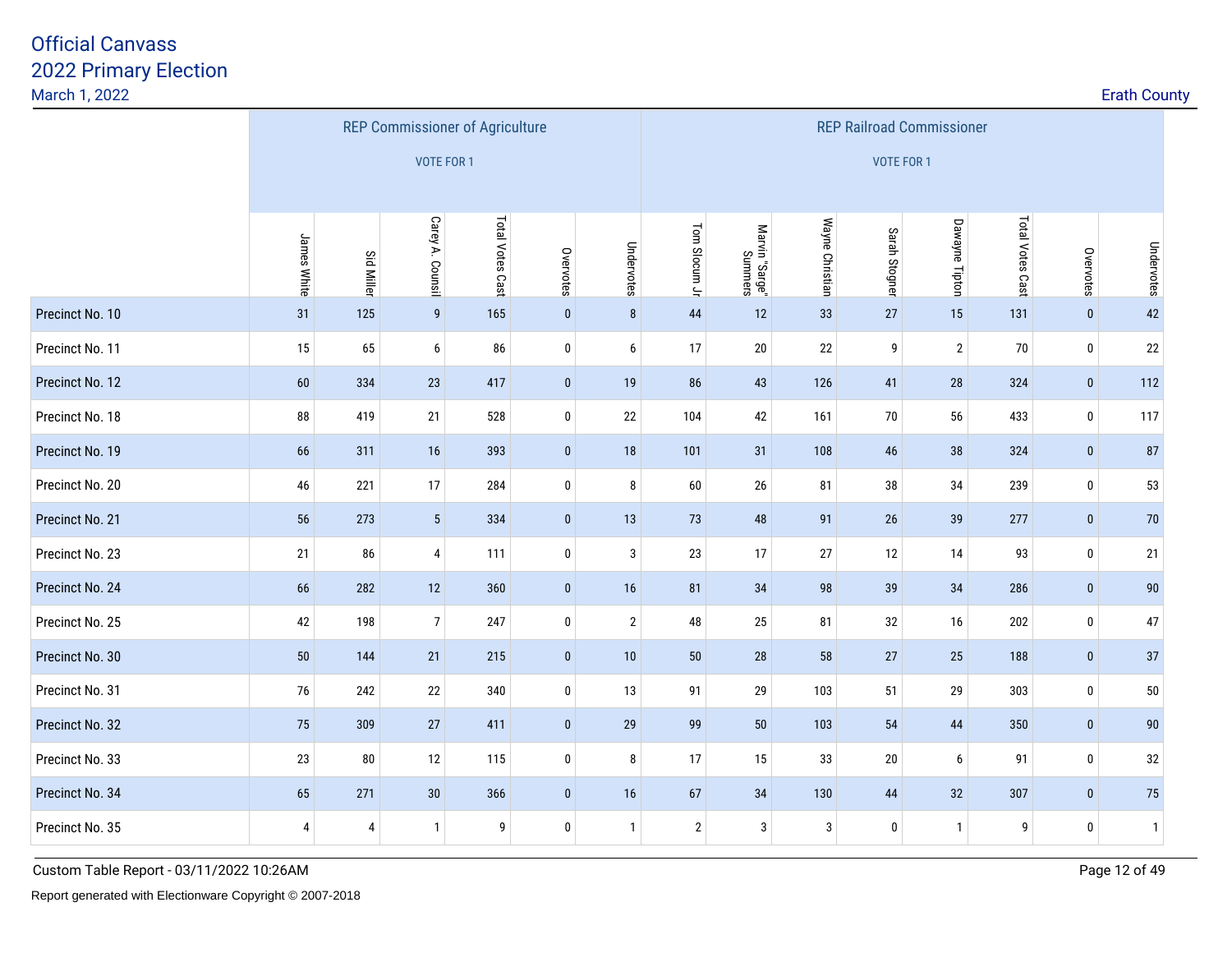|                 |             |                   |                   | <b>REP Commissioner of Agriculture</b> |              |                |               |                                 |                 | <b>REP Railroad Commissioner</b> |                   |                            |              |            |
|-----------------|-------------|-------------------|-------------------|----------------------------------------|--------------|----------------|---------------|---------------------------------|-----------------|----------------------------------|-------------------|----------------------------|--------------|------------|
|                 |             |                   | <b>VOTE FOR 1</b> |                                        |              |                |               |                                 |                 | VOTE FOR 1                       |                   |                            |              |            |
|                 | James White | <b>Sid Miller</b> | Carey A. Counsil  | <b>Total Votes</b><br>Cast             | Overvotes    | Undervotes     | Tom Slocum Jr | Marvin<br>in "Sarge"<br>Summers | Wayne Christian | Sarah Stogner                    | Dawayne<br>Tipton | <b>Total Votes</b><br>Cast | Overvotes    | Undervotes |
| Precinct No. 41 | 41          | 182               | 14                | 237                                    | $\mathbf{0}$ | $\overline{7}$ | 37            | 27                              | 70              | 31                               | 28                | 193                        | $\mathbf{0}$ | 51         |
| Precinct No. 44 | 103         | 490               | 23                | 616                                    | $\mathbf 0$  | 36             | 133           | 75                              | 160             | 71                               | 64                | 503                        | $\mathbf 0$  | 149        |
| Precinct No. 45 | 62          | 243               | 16                | 321                                    | $\mathbf{0}$ | 13             | 69            | 36                              | 85              | 45                               | 28                | 263                        | $\mathbf{0}$ | 71         |
| Precinct No. 46 | 22          | 107               | $5\,$             | 134                                    | $\mathbf 0$  | 8              | 35            | 14                              | 32              | 20                               | 13                | 114                        | $\mathbf 0$  | 28         |
| Precinct No. 47 | 30          | 73                | $5\phantom{.0}$   | 108                                    | $\mathbf{0}$ | 12             | 18            | 12                              | 30              | 11                               | 6                 | 77                         | $\mathbf{0}$ | 43         |
| <b>Totals</b>   | 1,042       | 4,459             | 296               | 5,797                                  | $\bf{0}$     | 268            | 1,255         | 621                             | 1,635           | 714                              | 552               | 4,777                      | $\mathbf{0}$ | 1,288      |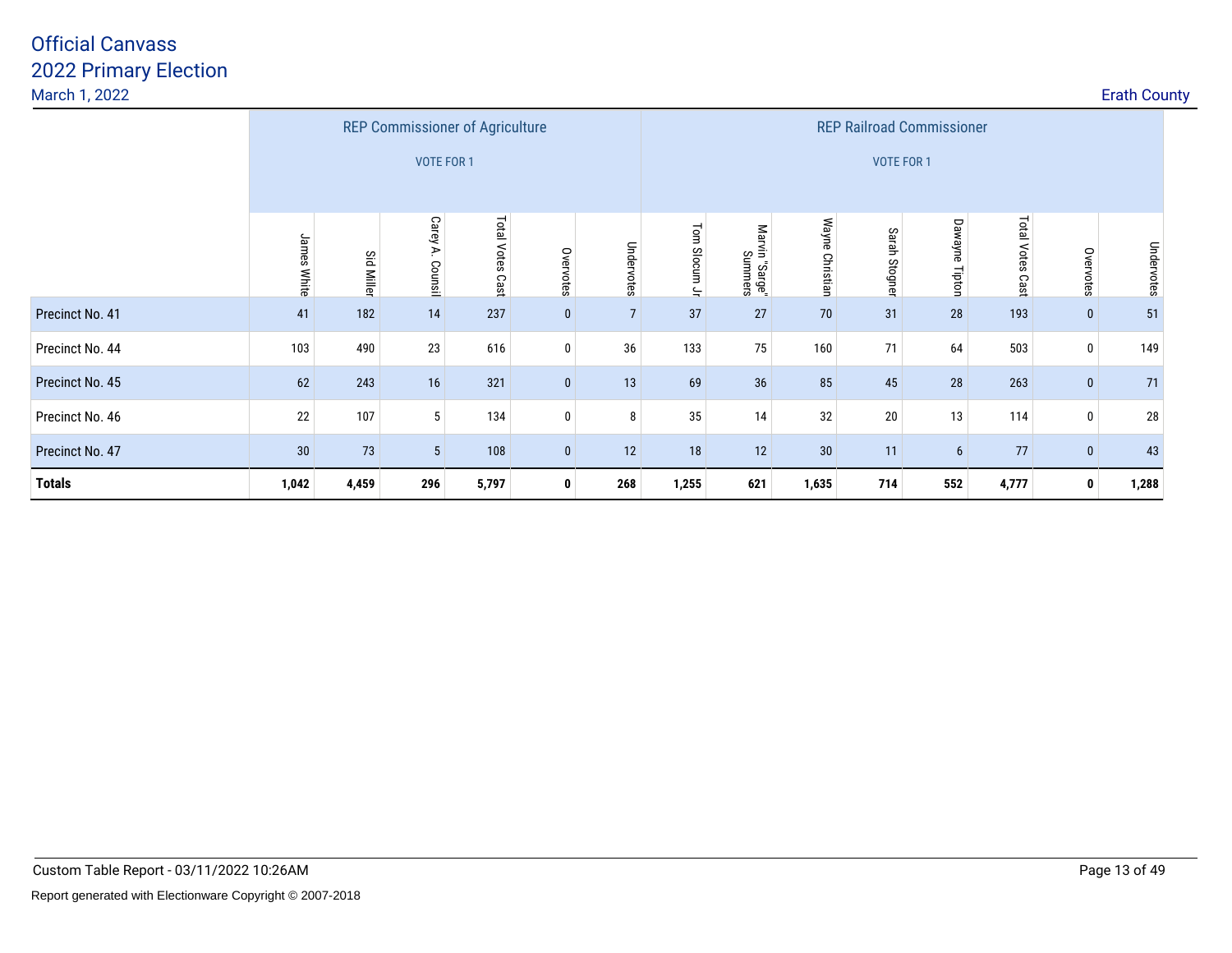|                 |                | REP Justice, Supreme Court, Pl 3 |           |            |               | REP Justice, Supreme Court, PI 5 |             |                  |            | REP Justice, Supreme Court, Pl 9 |                  |             |            |
|-----------------|----------------|----------------------------------|-----------|------------|---------------|----------------------------------|-------------|------------------|------------|----------------------------------|------------------|-------------|------------|
|                 |                | <b>VOTE FOR 1</b>                |           |            |               | <b>VOTE FOR 1</b>                |             |                  |            |                                  | VOTE FOR 1       |             |            |
|                 |                |                                  |           |            |               |                                  |             |                  |            |                                  |                  |             |            |
|                 | Debra Lehrmann | Total Votes Cast                 | Overvotes | Undervotes | Rebeca Huddle | Total Votes Cast                 | Overvotes   | Undervotes       | Evan Young | David J. Schenck                 | Total Votes Cast | Overvotes   | Undervotes |
| Precinct No. 10 | 139            | 139                              | $\pmb{0}$ | 34         | 140           | 140                              | $\pmb{0}$   | 33               | 91         | 43                               | 134              | $\pmb{0}$   | 39         |
| Precinct No. 11 | 77             | $77\,$                           | $\pmb{0}$ | 15         | 75            | 75                               | $\pmb{0}$   | 17               | 49         | $20\,$                           | 69               | $\bf{0}$    | 23         |
| Precinct No. 12 | 369            | 369                              | $\pmb{0}$ | 67         | 369           | 369                              | $\pmb{0}$   | 67               | 209        | 117                              | 326              | $\pmb{0}$   | 110        |
| Precinct No. 18 | 469            | 469                              | $\pmb{0}$ | 81         | 469           | 469                              | $\pmb{0}$   | 81               | 288        | 150                              | 438              | $\bf{0}$    | 112        |
| Precinct No. 19 | 337            | 337                              | $\pmb{0}$ | 74         | 336           | 336                              | $\pmb{0}$   | 75               | 198        | 108                              | 306              | $\pmb{0}$   | 105        |
| Precinct No. 20 | 245            | 245                              | 0         | 47         | 246           | 246                              | $\pmb{0}$   | 46               | 151        | 79                               | 230              | 0           | 62         |
| Precinct No. 21 | 286            | 286                              | $\pmb{0}$ | 61         | 285           | 285                              | $\pmb{0}$   | 62               | 196        | 82                               | 278              | $\bf{0}$    | 69         |
| Precinct No. 23 | 96             | 96                               | $\pmb{0}$ | 18         | 100           | 100                              | $\pmb{0}$   | 14               | 63         | 31                               | 94               | $\bf{0}$    | 20         |
| Precinct No. 24 | 318            | 318                              | $\pmb{0}$ | 58         | 315           | 315                              | $\pmb{0}$   | 61               | 206        | 79                               | 285              | $\mathbf 0$ | 91         |
| Precinct No. 25 | 212            | 212                              | $\pmb{0}$ | 37         | 207           | 207                              | 0           | 42               | 131        | 66                               | 197              | $\bf{0}$    | 52         |
| Precinct No. 30 | 199            | 199                              | $\pmb{0}$ | 26         | 198           | 198                              | $\pmb{0}$   | 27               | 117        | 70                               | 187              | $\pmb{0}$   | 38         |
| Precinct No. 31 | 312            | 312                              | 0         | 41         | 313           | 313                              | 0           | $40\,$           | 194        | 100                              | 294              | $\mathbf 0$ | 59         |
| Precinct No. 32 | 375            | 375                              | $\pmb{0}$ | 65         | 370           | 370                              | $\mathbf 0$ | 70               | 230        | 117                              | 347              | $\mathbf 0$ | 93         |
| Precinct No. 33 | 103            | 103                              | $\pmb{0}$ | $20\,$     | 103           | 103                              | $\bf{0}$    | 20               | 66         | 30                               | 96               | $\bf{0}$    | 27         |
| Precinct No. 34 | 333            | 333                              | $\pmb{0}$ | 49         | 327           | 327                              | $\pmb{0}$   | 55               | 178        | 126                              | 304              | $\bf{0}$    | 78         |
| Precinct No. 35 | 10             | 10                               | 0         | 0          | 10            | 10                               | 0           | $\boldsymbol{0}$ | 8          | $\overline{2}$                   | 10               | $\pmb{0}$   | 0          |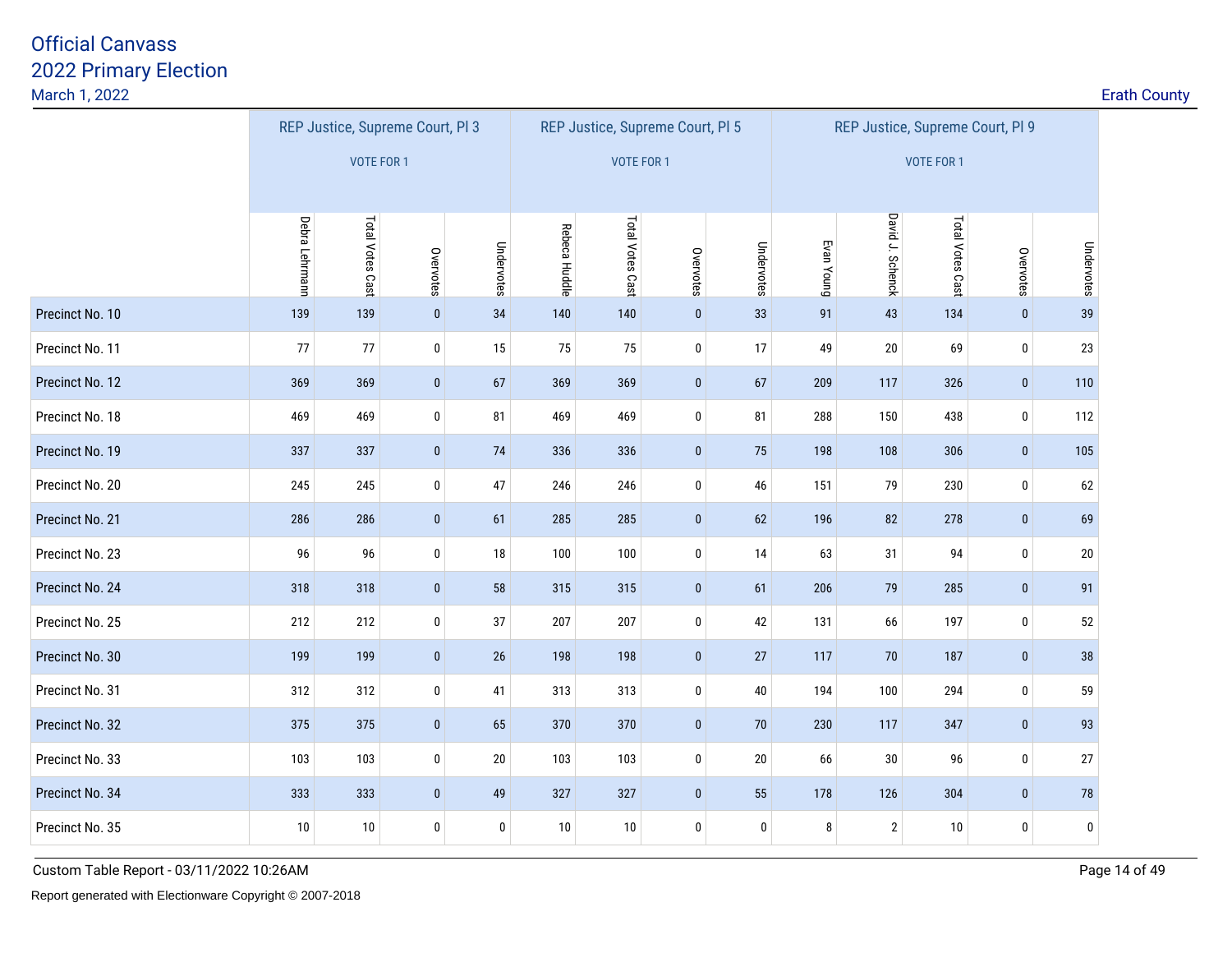|                 |                |                            | REP Justice, Supreme Court, PI 3 |            |               |                            | REP Justice, Supreme Court, PI 5 |            |            |                  |                     | REP Justice, Supreme Court, PI 9 |            |
|-----------------|----------------|----------------------------|----------------------------------|------------|---------------|----------------------------|----------------------------------|------------|------------|------------------|---------------------|----------------------------------|------------|
|                 |                | <b>VOTE FOR 1</b>          |                                  |            |               | <b>VOTE FOR 1</b>          |                                  |            |            |                  | <b>VOTE FOR 1</b>   |                                  |            |
|                 | Debra Lehrmann | <b>Total Votes</b><br>Cast | Overvotes                        | Undervotes | Rebeca Huddle | <b>Total Votes</b><br>Cast | Overvotes                        | Undervotes | Evan Young | David J. Schenck | Total Votes<br>Cast | Overvotes                        | Undervotes |
| Precinct No. 41 | 213            | 213                        | $\bf{0}$                         | 31         | 212           | 212                        | $\mathbf 0$                      | 32         | 117        | 78               | 195                 | $\pmb{0}$                        | 49         |
| Precinct No. 44 | 558            | 558                        | $\mathbf{0}$                     | 94         | 553           | 553                        | 0                                | 99         | 312        | 198              | 510                 | $\mathbf 0$                      | 142        |
| Precinct No. 45 | 281            | 281                        | $\bf{0}$                         | 53         | 280           | 280                        | $\mathbf 0$                      | 54         | 169        | 93               | 262                 | $\mathbf{0}$                     | 72         |
| Precinct No. 46 | 123            | 123                        | 0                                | 19         | 123           | 123                        | 0                                | 19         | 84         | 30               | 114                 | 0                                | $28\,$     |
| Precinct No. 47 | 90             | 90                         | $\mathbf{0}$                     | 30         | 90            | 90                         | $\bf{0}$                         | 30         | 52         | 31               | 83                  | $\mathbf{0}$                     | 37         |
| <b>Totals</b>   | 5,145          | 5,145                      | $\mathbf{0}$                     | 920        | 5,121         | 5,121                      | $\mathbf 0$                      | 944        | 3,109      | 1,650            | 4,759               | 0                                | 1,306      |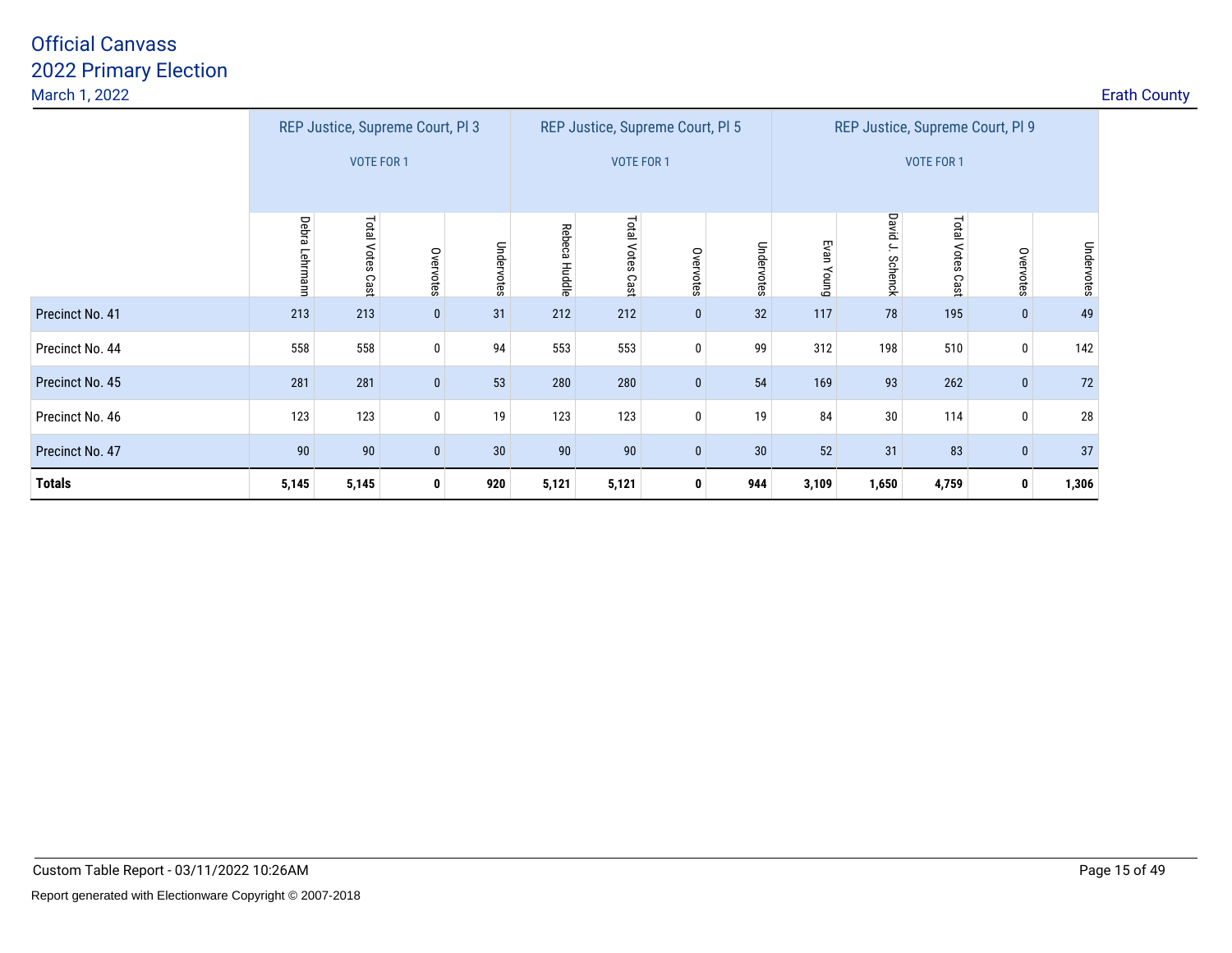| March 1, 2022   |               |                                 |              |            |                     |              |                                 |              |              |                          |                  |                                 |            | <b>Erath County</b> |
|-----------------|---------------|---------------------------------|--------------|------------|---------------------|--------------|---------------------------------|--------------|--------------|--------------------------|------------------|---------------------------------|------------|---------------------|
|                 |               | REP Judge, Ct of Crim App, Pl 2 |              |            |                     |              | REP Judge, Ct of Crim App, Pl 5 |              |              |                          |                  | REP Judge, Ct of Crim App, Pl 6 |            |                     |
|                 |               | VOTE FOR 1                      |              |            |                     |              | <b>VOTE FOR 1</b>               |              |              |                          | VOTE FOR 1       |                                 |            |                     |
|                 |               |                                 |              |            |                     |              |                                 |              |              |                          |                  |                                 |            |                     |
|                 | Mary Lou Keel | Total Votes Cast                | Overvotes    | Undervotes | <b>Clint Morgan</b> | Scott Walker | Total Votes Cast                | Overvotes    | Undervotes   | Jesse F.<br>McClure, III | Total Votes Cast | Overvotes                       | Undervotes |                     |
| Precinct No. 10 | 137           | 137                             | $\pmb{0}$    | 36         | 63                  | 67           | 130                             | $\pmb{0}$    | 43           | 136                      | 136              | $\pmb{0}$                       | 37         |                     |
| Precinct No. 11 | 77            | 77                              | $\bf{0}$     | 15         | 34                  | 35           | 69                              | $\mathbf 0$  | 23           | 75                       | 75               | $\bf{0}$                        | 17         |                     |
| Precinct No. 12 | 363           | 363                             | $\bf{0}$     | 73         | 154                 | 171          | 325                             | $\pmb{0}$    | 111          | 356                      | 356              | $\pmb{0}$                       | ${\bf 80}$ |                     |
| Precinct No. 18 | 468           | 468                             | $\mathbf 0$  | 82         | 211                 | 214          | 425                             | $\mathbf 0$  | 125          | 457                      | 457              | $\bm{0}$                        | 93         |                     |
| Precinct No. 19 | 329           | 329                             | $\pmb{0}$    | 82         | 130                 | 169          | 299                             | $\bf{0}$     | 112          | 328                      | 328              | $\pmb{0}$                       | 83         |                     |
| Precinct No. 20 | 242           | 242                             | 0            | 50         | 94                  | 138          | 232                             | 0            | 60           | 235                      | 235              | $\bm{0}$                        | 57         |                     |
| Precinct No. 21 | 283           | 283                             | $\bf{0}$     | $64\,$     | 133                 | 150          | 283                             | $\pmb{0}$    | 64           | 285                      | 285              | $\pmb{0}$                       | 62         |                     |
| Precinct No. 23 | 97            | 97                              | $\mathbf 0$  | 17         | 53                  | 43           | 96                              | $\mathbf 0$  | 18           | 96                       | 96               | $\bf{0}$                        | 18         |                     |
| Precinct No. 24 | 312           | 312                             | $\pmb{0}$    | $64\,$     | 129                 | 153          | 282                             | $\pmb{0}$    | 94           | 312                      | 312              | $\pmb{0}$                       | 64         |                     |
| Precinct No. 25 | 210           | 210                             | $\pmb{0}$    | 39         | 93                  | 103          | 196                             | $\pmb{0}$    | 53           | 210                      | 210              | $\pmb{0}$                       | 39         |                     |
| Precinct No. 30 | 191           | 191                             | $\mathbf{0}$ | 34         | 95                  | 90           | 185                             | $\mathbf{0}$ | 40           | 194                      | 194              | $\pmb{0}$                       | 31         |                     |
| Precinct No. 31 | 305           | 305                             | $\pmb{0}$    | 48         | 133                 | 157          | 290                             | $\mathbf 0$  | 63           | 306                      | 306              | $\pmb{0}$                       | 47         |                     |
| Precinct No. 32 | 364           | 364                             | $\pmb{0}$    | 76         | 156                 | 178          | 334                             | $\mathbf{0}$ | 106          | 358                      | 358              | $\bf{0}$                        | 82         |                     |
| Precinct No. 33 | 101           | 101                             | $\pmb{0}$    | 22         | 39                  | 53           | 92                              | $\bf{0}$     | 31           | 102                      | 102              | $\bf{0}$                        | 21         |                     |
| Precinct No. 34 | 323           | 323                             | $\pmb{0}$    | 59         | 160                 | 145          | 305                             | $\mathbf{0}$ | 77           | 319                      | 319              | $\bf{0}$                        | 63         |                     |
| Precinct No. 35 | $10\,$        | $10\,$                          | $\pmb{0}$    | $\bf{0}$   | $\sqrt{5}$          | 4            | 9                               | $\pmb{0}$    | $\mathbf{1}$ | $10\,$                   | $10\,$           | $\bm{0}$                        | $\pmb{0}$  |                     |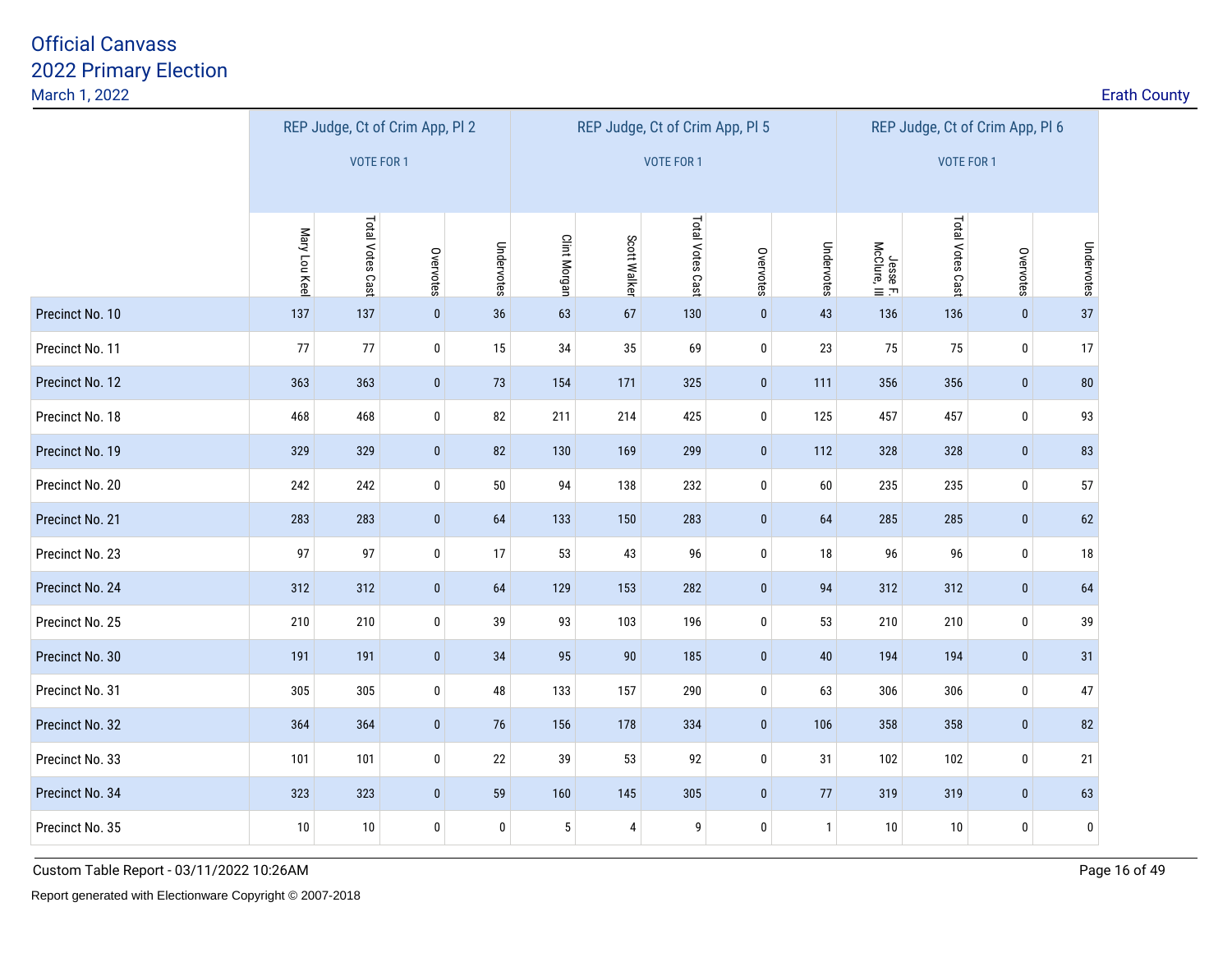| March 1, 2022   |              |                                 |              |            |              |                 |                                 |           |            |                          |                   |                                 | <b>Erath County</b> |
|-----------------|--------------|---------------------------------|--------------|------------|--------------|-----------------|---------------------------------|-----------|------------|--------------------------|-------------------|---------------------------------|---------------------|
|                 |              | REP Judge, Ct of Crim App, Pl 2 |              |            |              |                 | REP Judge, Ct of Crim App, PI 5 |           |            |                          |                   | REP Judge, Ct of Crim App, Pl 6 |                     |
|                 |              | <b>VOTE FOR 1</b>               |              |            |              |                 | <b>VOTE FOR 1</b>               |           |            |                          | <b>VOTE FOR 1</b> |                                 |                     |
|                 | Mary Lou Kee | <b>Total Votes</b><br>Cast      | Overvotes    | Undervotes | Clint Morgan | Scott<br>Walker | Total Votes<br>Cast             | Overvotes | Undervotes | Jesse F.<br>McClure, III | Total Votes Cast  | Overvotes                       | Undervotes          |
| Precinct No. 41 | 207          | 207                             | $\mathbf{0}$ | 37         | 91           | 104             | 195                             | $\bf{0}$  | 49         | 204                      | 204               | $\bf{0}$                        | 40                  |
| Precinct No. 44 | 542          | 542                             | 0            | 110        | 234          | 268             | 502                             | 0         | 150        | 531                      | 531               | $\bf{0}$                        | 121                 |
| Precinct No. 45 | 280          | 280                             | $\bf{0}$     | $54\,$     | 126          | 126             | 252                             | $\bf{0}$  | 82         | 271                      | 271               | $\bf{0}$                        | 63                  |
| Precinct No. 46 | 122          | 122                             | $\mathbf 0$  | $20\,$     | 51           | 64              | 115                             | 0         | 27         | 122                      | 122               | $\pmb{0}$                       | 20                  |
| Precinct No. 47 | 89           | 89                              | $\mathbf{0}$ | 31         | 27           | 51              | 78                              | $\bf{0}$  | 42         | 90                       | 90                | $\mathbf{0}$                    | 30 <sub>o</sub>     |
| <b>Totals</b>   | 5,052        | 5,052                           | $\mathbf{0}$ | 1,013      | 2,211        | 2,483           | 4,694                           | 0         | 1,371      | 4,997                    | 4,997             | $\mathbf{0}$                    | 1,068               |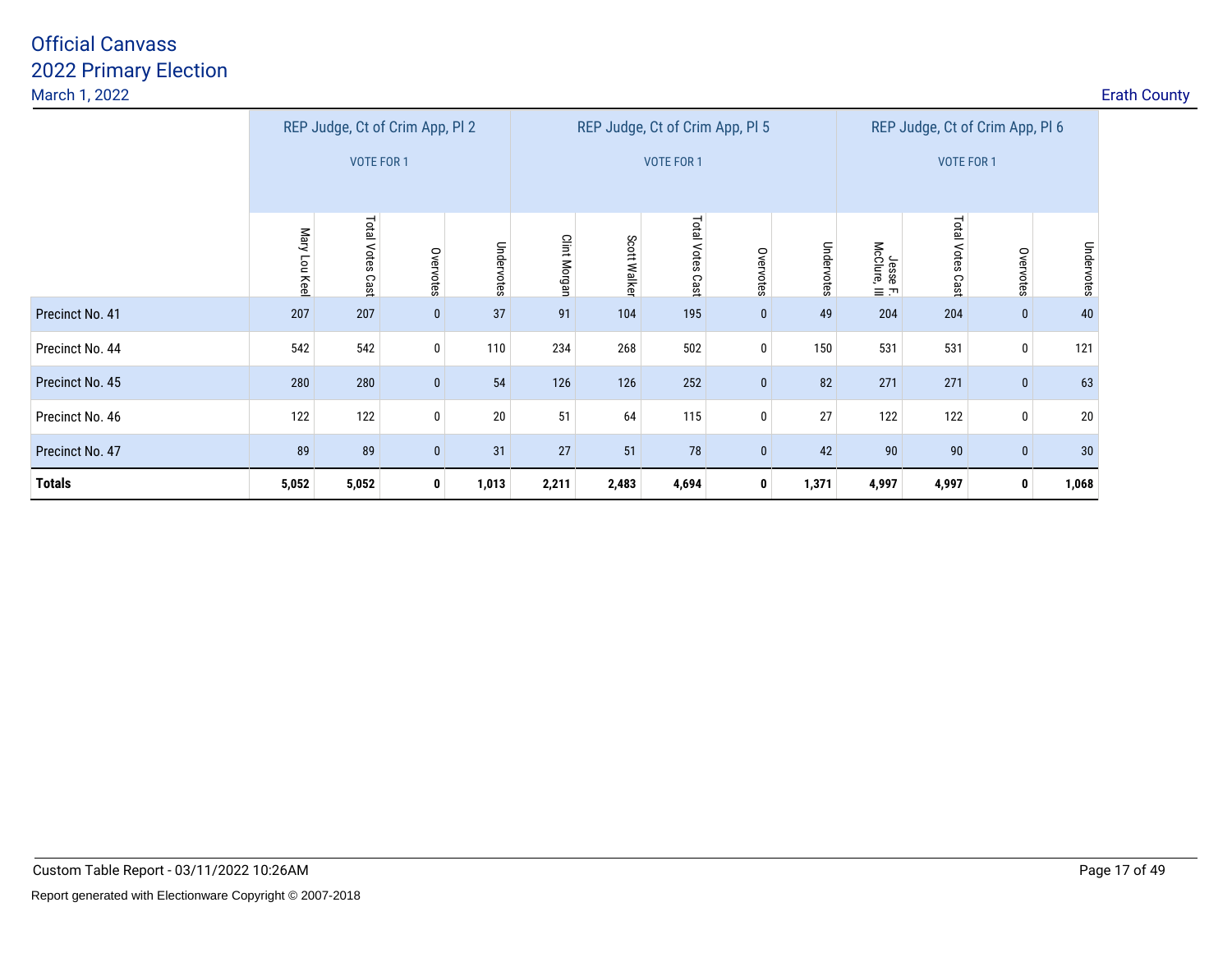<u>2</u> **Example 2 Example 2 Example 2 Example 2 Example 2 Example 2 Example 2 Example 2 Example 2 Example 2** 

|                 |                       |               |                   | REP Member, State BoE, Dist 14 |              |                       | REP State Senator, Dist 22 |              |             |                |                   | REP State Representative, Dist 59 |              |
|-----------------|-----------------------|---------------|-------------------|--------------------------------|--------------|-----------------------|----------------------------|--------------|-------------|----------------|-------------------|-----------------------------------|--------------|
|                 |                       |               | <b>VOTE FOR 1</b> |                                |              |                       | VOTE FOR 1                 |              |             |                | <b>VOTE FOR 1</b> |                                   |              |
|                 | Sue Melton-<br>Malone | Evelyn Brooks | Total Votes Cast  | Overvotes                      | Undervotes   | <b>Brian Birdwell</b> | Total Votes Cast           | Overvotes    | Undervotes  | Shelby Slawson | Total Votes Cast  | Overvotes                         | Undervotes   |
| Precinct No. 10 | 73                    | 54            | 127               | $\pmb{0}$                      | 46           | 139                   | 139                        | $\mathbf{0}$ | 34          | 154            | 154               | $\pmb{0}$                         | 19           |
| Precinct No. 11 | 36                    | 37            | 73                | $\pmb{0}$                      | 19           | 76                    | 76                         | 0            | 16          | 76             | 76                | 0                                 | 16           |
| Precinct No. 12 | 163                   | 172           | 335               | $\pmb{0}$                      | 101          | 362                   | 362                        | $\bf{0}$     | $74$        | 393            | 393               | $\mathbf{0}$                      | 43           |
| Precinct No. 18 | 221                   | 214           | 435               | 0                              | 115          | 461                   | 461                        | 0            | 89          | 492            | 492               | 0                                 | 58           |
| Precinct No. 19 | 134                   | 167           | 301               | $\bf{0}$                       | 110          | 335                   | 335                        | $\bf{0}$     | 76          | 357            | 357               | $\bf{0}$                          | 54           |
| Precinct No. 20 | 117                   | 119           | 236               | 0                              | 56           | 244                   | 244                        | 0            | 48          | 263            | 263               | 0                                 | 29           |
| Precinct No. 21 | 151                   | 133           | 284               | $\bf{0}$                       | 63           | 286                   | 286                        | $\bf{0}$     | 61          | 307            | 307               | $\mathbf{0}$                      | 40           |
| Precinct No. 23 | 49                    | 47            | 96                | $\pmb{0}$                      | 18           | 99                    | 99                         | 0            | 15          | 101            | 101               | 0                                 | 13           |
| Precinct No. 24 | 164                   | 132           | 296               | $\pmb{0}$                      | 80           | 318                   | 318                        | $\mathbf{0}$ | 58          | 333            | 333               | $\mathbf{0}$                      | 43           |
| Precinct No. 25 | 107                   | 93            | 200               | $\pmb{0}$                      | 49           | 209                   | 209                        | $\bf{0}$     | 40          | 221            | 221               | $\mathbf 0$                       | 28           |
| Precinct No. 30 | 92                    | 95            | 187               | $\pmb{0}$                      | 38           | 200                   | 200                        | $\mathbf{0}$ | 25          | 207            | 207               | $\mathbf{0}$                      | 18           |
| Precinct No. 31 | 153                   | 136           | 289               | $\pmb{0}$                      | 64           | 314                   | 314                        | $\bf{0}$     | 39          | 330            | 330               | $\mathbf 0$                       | 23           |
| Precinct No. 32 | 184                   | 157           | 341               | $\pmb{0}$                      | 99           | 375                   | 375                        | $\mathbf{0}$ | 65          | 389            | 389               | $\bf{0}$                          | 51           |
| Precinct No. 33 | 51                    | 47            | 98                | $\pmb{0}$                      | 25           | 102                   | 102                        | $\bf{0}$     | 21          | 98             | 98                | $\mathbf 0$                       | 25           |
| Precinct No. 34 | 151                   | 153           | 304               | $\bf{0}$                       | 78           | 337                   | 337                        | $\mathbf{0}$ | 45          | 337            | 337               | $\mathbf{0}$                      | 45           |
| Precinct No. 35 | 6                     | $\sqrt{3}$    | 9                 | $\pmb{0}$                      | $\mathbf{1}$ | 10                    | 10                         | $\bf{0}$     | $\mathbf 0$ | 9              | 9                 | $\mathbf 0$                       | $\mathbf{1}$ |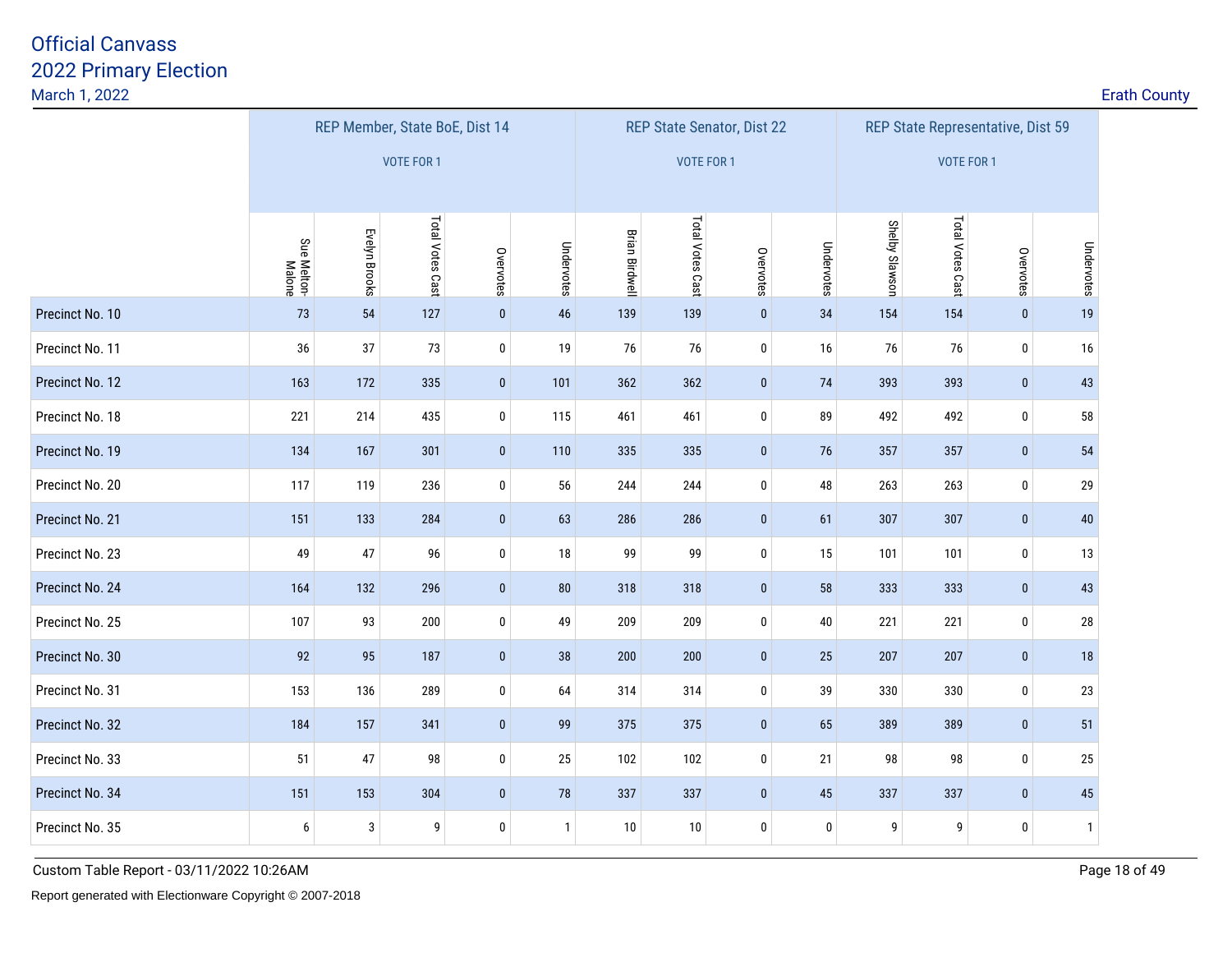|                 |                       |               | REP Member, State BoE, Dist 14 |              |            |                       | <b>REP State Senator, Dist 22</b> |              |            |                | REP State Representative, Dist 59 |              |            |
|-----------------|-----------------------|---------------|--------------------------------|--------------|------------|-----------------------|-----------------------------------|--------------|------------|----------------|-----------------------------------|--------------|------------|
|                 |                       |               | <b>VOTE FOR 1</b>              |              |            |                       | VOTE FOR 1                        |              |            |                | <b>VOTE FOR 1</b>                 |              |            |
|                 | Sue Melton-<br>Malone | Evelyn Brooks | Total Votes Cast               | Overvotes    | Undervotes | <b>Brian Birdwell</b> | Total Votes Cast                  | Overvotes    | Undervotes | Shelby Slawson | Total Votes Cast                  | Overvotes    | Undervotes |
| Precinct No. 41 | 104                   | 96            | 200                            | $\mathbf{0}$ | 44         | 206                   | 206                               | 0            | 38         | 218            | 218                               | $\bf{0}$     | $26\,$     |
| Precinct No. 44 | 278                   | 215           | 493                            | $\mathbf 0$  | 159        | 552                   | 552                               | 0            | 100        | 588            | 588                               | 0            | 64         |
| Precinct No. 45 | 144                   | 114           | 258                            | $\mathbf{0}$ | 76         | 276                   | 276                               |              | 58         | 289            | 289                               | $\bf{0}$     | 45         |
| Precinct No. 46 | 57                    | 53            | 110                            | 0            | 32         | 122                   | 122                               | 0            | $20\,$     | 124            | 124                               | 0            | 18         |
| Precinct No. 47 | 49                    | 37            | 86                             | $\mathbf{0}$ | 34         | 90                    | 90                                | $\mathbf{0}$ | 30         | 103            | 103                               | $\mathbf{0}$ | 17         |
| <b>Totals</b>   | 2,484                 | 2,274         | 4,758                          | $\mathbf 0$  | 1,307      | 5,113                 | 5,113                             | 0            | 952        | 5,389          | 5,389                             | 0            | 676        |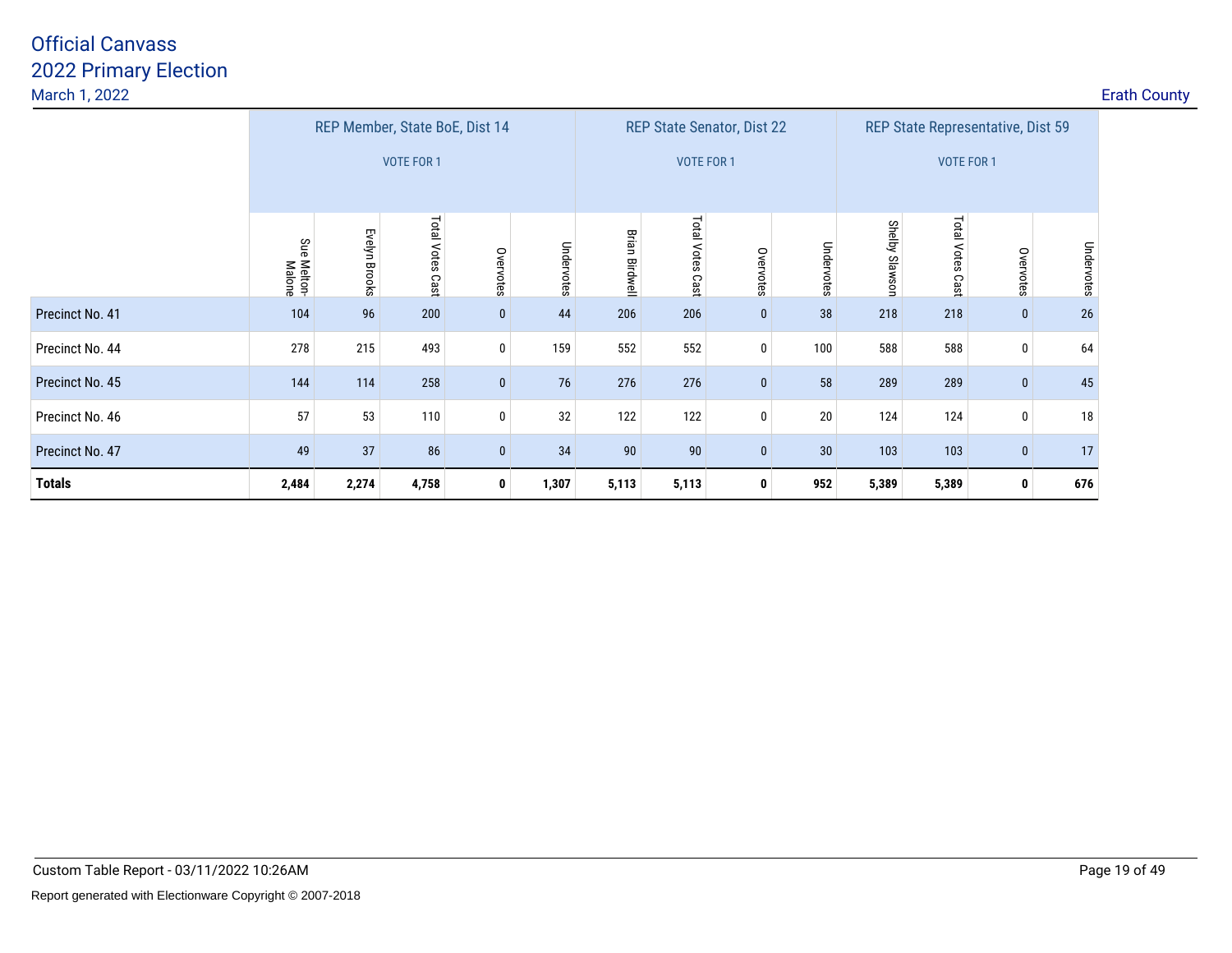| March 1, 2022   |                  |                                        |              |            |              |                  |                                     |            |                       |                |                         |              |                  | <b>Erath County</b> |
|-----------------|------------------|----------------------------------------|--------------|------------|--------------|------------------|-------------------------------------|------------|-----------------------|----------------|-------------------------|--------------|------------------|---------------------|
|                 |                  | REP Justice, 11th Ct of App Dist, Pl 3 |              |            |              |                  | REP Dist Judge, 266th Judicial Dist |            |                       |                | <b>REP County Judge</b> |              |                  |                     |
|                 |                  | <b>VOTE FOR 1</b>                      |              |            |              | VOTE FOR 1       |                                     |            |                       |                | VOTE FOR 1              |              |                  |                     |
|                 |                  |                                        |              |            |              |                  |                                     |            |                       |                |                         |              |                  |                     |
|                 | W. Stacy Trotter | Total Votes Cast                       | Overvotes    | Undervotes | Jason Cashon | Total Votes Cast | Overvotes                           | Undervotes | Brandon J<br>Huckabee | Alfonso Campos | Total Votes Cast        | Overvotes    | Undervotes       |                     |
| Precinct No. 10 | 135              | 135                                    | $\pmb{0}$    | 38         | 153          | 153              | $\mathbf{0}$                        | $20\,$     | 87                    | 84             | 171                     | $\pmb{0}$    | $\overline{2}$   |                     |
| Precinct No. 11 | 76               | 76                                     | $\pmb{0}$    | 16         | 77           | 77               | $\pmb{0}$                           | 15         | 45                    | 46             | 91                      | $\mathbf{0}$ | $\mathbf{1}$     |                     |
| Precinct No. 12 | 368              | 368                                    | $\bf{0}$     | 68         | 391          | 391              | $\mathbf{0}$                        | 45         | 280                   | 147            | 427                     | $\bf{0}$     | 9                |                     |
| Precinct No. 18 | 460              | 460                                    | $\pmb{0}$    | $90\,$     | 490          | 490              | $\mathbf 0$                         | 60         | 363                   | 176            | 539                     | $\pmb{0}$    | 11               |                     |
| Precinct No. 19 | 331              | 331                                    | $\pmb{0}$    | ${\bf 80}$ | 346          | 346              | $\pmb{0}$                           | 65         | 233                   | 169            | 402                     | $\pmb{0}$    | $\boldsymbol{9}$ |                     |
| Precinct No. 20 | 234              | 234                                    | 0            | 58         | 250          | 250              | 0                                   | 42         | 168                   | 120            | 288                     | $\bm{0}$     | 4                |                     |
| Precinct No. 21 | 280              | 280                                    | $\mathbf{0}$ | $67\,$     | 295          | 295              | $\mathbf{0}$                        | 52         | 190                   | 149            | 339                     | $\pmb{0}$    | 8 <sup>°</sup>   |                     |
| Precinct No. 23 | 98               | 98                                     | $\pmb{0}$    | 16         | 101          | 101              | 0                                   | 13         | 57                    | 57             | 114                     | $\pmb{0}$    | $\bf{0}$         |                     |
| Precinct No. 24 | 316              | 316                                    | $\bf{0}$     | 60         | 332          | 332              | $\mathbf 0$                         | 44         | 216                   | 154            | 370                     | $\bf{0}$     | $6\overline{6}$  |                     |
| Precinct No. 25 | 210              | 210                                    | 0            | 39         | 219          | 219              | $\mathbf 0$                         | 30         | 155                   | 88             | 243                     | $\pmb{0}$    | 6                |                     |
| Precinct No. 30 | 195              | 195                                    | $\pmb{0}$    | 30         | 201          | 201              | $\mathbf{0}$                        | 24         | 112                   | 110            | 222                     | $\pmb{0}$    | $\mathbf{3}$     |                     |
| Precinct No. 31 | 308              | 308                                    | $\pmb{0}$    | 45         | 321          | 321              | $\pmb{0}$                           | 32         | 224                   | 123            | 347                     | $\pmb{0}$    | 6                |                     |
| Precinct No. 32 | 362              | 362                                    | $\bf{0}$     | 78         | 382          | 382              | $\mathbf{0}$                        | 58         | 252                   | 178            | 430                     | $\bf{0}$     | 10               |                     |
| Precinct No. 33 | 103              | 103                                    | $\pmb{0}$    | $20\,$     | 110          | 110              | $\pmb{0}$                           | 13         | 65                    | 53             | 118                     | $\pmb{0}$    | $\sqrt{5}$       |                     |
| Precinct No. 34 | 323              | 323                                    | $\pmb{0}$    | 59         | 326          | 326              | $\pmb{0}$                           | 56         | 256                   | 113            | 369                     | $\pmb{0}$    | 13               |                     |
| Precinct No. 35 | 10               | 10                                     | 0            | $\bm{0}$   | 10           | 10               | 0                                   | 0          | 8                     | $\overline{1}$ | 9                       | 0            | $\mathbf{1}$     |                     |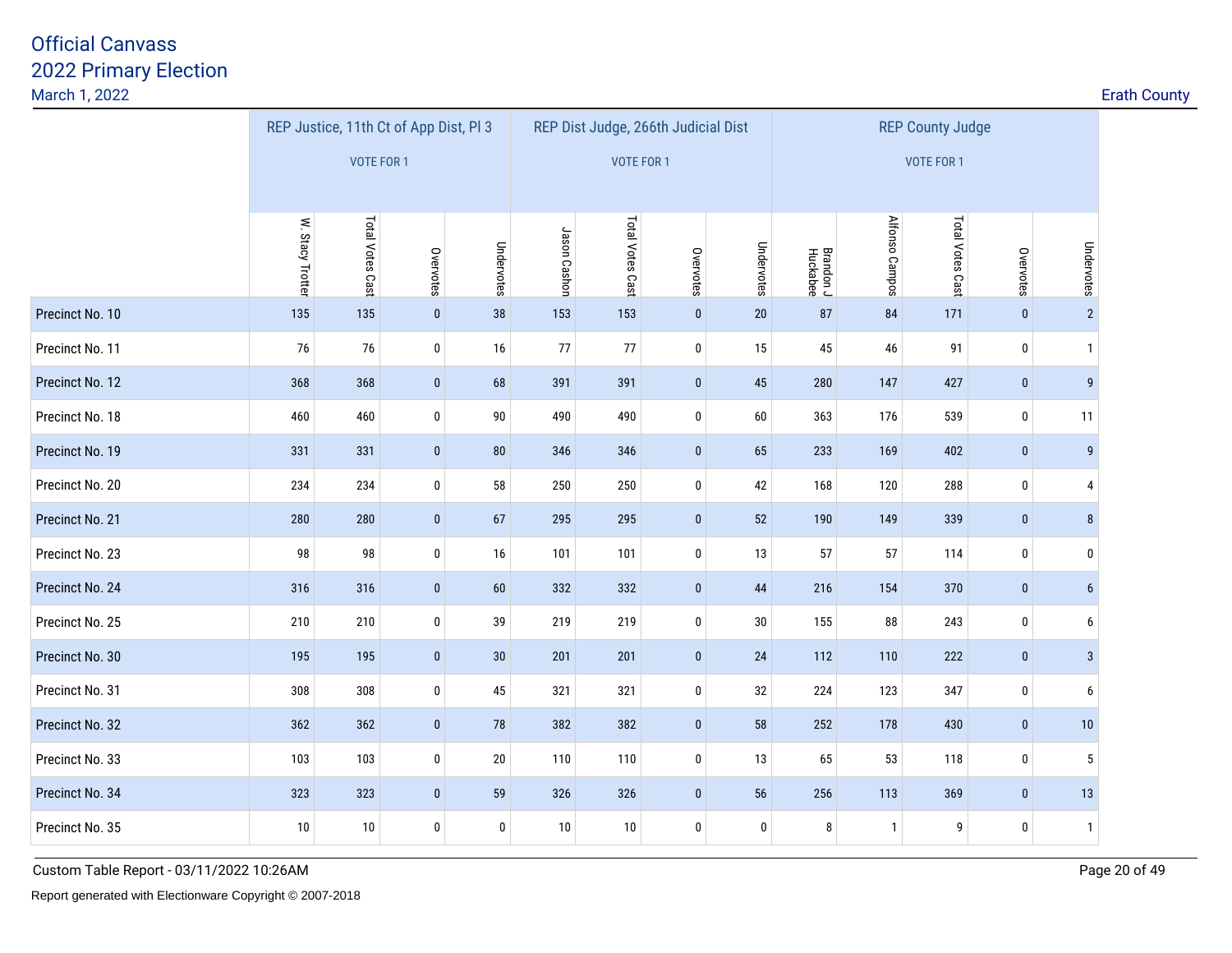| March 1, 2022   |                        |                    |                                        |                 |                 |                     |                                     |            |                       |                   |                         |              |            | <b>Erath County</b> |
|-----------------|------------------------|--------------------|----------------------------------------|-----------------|-----------------|---------------------|-------------------------------------|------------|-----------------------|-------------------|-------------------------|--------------|------------|---------------------|
|                 |                        |                    | REP Justice, 11th Ct of App Dist, Pl 3 |                 |                 |                     | REP Dist Judge, 266th Judicial Dist |            |                       |                   | <b>REP County Judge</b> |              |            |                     |
|                 |                        | VOTE FOR 1         |                                        |                 |                 | VOTE FOR 1          |                                     |            |                       |                   | VOTE FOR 1              |              |            |                     |
|                 | ≶.<br>Stacy<br>Trotter | Total Votes<br>Cas | Overvotes                              | Undervotes      | Jason<br>Cashon | Total Votes<br>Cast | Overvotes                           | Undervotes | Brandon J<br>Huckabee | Alfonso<br>Campos | Total Votes<br>Cast     | Overvotes    | Undervotes |                     |
| Precinct No. 41 | 204                    | 204                | $\bf{0}$                               | 40              | 213             | 213                 | $\mathbf{0}$                        | 31         | 144                   | 93                | 237                     | $\mathbf{0}$ |            |                     |
| Precinct No. 44 | 543                    | 543                | $\mathbf 0$                            | 109             | 582             | 582                 | 0                                   | 70         | 344                   | 302               | 646                     | $\bf{0}$     | 6          |                     |
| Precinct No. 45 | 272                    | 272                | $\bf{0}$                               | 62              | 296             | 296                 | $\mathbf{0}$                        | 38         | 206                   | 123               | 329                     | $\bf{0}$     |            |                     |
| Precinct No. 46 | 119                    | 119                | $\mathbf 0$                            | 23              | 122             | 122                 | 0                                   | 20         | 73                    | 66                | 139                     | 0            | 3          |                     |
| Precinct No. 47 | 90                     | 90                 | $\mathbf{0}$                           | 30 <sup>°</sup> | 104             | 104                 | $\mathbf{0}$                        | 16         | 73                    | 46                | 119                     | $\mathbf{0}$ |            |                     |
| <b>Totals</b>   | 5,037                  | 5,037              | $\mathbf{0}$                           | 1,028           | 5,321           | 5,321               | 0                                   | 744        | 3,551                 | 2,398             | 5,949                   | $\mathbf 0$  | 116        |                     |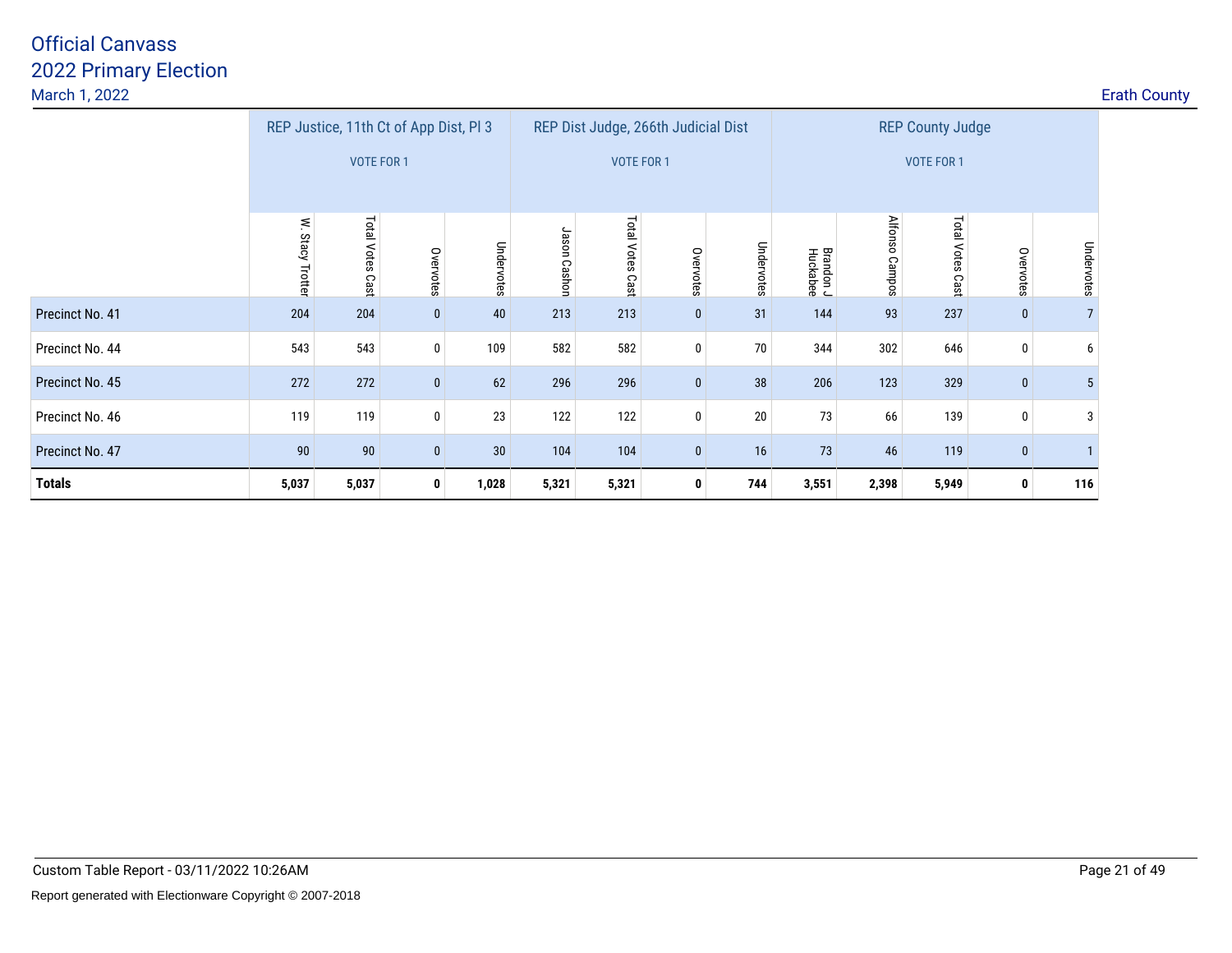<u>2</u> **Example 2 Example 2 Example 2 Example 2 Example 2 Example 2 Example 2 Example 2 Example 2 Example 2** 

|                 |                       | REP Judge, County Court at Law |              |                  |             | <b>REP District Clerk</b> |           |            |              | <b>REP County Clerk</b> |              |            |
|-----------------|-----------------------|--------------------------------|--------------|------------------|-------------|---------------------------|-----------|------------|--------------|-------------------------|--------------|------------|
|                 |                       | <b>VOTE FOR 1</b>              |              |                  |             | <b>VOTE FOR 1</b>         |           |            |              | VOTE FOR 1              |              |            |
|                 |                       |                                |              |                  |             |                           |           |            |              |                         |              |            |
|                 | <b>Blake Thompson</b> | Total Votes Cast               | Overvotes    | Undervotes       | Wanda Greer | Total Votes Cast          | Overvotes | Undervotes | Gwinda Jones | Total Votes Cast        | Overvotes    | Undervotes |
| Precinct No. 10 | 149                   | 149                            | $\pmb{0}$    | 24               | 154         | 154                       | $\pmb{0}$ | 19         | 153          | 153                     | $\mathbf{0}$ | 20         |
| Precinct No. 11 | 78                    | 78                             | 0            | 14               | 76          | 76                        | 0         | 16         | 82           | 82                      | 0            | 10         |
| Precinct No. 12 | 402                   | 402                            | $\mathbf{0}$ | 34               | 398         | 398                       | $\pmb{0}$ | 38         | 399          | 399                     | $\mathbf{0}$ | 37         |
| Precinct No. 18 | 494                   | 494                            | 0            | 56               | 500         | 500                       | 0         | 50         | 510          | 510                     | $\bf{0}$     | 40         |
| Precinct No. 19 | 356                   | 356                            | $\mathbf{0}$ | 55               | 361         | 361                       | $\pmb{0}$ | 50         | 361          | 361                     | $\mathbf{0}$ | 50         |
| Precinct No. 20 | 266                   | 266                            | $\bf{0}$     | 26               | 272         | 272                       | 0         | $20\,$     | 268          | 268                     | 0            | 24         |
| Precinct No. 21 | 292                   | 292                            | $\mathbf{0}$ | 55               | 302         | 302                       | $\pmb{0}$ | 45         | 309          | 309                     | $\mathbf{0}$ | 38         |
| Precinct No. 23 | 102                   | 102                            | 0            | 12               | 103         | 103                       | $\pmb{0}$ | 11         | 103          | 103                     | 0            | 11         |
| Precinct No. 24 | 335                   | 335                            | $\mathbf{0}$ | 41               | 337         | 337                       | $\pmb{0}$ | 39         | 344          | 344                     | $\mathbf{0}$ | 32         |
| Precinct No. 25 | 221                   | 221                            | $\bf{0}$     | $28\,$           | 223         | 223                       | $\pmb{0}$ | 26         | 227          | 227                     | $\bf{0}$     | 22         |
| Precinct No. 30 | 201                   | 201                            | $\pmb{0}$    | $24\,$           | 202         | 202                       | $\pmb{0}$ | 23         | 202          | 202                     | $\pmb{0}$    | 23         |
| Precinct No. 31 | 324                   | 324                            | 0            | 29               | 320         | 320                       | $\pmb{0}$ | 33         | 327          | 327                     | 0            | 26         |
| Precinct No. 32 | 386                   | 386                            | $\pmb{0}$    | 54               | 383         | 383                       | $\pmb{0}$ | 57         | 388          | 388                     | $\pmb{0}$    | 52         |
| Precinct No. 33 | 112                   | 112                            | $\pmb{0}$    | 11               | 108         | 108                       | $\pmb{0}$ | 15         | 112          | 112                     | 0            | 11         |
| Precinct No. 34 | 337                   | 337                            | $\bf{0}$     | $45\,$           | 336         | 336                       | $\bf{0}$  | $46\,$     | 332          | 332                     | $\bf{0}$     | 50         |
| Precinct No. 35 | 10                    | 10                             | 0            | $\boldsymbol{0}$ | 10          | 10                        | 0         | 0          | 10           | 10                      | 0            | 0          |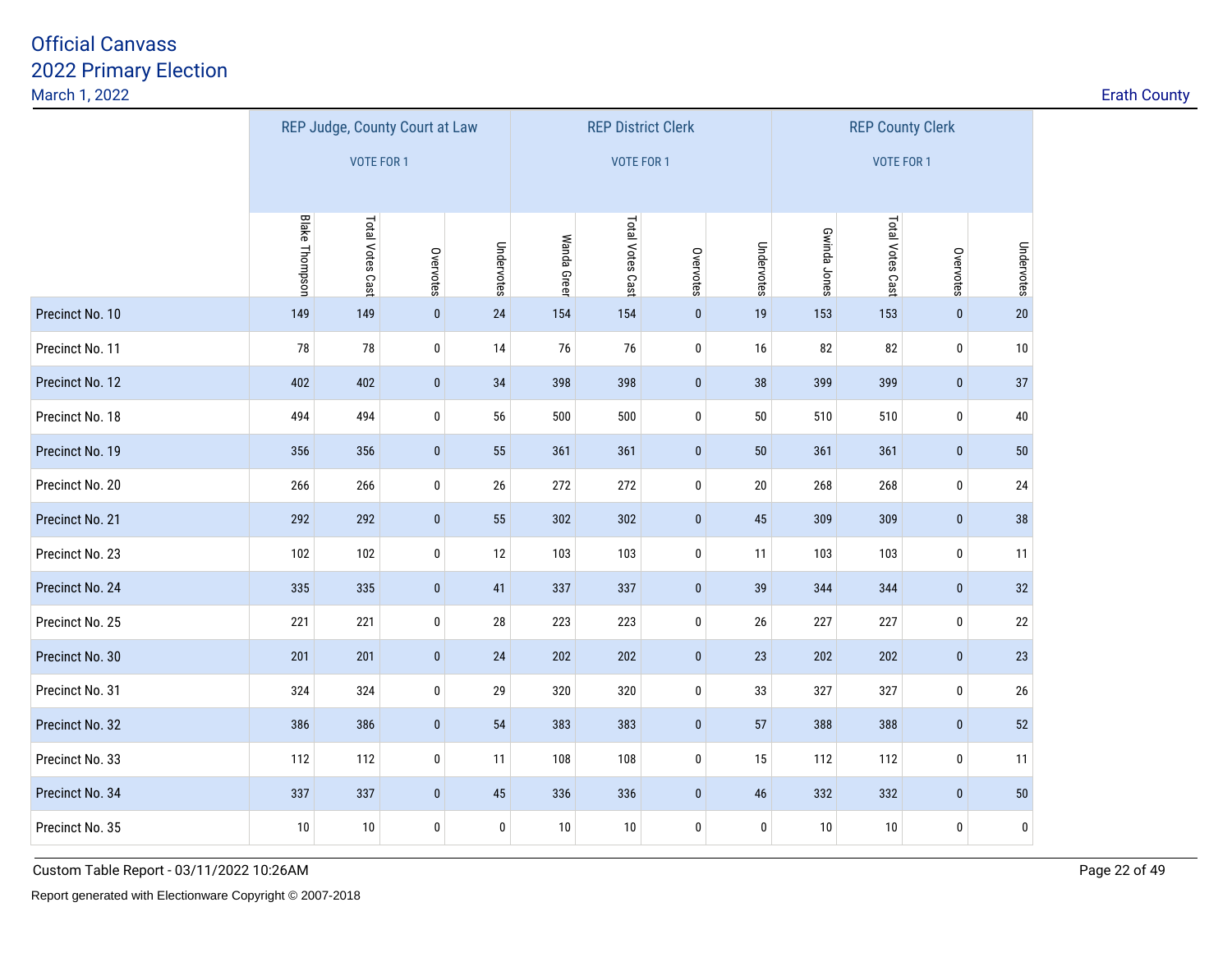|                 |                       | REP Judge, County Court at Law |              |            |             | <b>REP District Clerk</b> |           |            |                 | <b>REP County Clerk</b> |              |            |
|-----------------|-----------------------|--------------------------------|--------------|------------|-------------|---------------------------|-----------|------------|-----------------|-------------------------|--------------|------------|
|                 |                       | <b>VOTE FOR 1</b>              |              |            |             | <b>VOTE FOR 1</b>         |           |            |                 | <b>VOTE FOR 1</b>       |              |            |
|                 | <b>Blake Thompson</b> | Total Votes<br>Cast            | Overvotes    | Undervotes | Wanda Green | Total Votes<br>Cast       | Overvotes | Undervotes | Gwinda<br>Jones | Total Votes Cast        | Overvotes    | Undervotes |
| Precinct No. 41 | 214                   | 214                            | $\bf{0}$     | 30         | 216         | 216                       | $\pmb{0}$ | $28\,$     | 217             | 217                     | $\mathbf 0$  | 27         |
| Precinct No. 44 | 589                   | 589                            | 0            | 63         | 587         | 587                       | 0         | 65         | 601             | 601                     | 0            | 51         |
| Precinct No. 45 | 301                   | 301                            | $\pmb{0}$    | 33         | 300         | 300                       | $\pmb{0}$ | 34         | 302             | 302                     | $\mathbf 0$  | 32         |
| Precinct No. 46 | 124                   | 124                            | 0            | 18         | 127         | 127                       | $\pmb{0}$ | 15         | 127             | 127                     | 0            | 15         |
| Precinct No. 47 | 102                   | 102                            | $\bf{0}$     | 18         | 104         | 104                       | $\pmb{0}$ | 16         | 108             | 108                     | $\mathbf 0$  | 12         |
| <b>Totals</b>   | 5,395                 | 5,395                          | $\mathbf{0}$ | 670        | 5,419       | 5,419                     | 0         | 646        | 5,482           | 5,482                   | $\mathbf{0}$ | 583        |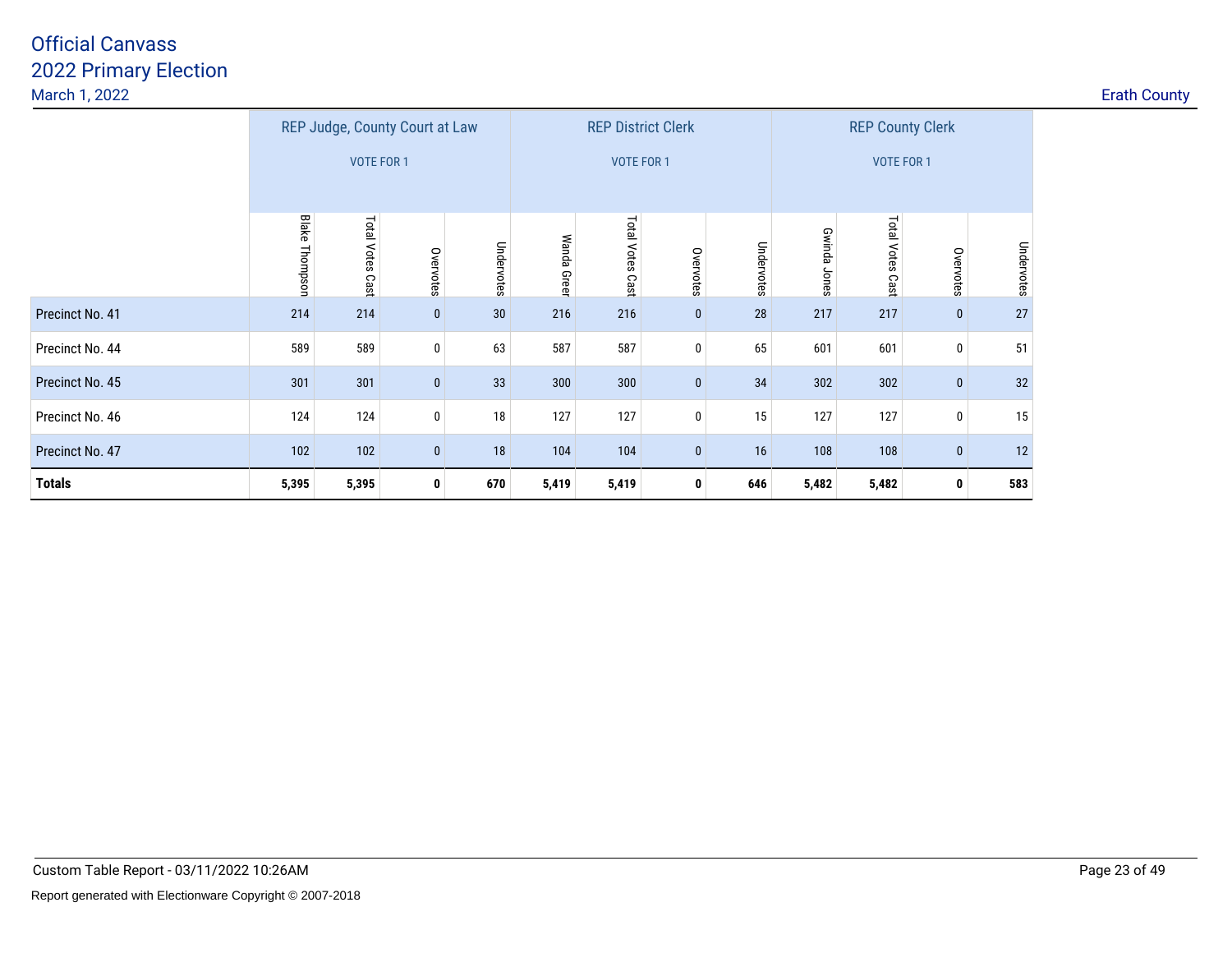| March 1, 2022   |               |                            |                             |             |                |             |                  |                                      |            |              |                  |                                      |              | <b>Erath County</b> |
|-----------------|---------------|----------------------------|-----------------------------|-------------|----------------|-------------|------------------|--------------------------------------|------------|--------------|------------------|--------------------------------------|--------------|---------------------|
|                 |               |                            | <b>REP County Treasurer</b> |             |                |             |                  | <b>REP County Commissioner Pct 2</b> |            |              |                  | <b>REP County Commissioner Pct 4</b> |              |                     |
|                 |               |                            | <b>VOTE FOR 1</b>           |             |                |             |                  | <b>VOTE FOR 1</b>                    |            |              | VOTE FOR 1       |                                      |              |                     |
|                 |               |                            |                             |             |                |             |                  |                                      |            |              |                  |                                      |              |                     |
|                 | Angie Shawver | Kimberly Dowell<br>Barrier | Total Votes Cast            | Overvotes   | Undervotes     | Albert Ray  | Total Votes Cast | Overvotes                            | Undervotes | Jim Buck     | Total Votes Cast | Overvotes                            | Undervotes   |                     |
| Precinct No. 10 | 80            | 71                         | 151                         | $\pmb{0}$   | $22\,$         | $\pmb{0}$   | $\pmb{0}$        | $\pmb{0}$                            | $\pmb{0}$  | $\mathbf{0}$ | $\pmb{0}$        | $\pmb{0}$                            | $\pmb{0}$    |                     |
| Precinct No. 11 | 39            | 43                         | 82                          | $\pmb{0}$   | $10$           | $\pmb{0}$   | $\pmb{0}$        | $\pmb{0}$                            | $\pmb{0}$  | $\pmb{0}$    | $\pmb{0}$        | $\pmb{0}$                            | $\mathbf 0$  |                     |
| Precinct No. 12 | 191           | 189                        | 380                         | $\mathbf 0$ | 56             | $\pmb{0}$   | $\pmb{0}$        | $\bf{0}$                             | $\pmb{0}$  | $\bf{0}$     | $\pmb{0}$        | $\pmb{0}$                            | $\mathbf{0}$ |                     |
| Precinct No. 18 | 238           | 266                        | 504                         | $\pmb{0}$   | 46             | $\mathbf 0$ | $\pmb{0}$        | $\pmb{0}$                            | 0          | 0            | $\bf 0$          | $\pmb{0}$                            | 0            |                     |
| Precinct No. 19 | 200           | 162                        | 362                         | $\pmb{0}$   | 49             | $\pmb{0}$   | $\pmb{0}$        | $\pmb{0}$                            | $\pmb{0}$  | $\pmb{0}$    | $\pmb{0}$        | $\pmb{0}$                            | $\mathbf{0}$ |                     |
| Precinct No. 20 | 149           | 110                        | 259                         | $\bm{0}$    | 33             | 263         | 263              | 0                                    | 29         | 0            | $\pmb{0}$        | 0                                    | $\mathbf 0$  |                     |
| Precinct No. 21 | 159           | 142                        | 301                         | $\pmb{0}$   | 46             | 300         | 300              | $\pmb{0}$                            | 47         | $\mathbf{0}$ | $\pmb{0}$        | $\pmb{0}$                            | $\mathbf{0}$ |                     |
| Precinct No. 23 | 54            | 56                         | 110                         | $\pmb{0}$   | $\overline{4}$ | 102         | 102              | $\pmb{0}$                            | 12         | $\pmb{0}$    | $\pmb{0}$        | $\pmb{0}$                            | $\bf{0}$     |                     |
| Precinct No. 24 | 168           | 166                        | 334                         | $\pmb{0}$   | 42             | 324         | 324              | $\bf{0}$                             | 52         | $\bf{0}$     | $\pmb{0}$        | $\pmb{0}$                            | $\mathbf{0}$ |                     |
| Precinct No. 25 | 120           | 112                        | 232                         | $\pmb{0}$   | 17             | 219         | 219              | $\pmb{0}$                            | $30\,$     | $\bf{0}$     | $\pmb{0}$        | $\pmb{0}$                            | $\bf{0}$     |                     |
| Precinct No. 30 | 110           | 92                         | 202                         | $\mathbf 0$ | 23             | $\pmb{0}$   | $\pmb{0}$        | $\pmb{0}$                            | $\pmb{0}$  | $\pmb{0}$    | $\pmb{0}$        | $\pmb{0}$                            | $\bf{0}$     |                     |
| Precinct No. 31 | 199           | 126                        | 325                         | $\pmb{0}$   | 28             | $\mathbf 0$ | $\pmb{0}$        | $\pmb{0}$                            | $\pmb{0}$  | $\pmb{0}$    | $\pmb{0}$        | $\pmb{0}$                            | $\mathbf 0$  |                     |
| Precinct No. 32 | 215           | 171                        | 386                         | $\mathbf 0$ | 54             | $\pmb{0}$   | $\pmb{0}$        | $\bf{0}$                             | $\pmb{0}$  | $\bf{0}$     | $\pmb{0}$        | $\pmb{0}$                            | $\mathbf{0}$ |                     |
| Precinct No. 33 | 53            | 58                         | 111                         | $\pmb{0}$   | 12             | $\pmb{0}$   | $\pmb{0}$        | $\bf{0}$                             | 0          | 0            | $\bf{0}$         | $\pmb{0}$                            | $\pmb{0}$    |                     |
| Precinct No. 34 | 165           | 166                        | 331                         | $\pmb{0}$   | 51             | $\pmb{0}$   | $\pmb{0}$        | $\pmb{0}$                            | $\pmb{0}$  | $\pmb{0}$    | $\pmb{0}$        | $\pmb{0}$                            | $\pmb{0}$    |                     |
| Precinct No. 35 | 6             | $\overline{2}$             | 8                           | $\mathbf 0$ | $\overline{2}$ | 0           | 0                | 0                                    | 0          | 0            | 0                | 0                                    | 0            |                     |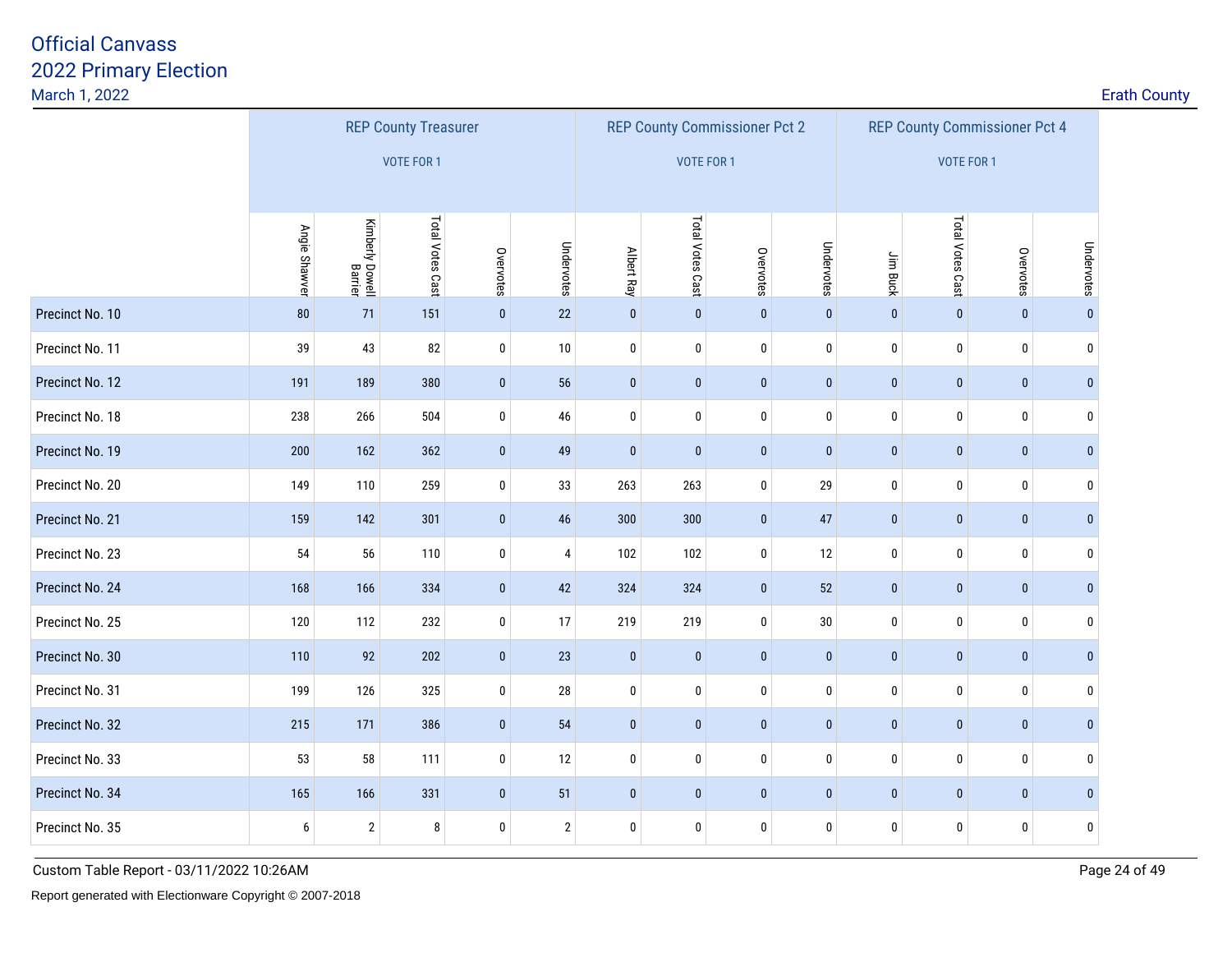| March 1, 2022   |               |                               |                     |              |            |              |                        |                                      |              |            |                    |                                      |            | <b>Erath County</b> |
|-----------------|---------------|-------------------------------|---------------------|--------------|------------|--------------|------------------------|--------------------------------------|--------------|------------|--------------------|--------------------------------------|------------|---------------------|
|                 |               | <b>REP County Treasurer</b>   |                     |              |            |              |                        | <b>REP County Commissioner Pct 2</b> |              |            |                    | <b>REP County Commissioner Pct 4</b> |            |                     |
|                 |               |                               | <b>VOTE FOR 1</b>   |              |            |              |                        | <b>VOTE FOR 1</b>                    |              |            | <b>VOTE FOR 1</b>  |                                      |            |                     |
|                 | Angie Shawver | Kimberly<br>Dowell<br>Barrier | Total Votes<br>Cast | Overvotes    | Undervotes | Albert Ray   | Total<br>Votes<br>Cast | Overvotes                            | Undervotes   | ήĒ<br>Buck | Total Votes<br>Cas | Overvotes                            | Undervotes |                     |
| Precinct No. 41 | 125           | 83                            | 208                 | $\bf{0}$     | 36         | $\mathbf{0}$ | $\mathbf{0}$           | $\mathbf{0}$                         | $\mathbf{0}$ | 220        | 220                | $\bf{0}$                             | 24         |                     |
| Precinct No. 44 | 306           | 276                           | 582                 | 0            | $70\,$     | 0            | 0                      |                                      | 0            | 601        | 601                | $\mathbf 0$                          | 51         |                     |
| Precinct No. 45 | 159           | 147                           | 306                 | $\bf{0}$     | 28         | $\mathbf{0}$ | $\mathbf{0}$           | $\mathbf{0}$                         | $\mathbf{0}$ | 280        | 280                | $\boldsymbol{0}$                     | 54         |                     |
| Precinct No. 46 | 68            | 58                            | 126                 | 0            | 16         | 0            | 0                      |                                      | $\mathbf 0$  | 127        | 127                | 0                                    | 15         |                     |
| Precinct No. 47 | 52            | 50                            | 102                 | $\mathbf{0}$ | 18         | $\mathbf{0}$ | $\mathbf{0}$           | $\mathbf{0}$                         | $\mathbf{0}$ | 100        | 100                | $\bf{0}$                             | 20         |                     |
| <b>Totals</b>   | 2,856         | 2,546                         | 5,402               | $\mathbf{0}$ | 663        | 1,208        | 1,208                  | $\mathbf 0$                          | 170          | 1,328      | 1,328              | 0                                    | 164        |                     |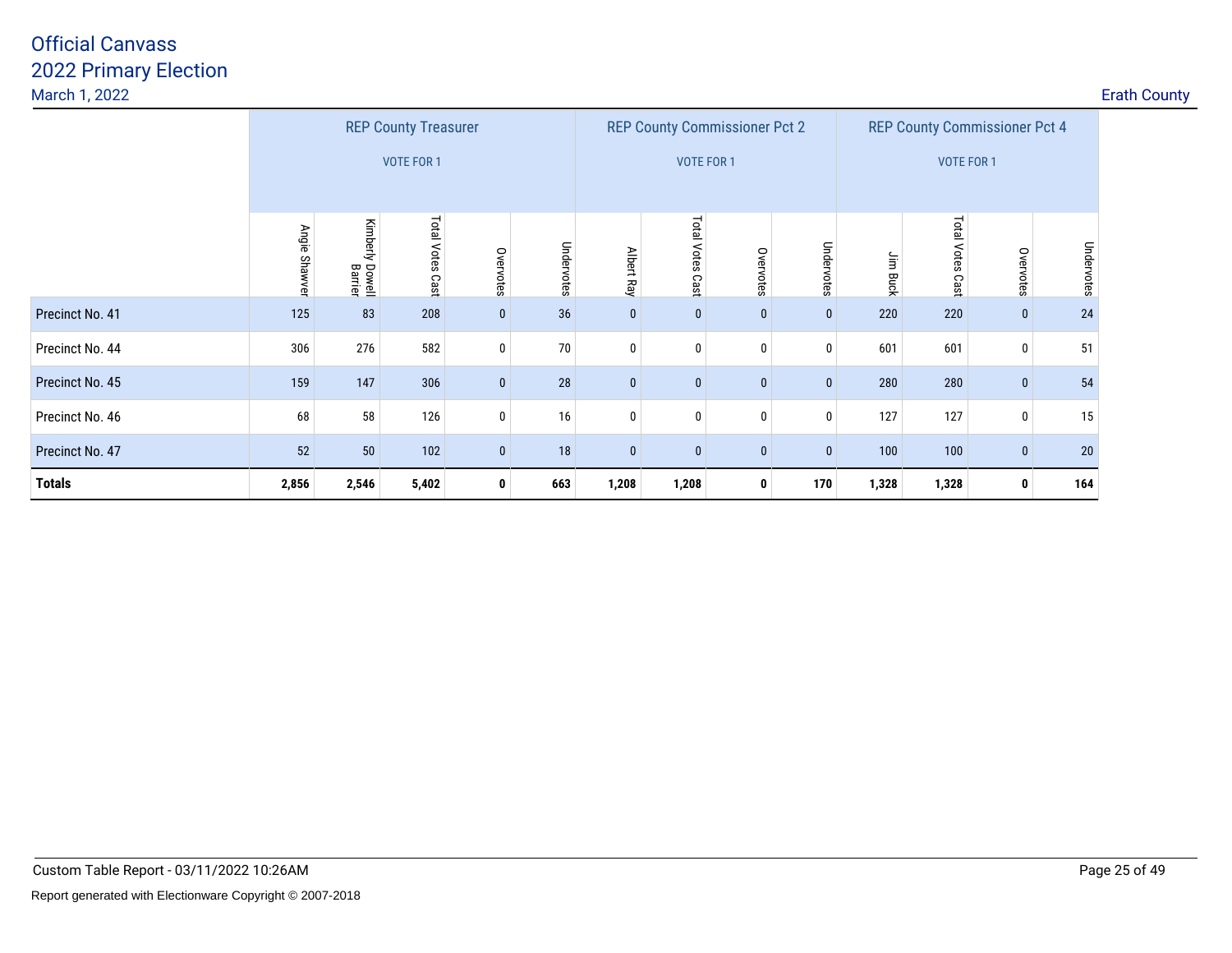| March 1, 2022   |                         |                  |               |                        |                  |              |                |                |               |                    |                     |                  |              |              | <b>Erath County</b><br>Undervotes<br>$\mathbf{0}$<br>$\mathbf{0}$ |  |  |  |  |  |
|-----------------|-------------------------|------------------|---------------|------------------------|------------------|--------------|----------------|----------------|---------------|--------------------|---------------------|------------------|--------------|--------------|-------------------------------------------------------------------|--|--|--|--|--|
|                 |                         | REP JOP Pct 1    |               |                        |                  |              |                |                |               |                    | REP JOP Pct 2       |                  |              |              |                                                                   |  |  |  |  |  |
|                 |                         |                  |               | <b>VOTE FOR 1</b>      |                  |              |                |                |               |                    | VOTE FOR 1          |                  |              |              |                                                                   |  |  |  |  |  |
|                 |                         |                  |               |                        |                  |              |                |                |               |                    |                     |                  |              |              |                                                                   |  |  |  |  |  |
|                 | Jeff Chili<br>Alexander | Gregory G. Evans | Jocelyn Perez | Lisa Rene'<br>Williams | Total Votes Cast | Overvotes    | Undervotes     | Chance Garrett | Darrell Curry | <b>Chris Evans</b> | <b>David Martin</b> | Total Votes Cast | Overvotes    |              |                                                                   |  |  |  |  |  |
| Precinct No. 10 | 98                      | 20               | 43            | $\boldsymbol{6}$       | 167              | $\mathbf{0}$ | 6              | $\mathbf 0$    | $\pmb{0}$     | $\mathbf{0}$       | $\pmb{0}$           | $\mathbf{0}$     | $\mathbf{0}$ |              |                                                                   |  |  |  |  |  |
| Precinct No. 11 | 37                      | 12               | $30\,$        | $\boldsymbol{6}$       | 85               | $\pmb{0}$    | 7 <sup>1</sup> | $\pmb{0}$      | $\pmb{0}$     | $\pmb{0}$          | $\pmb{0}$           | $\pmb{0}$        | $\pmb{0}$    |              |                                                                   |  |  |  |  |  |
| Precinct No. 12 | 243                     | 47               | 121           | 15                     | 426              | $\mathbf{0}$ | 10             | $\mathbf{0}$   | $\mathbf 0$   | $\pmb{0}$          | $\pmb{0}$           | $\pmb{0}$        | $\bf{0}$     | $\mathbf{0}$ |                                                                   |  |  |  |  |  |
| Precinct No. 18 | 261                     | 89               | 123           | 42                     | 515              | $\bf{0}$     | 35             | $\pmb{0}$      | $\pmb{0}$     | 0                  | $\pmb{0}$           | $\pmb{0}$        | $\pmb{0}$    | $\mathbf{0}$ |                                                                   |  |  |  |  |  |
| Precinct No. 19 | 224                     | 51               | 81            | 25                     | 381              | $\mathbf{0}$ | 30             | $\mathbf 0$    | $\mathbf 0$   | $\mathbf{0}$       | $\mathbf{0}$        | $\pmb{0}$        | $\bf{0}$     | $\pmb{0}$    |                                                                   |  |  |  |  |  |
| Precinct No. 20 | 0                       | 0                | $\pmb{0}$     | $\bm{0}$               | $\pmb{0}$        | 0            | $\pmb{0}$      | 36             | 94            | $77$               | $77 \,$             | 284              | $\bm{0}$     | 8            |                                                                   |  |  |  |  |  |
| Precinct No. 21 | $\mathbf{0}$            | $\pmb{0}$        | $\bf{0}$      | $\bf{0}$               | $\pmb{0}$        | $\mathbf{0}$ | $\pmb{0}$      | 45             | 93            | 100                | $90\,$              | 328              | $\bf{0}$     | 19           |                                                                   |  |  |  |  |  |
| Precinct No. 23 | 0                       | $\bf{0}$         | $\pmb{0}$     | $\pmb{0}$              | $\pmb{0}$        | $\mathbf 0$  | $\pmb{0}$      | 20             | 13            | 42                 | 31                  | 106              | $\pmb{0}$    | 8            |                                                                   |  |  |  |  |  |
| Precinct No. 24 | $\pmb{0}$               | $\pmb{0}$        | $\bf{0}$      | $\pmb{0}$              | $\pmb{0}$        | $\mathbf{0}$ | $\mathbf 0$    | $40\,$         | 48            | 171                | 62                  | 321              | $\pmb{0}$    | 55           |                                                                   |  |  |  |  |  |
| Precinct No. 25 | $\mathbf 0$             | $\bf{0}$         | $\bm{0}$      | $\bf{0}$               | $\mathbf 0$      | $\mathbf 0$  | $\bf{0}$       | 30             | 33            | 72                 | 98                  | 233              | $\bf{0}$     | 16           |                                                                   |  |  |  |  |  |
| Precinct No. 30 | 94                      | 42               | 41            | 34                     | 211              | $\pmb{0}$    | 14             | $\mathbf 0$    | $\pmb{0}$     | $\mathbf{0}$       | $\pmb{0}$           | $\pmb{0}$        | $\pmb{0}$    | $\mathbf{0}$ |                                                                   |  |  |  |  |  |
| Precinct No. 31 | 153                     | 74               | 61            | $30\,$                 | 318              | $\mathbf 0$  | 35             | 0              | $\pmb{0}$     | 0                  | $\bf 0$             | $\pmb{0}$        | $\mathbf 0$  | $\mathbf{0}$ |                                                                   |  |  |  |  |  |
| Precinct No. 32 | 212                     | 75               | 99            | 29                     | 415              | $\pmb{0}$    | 25             | $\pmb{0}$      | $\pmb{0}$     | $\pmb{0}$          | $\pmb{0}$           | $\pmb{0}$        | $\pmb{0}$    | $\bf{0}$     |                                                                   |  |  |  |  |  |
| Precinct No. 33 | 66                      | 15               | $30\,$        | 9                      | 120              | 0            | 3              | 0              | 0             | 0                  | $\pmb{0}$           | $\pmb{0}$        | $\bf{0}$     | $\mathbf{0}$ |                                                                   |  |  |  |  |  |
| Precinct No. 34 | 121                     | 111              | 65            | 31                     | 328              | $\mathbf{0}$ | 54             | $\mathbf 0$    | $\pmb{0}$     | $\pmb{0}$          | $\mathbf 0$         | $\pmb{0}$        | $\pmb{0}$    | $\mathbf{0}$ |                                                                   |  |  |  |  |  |
| Precinct No. 35 | $\overline{7}$          | $\overline{2}$   | $\pmb{0}$     | $\pmb{0}$              | 9                | $\pmb{0}$    | $\mathbf{1}$   | $\bf{0}$       | 0             | $\pmb{0}$          | $\pmb{0}$           | $\pmb{0}$        | $\pmb{0}$    | 0            |                                                                   |  |  |  |  |  |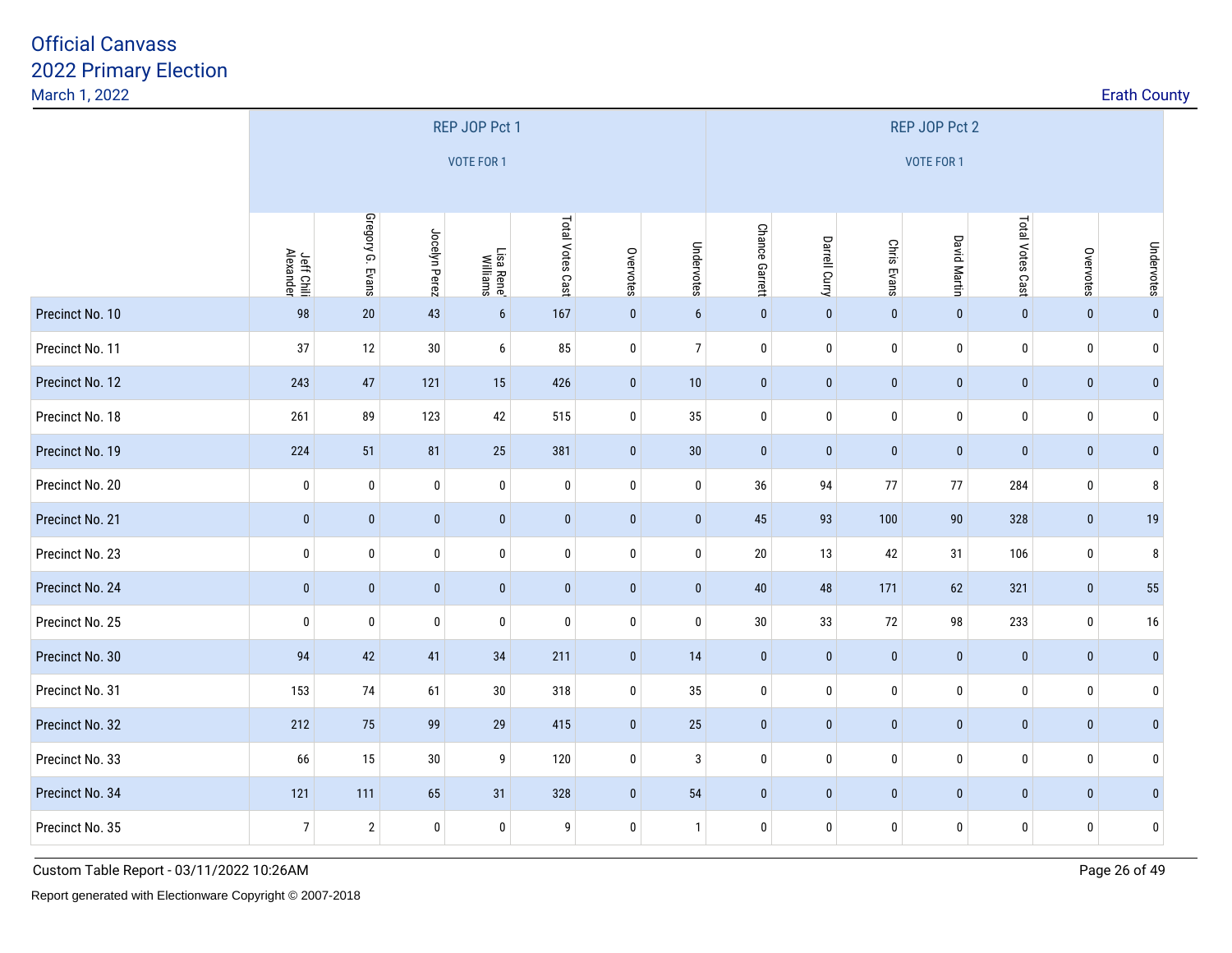| March 1, 2022   |                         |                     |               |                        |                  |              |                |                          |               |                       |                     |                  |              | <b>Erath County</b> |  |
|-----------------|-------------------------|---------------------|---------------|------------------------|------------------|--------------|----------------|--------------------------|---------------|-----------------------|---------------------|------------------|--------------|---------------------|--|
|                 |                         |                     |               | REP JOP Pct 1          |                  |              |                |                          |               |                       | REP JOP Pct 2       |                  |              |                     |  |
|                 |                         | VOTE FOR 1          |               |                        |                  |              |                | VOTE FOR 1               |               |                       |                     |                  |              |                     |  |
|                 | Jeff Chili<br>Alexander | Gregory G.<br>Evans | Jocelyn Perez | _isa Rene'<br>Williams | Total Votes Cast | Overvotes    | Undervotes     | <b>Chance</b><br>Garrett | Darrell Curry | <b>Chris</b><br>Evans | <b>David Martin</b> | Total Votes Cast | Overvotes    | Undervotes          |  |
| Precinct No. 41 | 108                     | 57                  | 33            | 21                     | 219              | $\mathbf{0}$ | 25             | $\mathbf{0}$             | $\mathbf 0$   | $\mathbf{0}$          | 0                   | $\mathbf{0}$     | $\bf{0}$     |                     |  |
| Precinct No. 44 | 322                     | 115                 | 127           | 32                     | 596              | $\mathbf 0$  | 56             | 0                        | 0             |                       | 0                   | $\bf{0}$         | 0            |                     |  |
| Precinct No. 45 | 170                     | 33                  | 112           | $\overline{7}$         | 322              | $\mathbf{0}$ | 12             | $\mathbf{0}$             | $\bf{0}$      | $\mathbf{0}$          | $\pmb{0}$           | $\bf{0}$         | $\bf{0}$     |                     |  |
| Precinct No. 46 | 69                      | 9 <sup>1</sup>      | 49            | 12                     | 139              | $\mathbf{0}$ | 3              | 0                        | 0             | 0                     | 0 <sup>1</sup>      | 0                | $\mathbf 0$  |                     |  |
| Precinct No. 47 | 63                      | 14                  | 35            | $\overline{4}$         | 116              | $\mathbf{0}$ | $\overline{4}$ | $\mathbf{0}$             | $\mathbf{0}$  | $\mathbf{0}$          | $\mathbf 0$         | $\mathbf{0}$     | $\mathbf{0}$ |                     |  |
| <b>Totals</b>   | 2,248                   | 766                 | 1,050         | 303                    | 4,367            | 0            | 320            | 171                      | 281           | 462                   | 358                 | 1,272            | 0            | 106                 |  |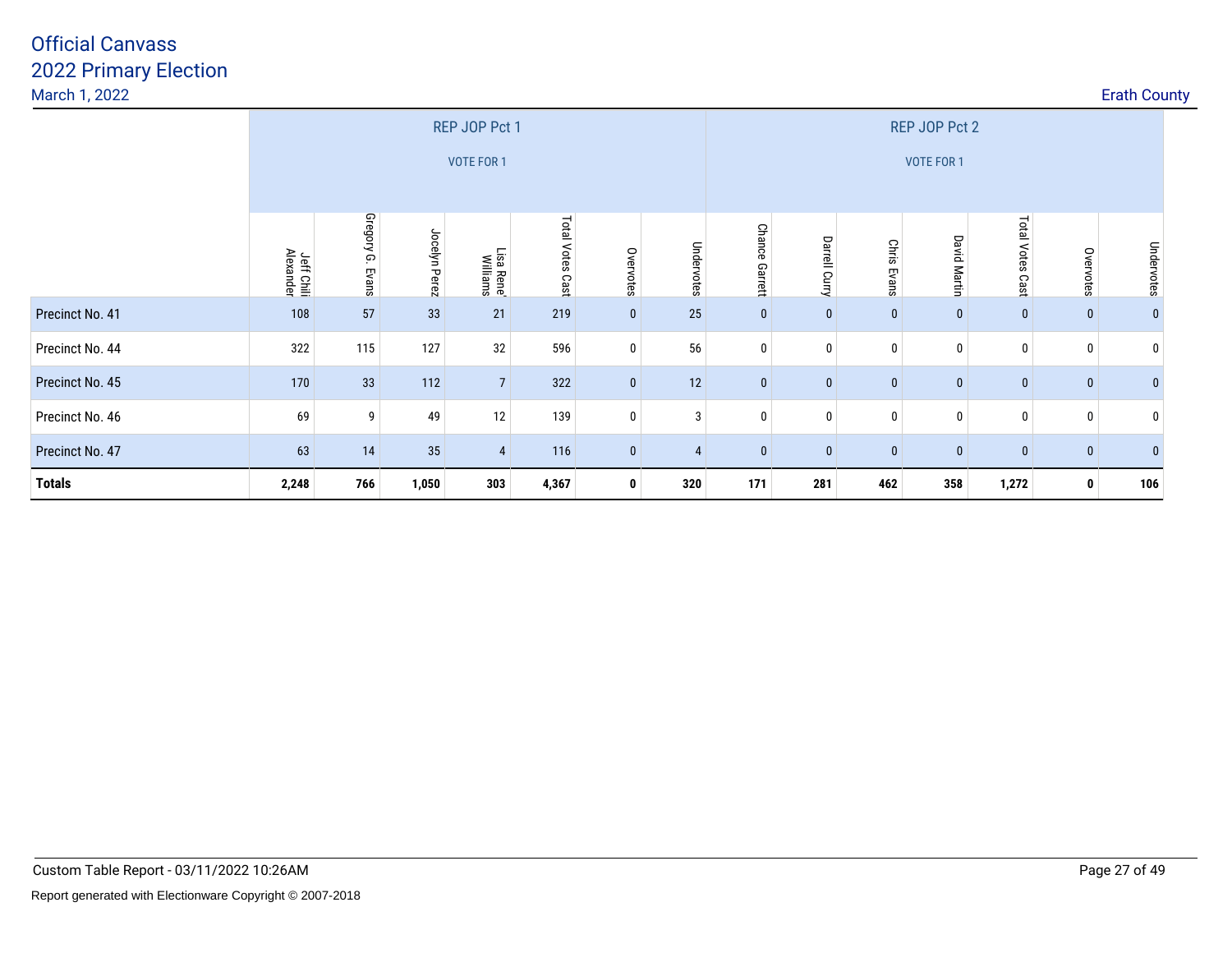| March 1, 2022   |             |                         |              |            |                  |                |                          |             |                  |     |        |                          |              | <b>Erath County</b> |  |
|-----------------|-------------|-------------------------|--------------|------------|------------------|----------------|--------------------------|-------------|------------------|-----|--------|--------------------------|--------------|---------------------|--|
|                 |             | <b>REP County Chair</b> |              |            |                  |                | <b>REP Proposition 1</b> |             |                  |     |        | <b>REP Proposition 2</b> |              |                     |  |
|                 |             | <b>VOTE FOR 1</b>       |              |            |                  |                | <b>VOTE FOR 1</b>        |             |                  |     |        | VOTE FOR 1               |              |                     |  |
|                 | Dave Washam | Total Votes Cast        | Overvotes    | Undervotes | ΥES              | $\leq$         | Total Votes Cast         | Overvotes   | Undervotes       | YES | $\leq$ | Total Votes Cast         | Overvotes    | Undervotes          |  |
| Precinct No. 10 | 136         | 136                     | $\pmb{0}$    | 37         | 156              | 11             | 167                      | $\pmb{0}$   | $6\phantom{a}$   | 136 | 27     | 163                      | $\pmb{0}$    | 10                  |  |
| Precinct No. 11 | 75          | 75                      | $\pmb{0}$    | 17         | 84               | $\overline{7}$ | 91                       | $\mathbf 0$ | $\mathbf{1}$     | 70  | 17     | 87                       | $\bf{0}$     | $5\phantom{.0}$     |  |
| Precinct No. 12 | 376         | 376                     | $\pmb{0}$    | $60\,$     | 387              | 43             | 430                      | $\pmb{0}$   | $\boldsymbol{6}$ | 302 | 114    | 416                      | $\pmb{0}$    | 20                  |  |
| Precinct No. 18 | 473         | 473                     | $\bm{0}$     | $77\,$     | 506              | 37             | 543                      | $\mathbf 0$ | $\overline{7}$   | 424 | 106    | 530                      | $\bf{0}$     | $20\,$              |  |
| Precinct No. 19 | 332         | 332                     | $\pmb{0}$    | 79         | 366              | 32             | 398                      | $\pmb{0}$   | 13               | 288 | 98     | 386                      | $\pmb{0}$    | 25                  |  |
| Precinct No. 20 | 251         | 251                     | 0            | 41         | 274              | 17             | 291                      | $\pmb{0}$   | $\mathbf{1}$     | 217 | 64     | 281                      | $\bf{0}$     | 11                  |  |
| Precinct No. 21 | 284         | 284                     | $\bf{0}$     | 63         | 324              | 17             | 341                      | $\pmb{0}$   | $\boldsymbol{6}$ | 279 | 49     | 328                      | $\mathbf 0$  | 19                  |  |
| Precinct No. 23 | 100         | 100                     | $\pmb{0}$    | 14         | 104              | 9              | 113                      | $\pmb{0}$   | $\mathbf{1}$     | 97  | 16     | 113                      | $\pmb{0}$    | $\mathbf{1}$        |  |
| Precinct No. 24 | 316         | 316                     | $\pmb{0}$    | $60\,$     | 341              | 24             | 365                      | $\pmb{0}$   | 11               | 274 | $82\,$ | 356                      | $\pmb{0}$    | 20                  |  |
| Precinct No. 25 | 213         | 213                     | $\pmb{0}$    | 36         | 233              | 11             | 244                      | $\pmb{0}$   | $5\phantom{.0}$  | 198 | $35\,$ | 233                      | $\pmb{0}$    | 16                  |  |
| Precinct No. 30 | 205         | 205                     | $\mathbf{0}$ | $20\,$     | 218              | $6\phantom{1}$ | 224                      | $\mathbf 0$ | $\mathbf{1}$     | 166 | 50     | 216                      | $\mathbf{0}$ | 9                   |  |
| Precinct No. 31 | 317         | 317                     | $\pmb{0}$    | 36         | 332              | $18\,$         | 350                      | $\pmb{0}$   | $\mathbf{3}$     | 290 | 54     | 344                      | $\pmb{0}$    | 9                   |  |
| Precinct No. 32 | 370         | 370                     | $\bf{0}$     | 70         | 398              | 37             | 435                      | $\pmb{0}$   | $5\phantom{.0}$  | 322 | 102    | 424                      | $\pmb{0}$    | 16                  |  |
| Precinct No. 33 | 104         | 104                     | $\pmb{0}$    | 19         | 101              | 21             | 122                      | $\pmb{0}$   | $\mathbf{1}$     | 90  | 28     | 118                      | $\pmb{0}$    | 5                   |  |
| Precinct No. 34 | 323         | 323                     | $\bf{0}$     | 59         | 364              | 15             | 379                      | $\pmb{0}$   | $\mathbf{3}$     | 293 | 73     | 366                      | $\bf{0}$     | 16                  |  |
| Precinct No. 35 | $10\,$      | $10\,$                  | $\pmb{0}$    | $\pmb{0}$  | $\boldsymbol{9}$ | $\mathbf 0$    | 9                        | $\pmb{0}$   | $\mathbf{1}$     | 4   | 4      | 8                        | $\mathbf 0$  | $\overline{2}$      |  |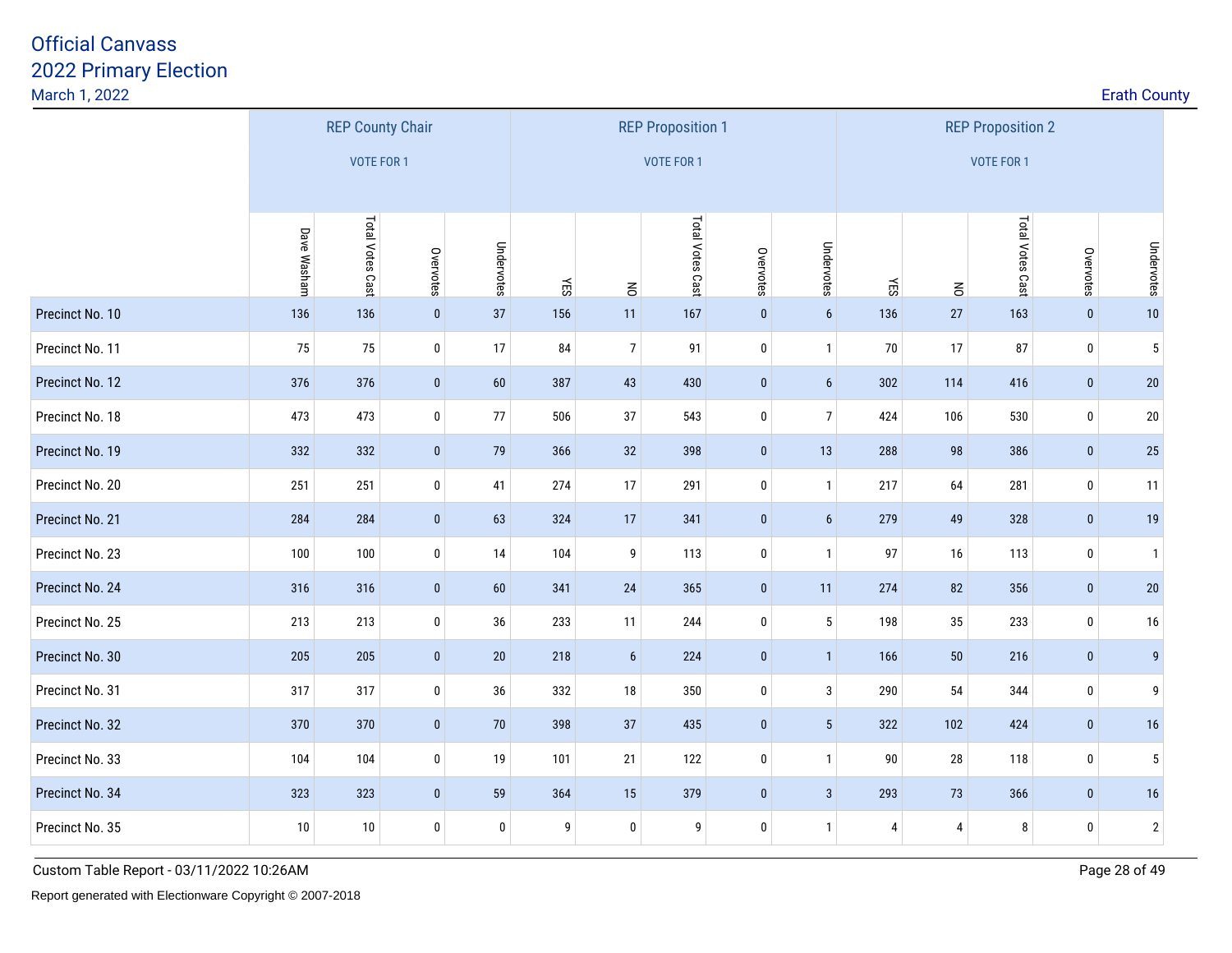| March 1, 2022   |                     |                                       |              |            |       |                |                                               |              |                |       |                |                                        |              | <b>Erath County</b> |  |
|-----------------|---------------------|---------------------------------------|--------------|------------|-------|----------------|-----------------------------------------------|--------------|----------------|-------|----------------|----------------------------------------|--------------|---------------------|--|
|                 |                     | <b>REP County Chair</b><br>VOTE FOR 1 |              |            |       |                | <b>REP Proposition 1</b><br><b>VOTE FOR 1</b> |              |                |       |                | <b>REP Proposition 2</b><br>VOTE FOR 1 |              |                     |  |
|                 | <b>Dave Washarr</b> | <b>Total Votes</b><br>Cast            | Overvotes    | Undervotes | ΚES   | $\overline{5}$ | Total Votes<br>Cast                           | Overvotes    | Undervotes     | ÆS    | $\overline{5}$ | Total Votes Cast                       | Overvotes    | Undervotes          |  |
| Precinct No. 41 | 212                 | 212                                   | $\bf{0}$     | 32         | 228   | 14             | 242                                           | $\mathbf{0}$ | $\overline{2}$ | 179   | 59             | 238                                    | $\bf{0}$     |                     |  |
| Precinct No. 44 | 555                 | 555                                   | $\bm{0}$     | 97         | 623   | 22             | 645                                           | 0            | $\overline{7}$ | 516   | 112            | 628                                    | $\bf{0}$     | 24                  |  |
| Precinct No. 45 | 283                 | 283                                   | $\mathbf{0}$ | 51         | 282   | 46             | 328                                           | $\mathbf{0}$ | 6 <sup>1</sup> | 246   | 77             | 323                                    | $\bf{0}$     | 11                  |  |
| Precinct No. 46 | 123                 | 123                                   | $\bf{0}$     | 19         | 118   | 18             | 136                                           | 0            | 6              | 100   | 31             | 131                                    | $\mathbf 0$  | 11                  |  |
| Precinct No. 47 | 93                  | 93                                    | $\mathbf{0}$ | 27         | 99    | 18             | 117                                           | $\mathbf{0}$ | 3              | 78    | 34             | 112                                    | $\mathbf{0}$ | 8                   |  |
| <b>Totals</b>   | 5,151               | 5,151                                 | $\mathbf{0}$ | 914        | 5,547 | 423            | 5,970                                         | 0            | 95             | 4,569 | 1,232          | 5,801                                  | 0            | 264                 |  |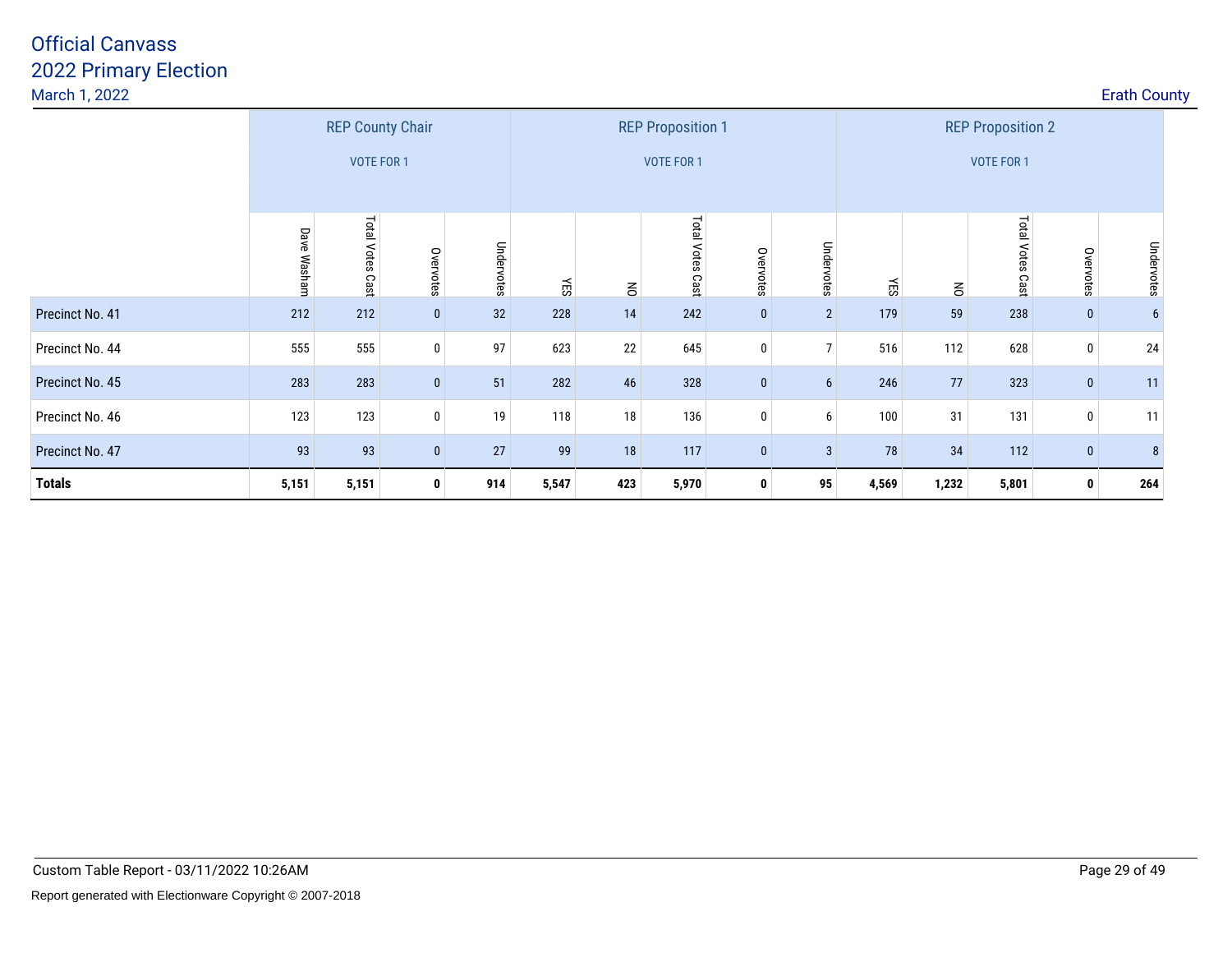| <b>Erath County</b> |  |
|---------------------|--|
|                     |  |

|                 | <b>REP Proposition 3</b> |              |                   |           |                 |     |                | <b>REP Proposition 4</b> |           |                |
|-----------------|--------------------------|--------------|-------------------|-----------|-----------------|-----|----------------|--------------------------|-----------|----------------|
|                 |                          |              | <b>VOTE FOR 1</b> |           |                 |     |                | <b>VOTE FOR 1</b>        |           |                |
|                 |                          |              |                   |           |                 |     |                |                          |           |                |
|                 |                          |              | Total Votes Cast  | Overvotes | Undervotes      |     |                | Total Votes Cast         | Overvotes | Undervotes     |
|                 | ΚĒ                       | $\leq$       |                   |           |                 | ΚĒ  | $\overline{6}$ |                          |           |                |
| Precinct No. 10 | 144                      | 19           | 163               | $\pmb{0}$ | 10              | 140 | 25             | 165                      | $\pmb{0}$ | $\bf 8$        |
| Precinct No. 11 | 84                       | 6            | 90                | 0         | $\sqrt{2}$      | 78  | 11             | 89                       | 0         | $\mathsf 3$    |
| Precinct No. 12 | 377                      | 54           | 431               | $\pmb{0}$ | $5\phantom{.0}$ | 373 | 46             | 419                      | $\pmb{0}$ | 17             |
| Precinct No. 18 | 474                      | 69           | 543               | 0         | 7               | 488 | 47             | 535                      | 0         | $15\,$         |
| Precinct No. 19 | 344                      | 50           | 394               | $\pmb{0}$ | 17              | 355 | 34             | 389                      | $\pmb{0}$ | 22             |
| Precinct No. 20 | 243                      | 46           | 289               | 0         | 3               | 257 | 29             | 286                      | 0         | 6              |
| Precinct No. 21 | 293                      | 45           | 338               | $\pmb{0}$ | $\overline{9}$  | 312 | 23             | 335                      | $\pmb{0}$ | $12\,$         |
| Precinct No. 23 | 100                      | 13           | 113               | 0         | $\mathbf{1}$    | 102 | 10             | 112                      | 0         | $\overline{2}$ |
| Precinct No. 24 | 316                      | 49           | 365               | $\pmb{0}$ | 11              | 322 | 40             | 362                      | $\pmb{0}$ | 14             |
| Precinct No. 25 | 222                      | 24           | 246               | $\pmb{0}$ | 3               | 227 | 15             | 242                      | 0         | $\overline{7}$ |
| Precinct No. 30 | 206                      | 18           | 224               | $\pmb{0}$ | $\mathbf{1}$    | 209 | 12             | 221                      | $\pmb{0}$ | $\overline{4}$ |
| Precinct No. 31 | 307                      | $40\,$       | 347               | 0         | 6               | 321 | 27             | 348                      | 0         | 5              |
| Precinct No. 32 | 367                      | 66           | 433               | $\pmb{0}$ | $\overline{7}$  | 382 | 46             | 428                      | $\pmb{0}$ | 12             |
| Precinct No. 33 | 102                      | 19           | 121               | $\pmb{0}$ | $\overline{2}$  | 101 | 21             | 122                      | 0         | $\mathbf{1}$   |
| Precinct No. 34 | 349                      | 29           | 378               | $\pmb{0}$ | 4               | 359 | 19             | 378                      | $\pmb{0}$ | $\overline{4}$ |
| Precinct No. 35 | 9                        | $\mathbf{1}$ | $10\,$            | $\pmb{0}$ | 0               | 9   | $\mathbf{1}$   | 10                       | 0         | $\pmb{0}$      |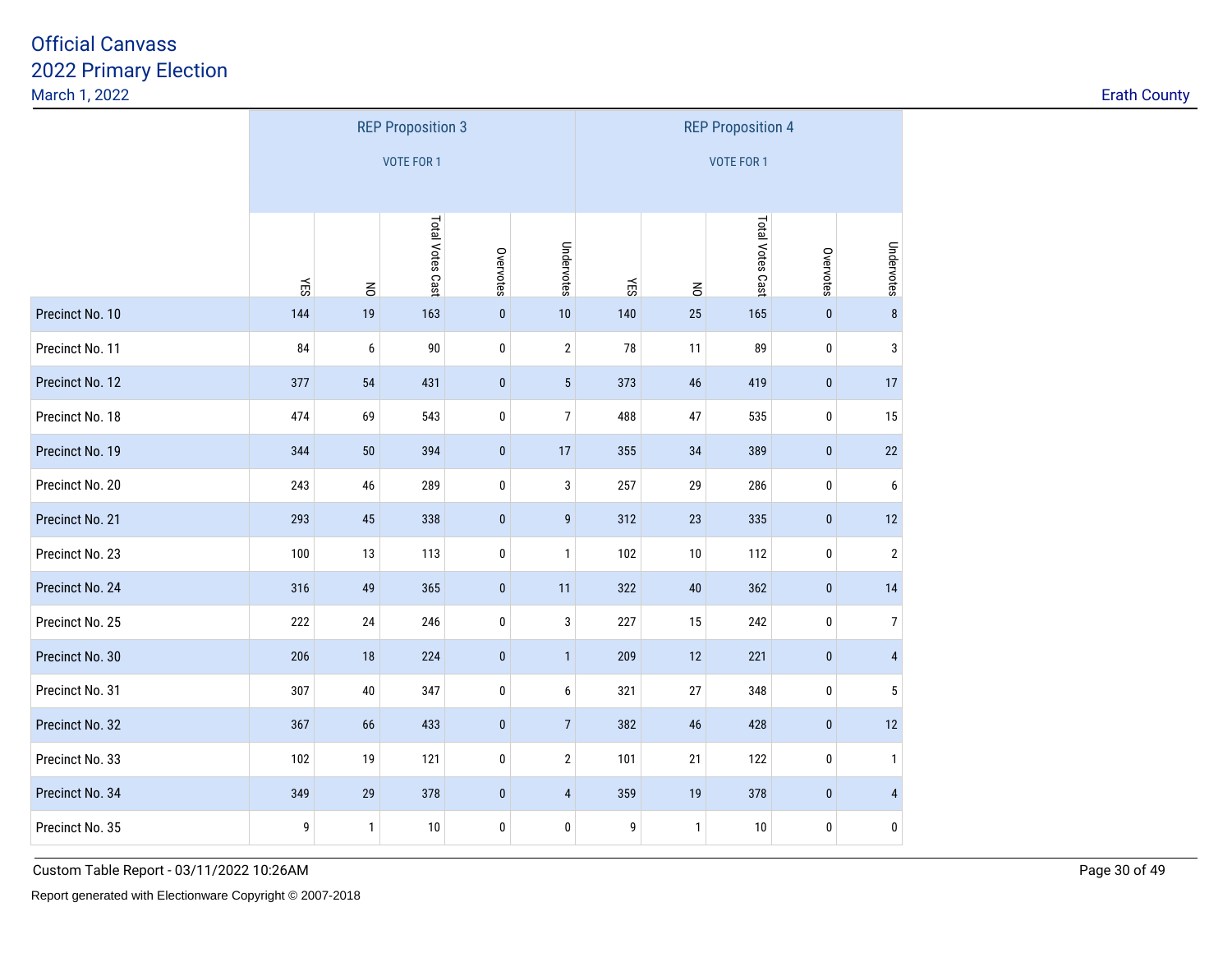| <b>Erath County</b> |  |
|---------------------|--|
|---------------------|--|

|                 |       | <b>REP Proposition 3</b> |                  |           |                 |       |                | <b>REP Proposition 4</b> |           |            |
|-----------------|-------|--------------------------|------------------|-----------|-----------------|-------|----------------|--------------------------|-----------|------------|
|                 |       |                          | VOTE FOR 1       |           |                 |       |                | <b>VOTE FOR 1</b>        |           |            |
|                 |       |                          |                  |           |                 |       |                |                          |           |            |
|                 | ΥES   | $\overline{6}$           | Total Votes Cast | Overvotes | Undervotes      | ΚĒ    | $\overline{6}$ | Total Votes Cast         | Overvotes | Undervotes |
| Precinct No. 41 | 215   | 27                       | 242              | $\pmb{0}$ | $\overline{2}$  | 218   | 18             | 236                      | $\bf{0}$  | $\bf 8$    |
| Precinct No. 44 | 592   | 52                       | 644              | $\pmb{0}$ | 8               | 590   | 48             | 638                      | 0         | 14         |
| Precinct No. 45 | 273   | 56                       | 329              | $\pmb{0}$ | $5\phantom{.0}$ | 273   | 48             | 321                      | $\pmb{0}$ | 13         |
| Precinct No. 46 | 120   | 17                       | 137              | $\pmb{0}$ | 5               | 111   | 23             | 134                      | 0         | 8          |
| Precinct No. 47 | 99    | 18                       | 117              | $\bf{0}$  | $\mathbf{3}$    | 98    | 16             | 114                      | $\bf{0}$  | 6          |
| <b>Totals</b>   | 5,236 | 718                      | 5,954            | 0         | 111             | 5,325 | 559            | 5,884                    | 0         | 181        |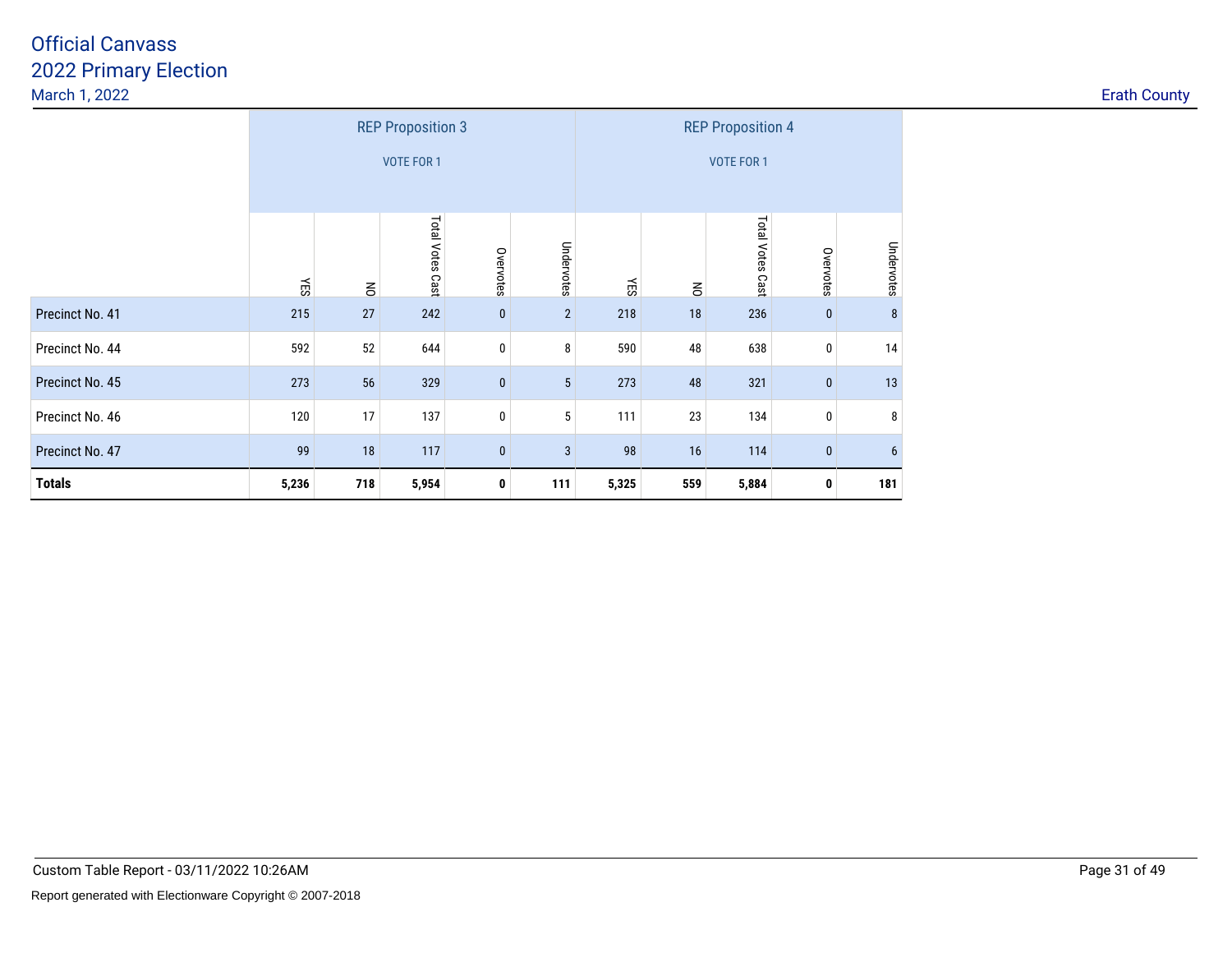| <b>Erath County</b> |  |
|---------------------|--|
|                     |  |

|                 |                                                                     |                                          | <b>REP Proposition 5</b> |           | <b>REP Proposition 6</b> |                  |                |                  |             |                |  |
|-----------------|---------------------------------------------------------------------|------------------------------------------|--------------------------|-----------|--------------------------|------------------|----------------|------------------|-------------|----------------|--|
|                 |                                                                     |                                          | <b>VOTE FOR 1</b>        |           | <b>VOTE FOR 1</b>        |                  |                |                  |             |                |  |
|                 |                                                                     |                                          |                          |           |                          |                  |                |                  |             |                |  |
|                 | Total Votes Cast<br>Undervotes<br>Overvotes<br><b>NES</b><br>$\leq$ |                                          |                          |           |                          | <b>YES</b>       | $\overline{6}$ | Total Votes Cast | Overvotes   | Undervotes     |  |
| Precinct No. 10 | 140                                                                 | 25                                       | 165                      | $\pmb{0}$ | $\bf 8$                  | 124              | 38             | 162              | $\pmb{0}$   | 11             |  |
| Precinct No. 11 | 75                                                                  | 13                                       | 88                       | 0         | 4                        | 74               | 9              | 83               | 0           | 9              |  |
| Precinct No. 12 | 346                                                                 | 71                                       | 417                      | $\pmb{0}$ | 19                       | 316              | 98             | 414              | $\pmb{0}$   | 22             |  |
| Precinct No. 18 | 448                                                                 | 84                                       | 532                      | 0         | 18                       | 435              | $90\,$         | 525              | 0           | $25\,$         |  |
| Precinct No. 19 | 328                                                                 | 62                                       | 390                      | $\pmb{0}$ | 21                       | 309              | 71             | 380              | $\pmb{0}$   | 31             |  |
| Precinct No. 20 | 250                                                                 | 33                                       | 283                      | $\bf{0}$  | 9                        | 240              | 43             | 283              | 0           | 9              |  |
| Precinct No. 21 | 299                                                                 | 35                                       | 334                      | $\pmb{0}$ | 13                       | 291              | 38             | 329              | $\pmb{0}$   | 18             |  |
| Precinct No. 23 | 95                                                                  | 16                                       | 111                      | 0         | 3                        | 96               | 14             | 110              | 0           | 4              |  |
| Precinct No. 24 | 296                                                                 | 65                                       | 361                      | $\pmb{0}$ | 15                       | 272              | 77             | 349              | $\pmb{0}$   | $27\,$         |  |
| Precinct No. 25 | 213                                                                 | 27                                       | 240                      | 0         | 9                        | 204              | 28             | 232              | 0           | 17             |  |
| Precinct No. 30 | 187                                                                 | 32                                       | 219                      | $\pmb{0}$ | 6                        | 196              | 24             | 220              | $\pmb{0}$   | $\overline{5}$ |  |
| Precinct No. 31 | 298                                                                 | 48                                       | 346                      | $\bf{0}$  | 7                        | 283              | 58             | 341              | 0           | 12             |  |
| Precinct No. 32 | 350                                                                 | 78                                       | 428                      | $\pmb{0}$ | 12                       | 339              | 76             | 415              | $\pmb{0}$   | 25             |  |
| Precinct No. 33 | 94                                                                  | 25                                       | 119                      | $\bf{0}$  | $\overline{4}$           | 79               | 37             | 116              | 0           | $\overline{7}$ |  |
| Precinct No. 34 | 331                                                                 | $\pmb{0}$<br>5 <sup>5</sup><br>46<br>377 |                          |           |                          |                  |                | 373              | $\mathbf 0$ | $\overline{9}$ |  |
| Precinct No. 35 | 10                                                                  | $\pmb{0}$                                | $10\,$                   | 0         | 0                        | $\boldsymbol{7}$ | $\mathbf 2$    | 9                | 0           | $\mathbf{1}$   |  |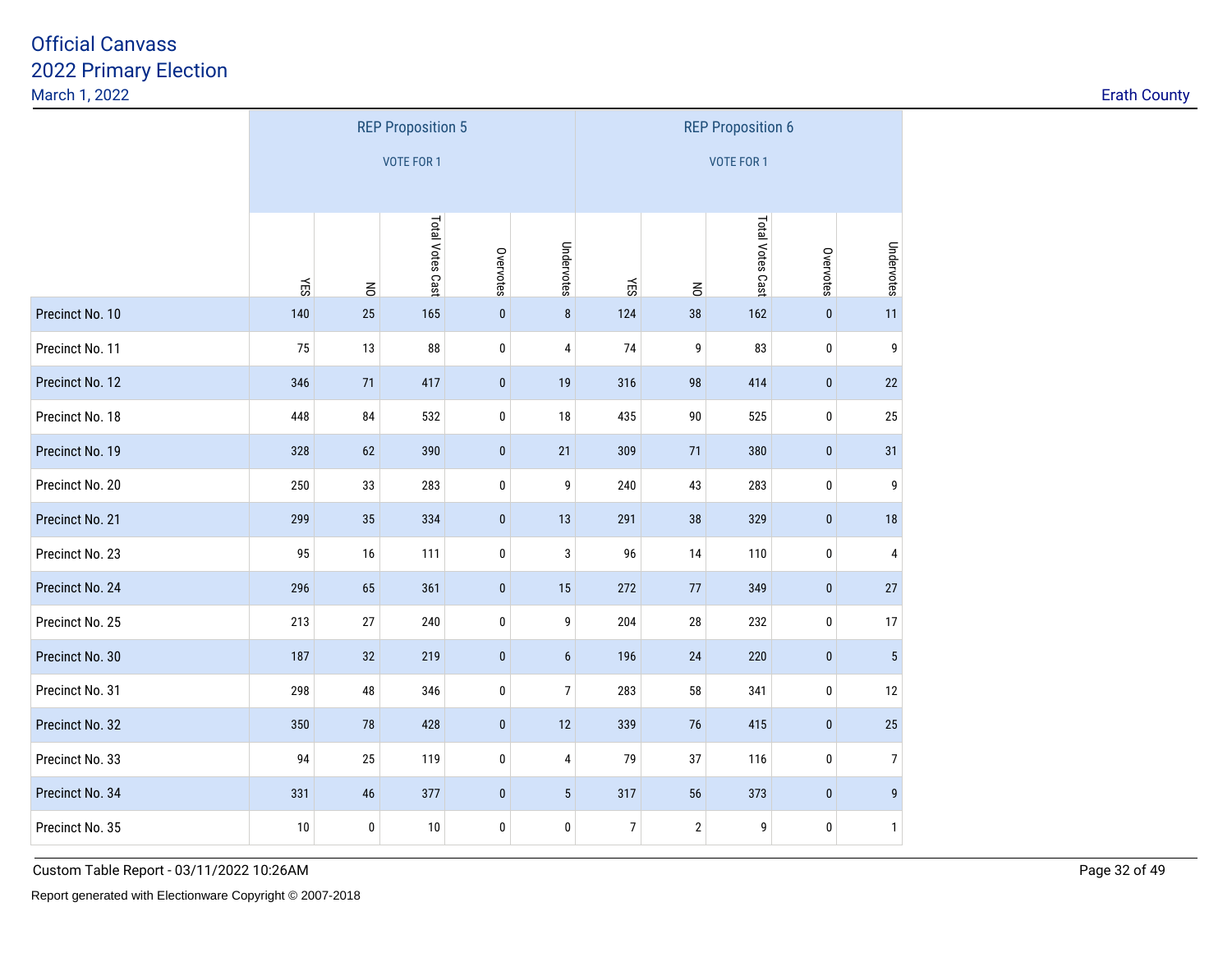| <b>Erath County</b> |  |  |  |
|---------------------|--|--|--|
|---------------------|--|--|--|

|                 |                                   |                | <b>REP Proposition 5</b> |           | <b>REP Proposition 6</b> |       |                   |                  |           |                  |  |  |  |
|-----------------|-----------------------------------|----------------|--------------------------|-----------|--------------------------|-------|-------------------|------------------|-----------|------------------|--|--|--|
|                 | VOTE FOR 1                        |                |                          |           |                          |       | <b>VOTE FOR 1</b> |                  |           |                  |  |  |  |
|                 |                                   |                |                          |           |                          |       |                   |                  |           |                  |  |  |  |
|                 | ΥES                               | $\overline{6}$ | Total Votes Cast         | Overvotes | Undervotes               | ΚĒ    | $\overline{6}$    | Total Votes Cast | Overvotes | Undervotes       |  |  |  |
| Precinct No. 41 | 201                               | 38             | 239                      | $\pmb{0}$ | $5\phantom{.0}$          | 196   | 42                | 238              | $\bf{0}$  | $6\phantom{1}$   |  |  |  |
| Precinct No. 44 | 563                               | 65             | 628                      | $\pmb{0}$ | 24                       | 530   | 93                | 623              | 0         | 29               |  |  |  |
| Precinct No. 45 | 250                               | 69             | 319                      | $\pmb{0}$ | 15                       | 234   | 77                | 311              | $\pmb{0}$ | 23               |  |  |  |
| Precinct No. 46 | 101                               | 33             | 134                      | $\pmb{0}$ | 8                        | 99    | 34                | 133              | 0         | 9                |  |  |  |
| Precinct No. 47 | 89<br>22<br>111<br>9<br>$\pmb{0}$ |                |                          |           |                          |       | 38                | 111              | $\bf{0}$  | $\boldsymbol{9}$ |  |  |  |
| <b>Totals</b>   | 4,964                             | 887            | 5,851                    | 0         | 214                      | 4,714 | 1,043             | 5,757            | 0         | 308              |  |  |  |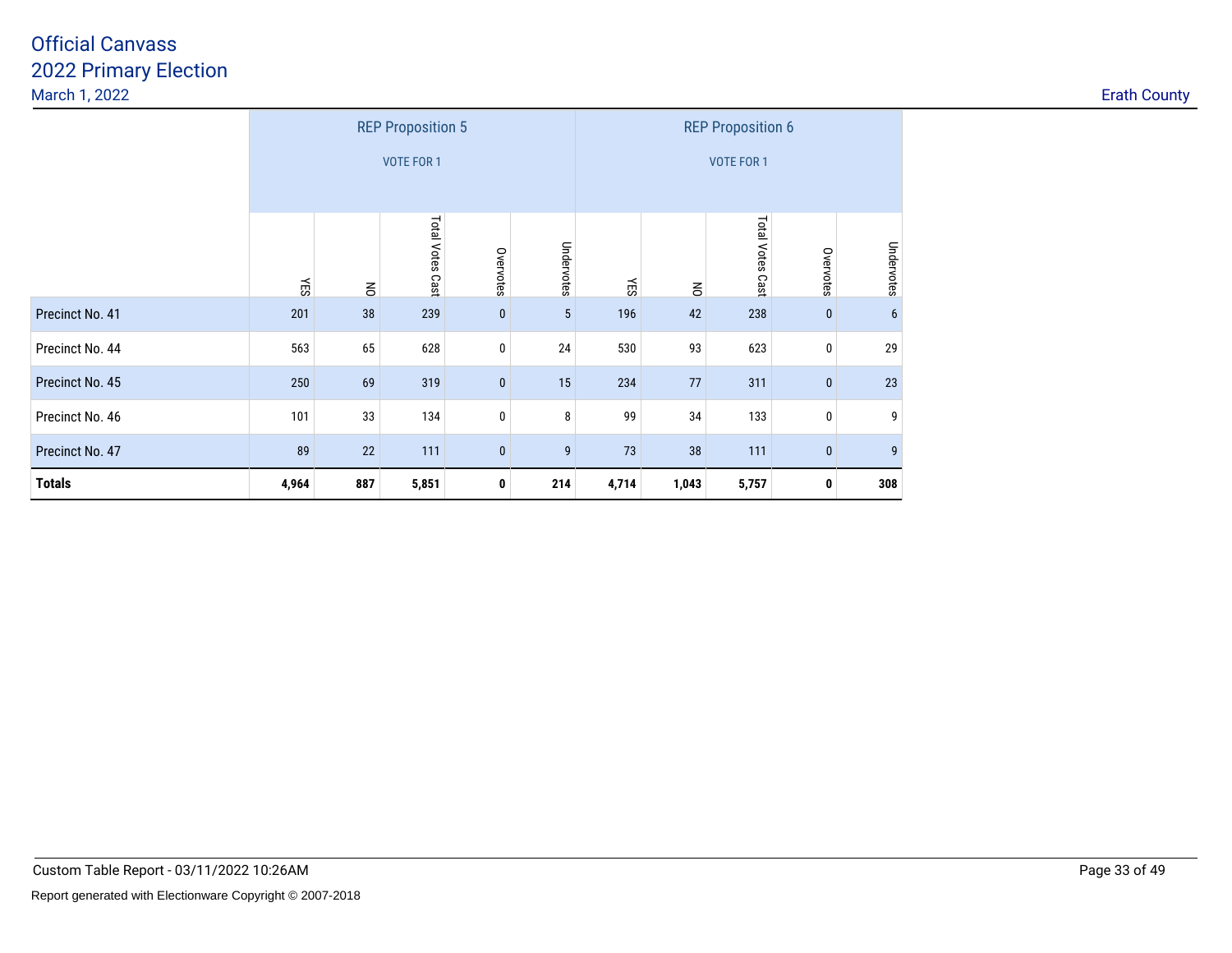| <b>Erath County</b> |  |  |
|---------------------|--|--|
|                     |  |  |

|                 |                                                                             |                | <b>REP Proposition 7</b> |           | <b>REP Proposition 8</b> |                   |                |                  |                 |                  |  |
|-----------------|-----------------------------------------------------------------------------|----------------|--------------------------|-----------|--------------------------|-------------------|----------------|------------------|-----------------|------------------|--|
|                 |                                                                             |                | <b>VOTE FOR 1</b>        |           | <b>VOTE FOR 1</b>        |                   |                |                  |                 |                  |  |
|                 |                                                                             |                |                          |           |                          |                   |                |                  |                 |                  |  |
|                 | Total Votes Cast<br>Undervotes<br>Overvotes<br><b>YES</b><br>$\overline{6}$ |                |                          |           |                          |                   | $\leq$         | Total Votes Cast | Overvotes       | Undervotes       |  |
| Precinct No. 10 | 160                                                                         | $\pmb{4}$      | 164                      | $\pmb{0}$ | $\mathsf{g}$             | <b>YES</b><br>154 | 9              | 163              | $\pmb{0}$       | 10               |  |
| Precinct No. 11 | 87                                                                          | $\overline{2}$ | 89                       | $\pmb{0}$ | 3                        | 76                | 9              | 85               | $\pmb{0}$       | $\boldsymbol{7}$ |  |
| Precinct No. 12 | 404                                                                         | 23             | 427                      | $\pmb{0}$ | 9                        | 391               | 34             | 425              | $\pmb{0}$       | 11               |  |
| Precinct No. 18 | 522                                                                         | $18\,$         | 540                      | 0         | 10                       | 512               | $28\,$         | 540              | 0               | $10\,$           |  |
| Precinct No. 19 | 380                                                                         | 16             | 396                      | $\pmb{0}$ | 15                       | 369               | 26             | 395              | $\pmb{0}$       | 16               |  |
| Precinct No. 20 | 281                                                                         | 9              | 290                      | 0         | $\overline{2}$           | 274               | 16             | 290              | 0               | $\overline{2}$   |  |
| Precinct No. 21 | 331                                                                         | $\bf 8$        | 339                      | $\pmb{0}$ | 8                        | 321               | 15             | 336              | $\pmb{0}$       | 11               |  |
| Precinct No. 23 | 110                                                                         | 3              | 113                      | 0         | $\mathbf{1}$             | 109               | 3              | 112              | 0               | $\overline{2}$   |  |
| Precinct No. 24 | 353                                                                         | 12             | 365                      | $\pmb{0}$ | 11                       | 339               | 28             | 367              | $\pmb{0}$       | $\boldsymbol{9}$ |  |
| Precinct No. 25 | 242                                                                         | 4              | 246                      | $\bf{0}$  | 3                        | 229               | 13             | 242              | 0               | $\boldsymbol{7}$ |  |
| Precinct No. 30 | 221                                                                         | $\mathbf{3}$   | 224                      | $\pmb{0}$ | $\mathbf{1}$             | 218               | $\overline{4}$ | 222              | $\pmb{0}$       | $\overline{3}$   |  |
| Precinct No. 31 | 342                                                                         | 8              | 350                      | 0         | 3                        | 328               | 21             | 349              | 0               | 4                |  |
| Precinct No. 32 | 404                                                                         | 30             | 434                      | $\pmb{0}$ | 6                        | 402               | 30             | 432              | $\pmb{0}$       | $\bf 8$          |  |
| Precinct No. 33 | 111                                                                         | $10\,$         | 121                      | $\pmb{0}$ | $\overline{2}$           | 108               | 14             | 122              | 0               | $\mathbf{1}$     |  |
| Precinct No. 34 | 369                                                                         | 8              | 377                      | $\pmb{0}$ | 364                      | 13                | 377            | $\bf{0}$         | $5\phantom{.0}$ |                  |  |
| Precinct No. 35 | 10                                                                          | 0              | 10                       | $\pmb{0}$ | 0                        | $10\,$            | 0              | $10\,$           | 0               | $\pmb{0}$        |  |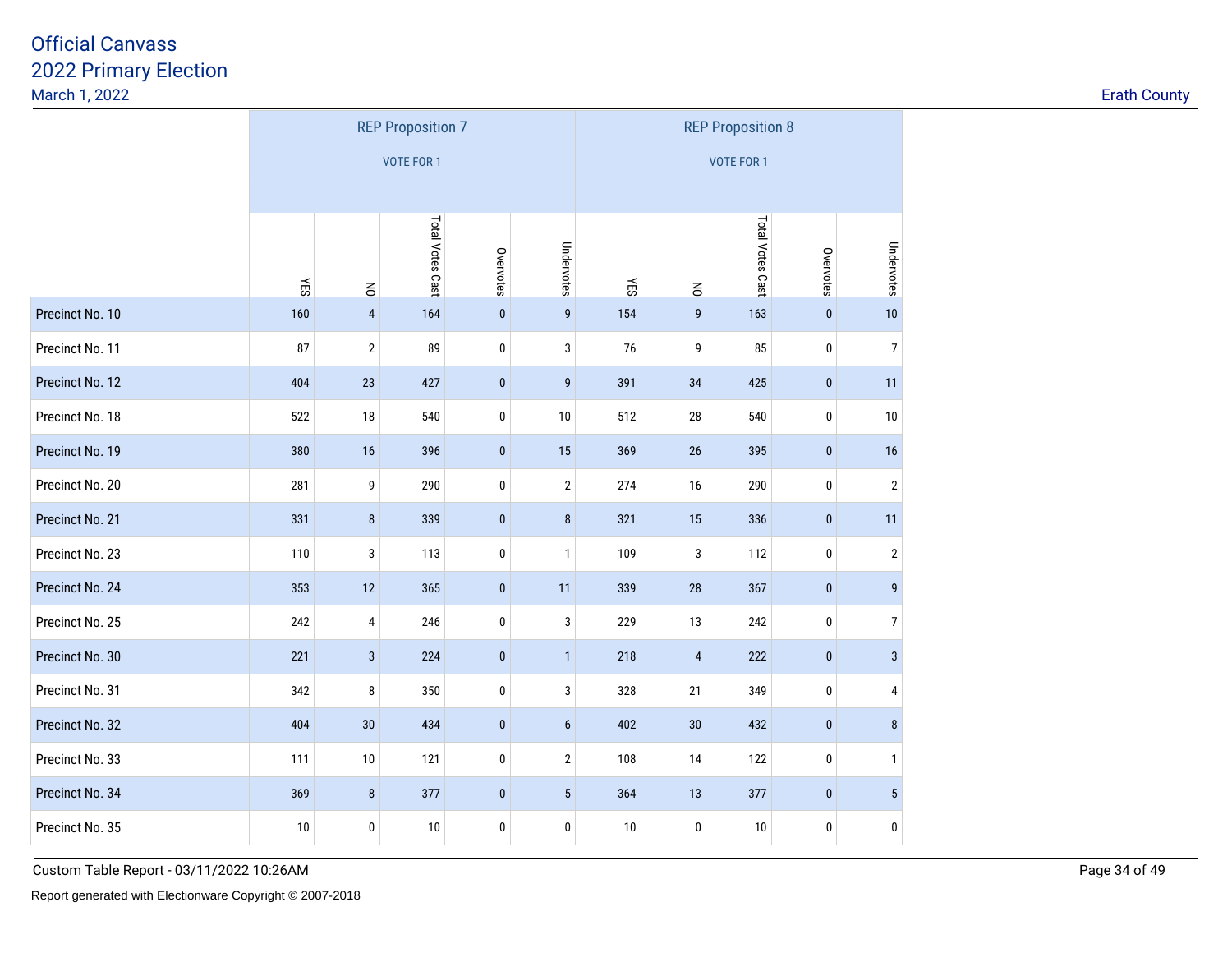| <b>Erath County</b> |  |  |  |
|---------------------|--|--|--|
|---------------------|--|--|--|

|                 |                                                       |                | <b>REP Proposition 7</b> |           |                | <b>REP Proposition 8</b> |                   |                  |             |                |  |  |  |
|-----------------|-------------------------------------------------------|----------------|--------------------------|-----------|----------------|--------------------------|-------------------|------------------|-------------|----------------|--|--|--|
|                 | <b>VOTE FOR 1</b>                                     |                |                          |           |                |                          | <b>VOTE FOR 1</b> |                  |             |                |  |  |  |
|                 |                                                       |                |                          |           |                |                          |                   |                  |             |                |  |  |  |
|                 | ÆS                                                    | $\mathsf S$    | Total Votes Cast         | Overvotes | Undervotes     | ΥES                      | $\overline{6}$    | Total Votes Cast | Overvotes   | Undervotes     |  |  |  |
| Precinct No. 41 | 235                                                   | $\overline{7}$ | 242                      | $\pmb{0}$ | $\overline{2}$ | 217                      | 23                | 240              | $\bf{0}$    | $\overline{4}$ |  |  |  |
| Precinct No. 44 | 634                                                   | 8              | 642                      | $\bf{0}$  | 10             | 624                      | 17                | 641              | 0           | 11             |  |  |  |
| Precinct No. 45 | 295                                                   | 27             | 322                      | $\pmb{0}$ | 12             | 287                      | 35                | 322              | $\mathbf 0$ | 12             |  |  |  |
| Precinct No. 46 | 128                                                   | 9              | 137                      | $\pmb{0}$ | 5              | 121                      | 14                | 135              | 0           | 7              |  |  |  |
| Precinct No. 47 | 107<br>115<br>$\bf 8$<br>$5\phantom{.0}$<br>$\pmb{0}$ |                |                          |           |                |                          | 13                | 113              | $\bf{0}$    | $\overline{7}$ |  |  |  |
| <b>Totals</b>   | 5,726                                                 | 217            | 5,943                    | 0         | 122            | 5,553                    | 365               | 5,918            | 0           | 147            |  |  |  |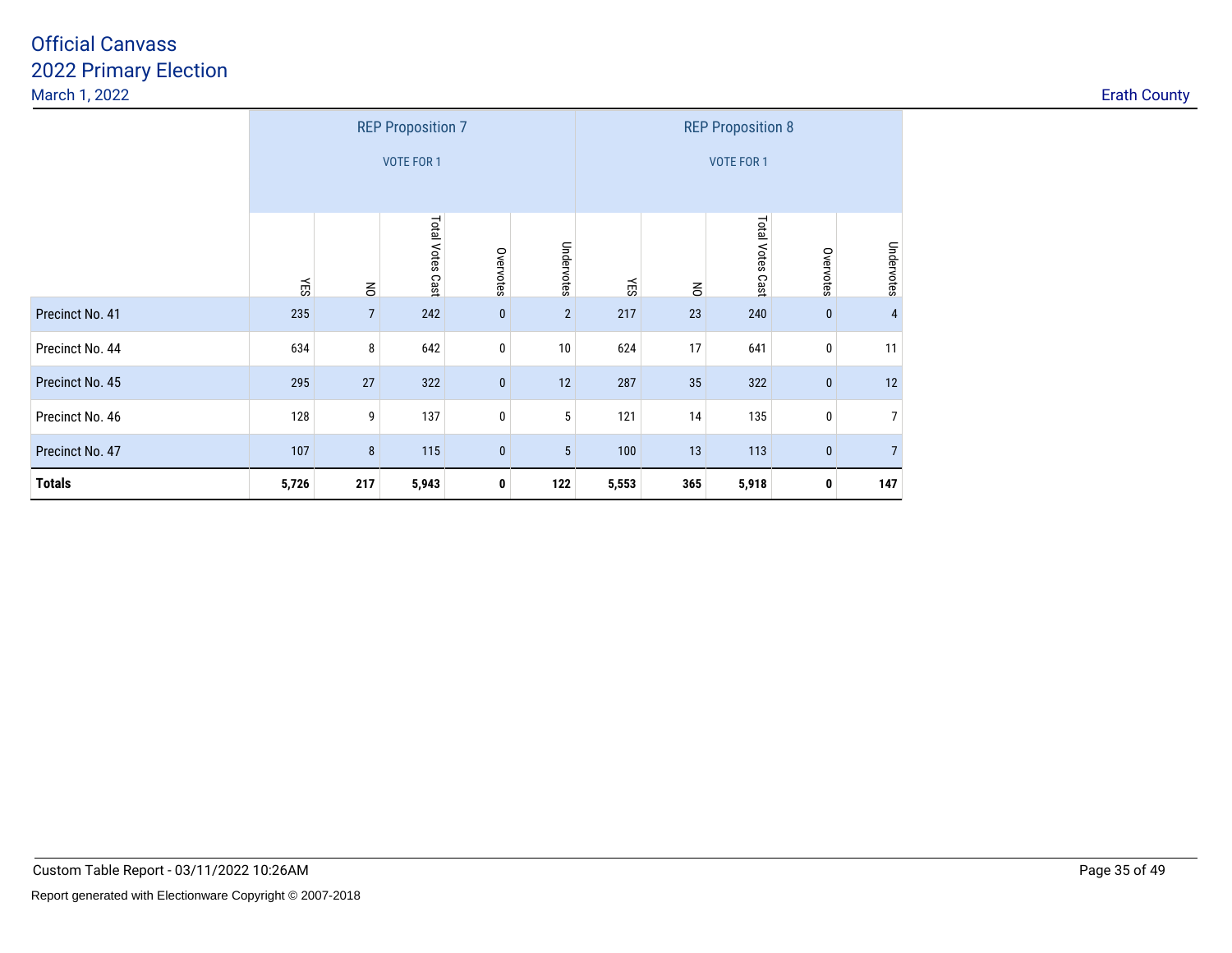| <b>Erath County</b> |  |
|---------------------|--|
|                     |  |

|                 |                                                 |                | <b>REP Proposition 9</b> |             |                   | <b>REP Proposition 10</b> |                |                  |           |                  |  |  |
|-----------------|-------------------------------------------------|----------------|--------------------------|-------------|-------------------|---------------------------|----------------|------------------|-----------|------------------|--|--|
|                 |                                                 |                | <b>VOTE FOR 1</b>        |             | <b>VOTE FOR 1</b> |                           |                |                  |           |                  |  |  |
|                 |                                                 |                |                          |             |                   |                           |                |                  |           |                  |  |  |
|                 |                                                 |                | Total Votes Cast         |             |                   |                           |                | Total Votes Cast |           |                  |  |  |
|                 | ΚĒ                                              | $\overline{5}$ |                          | Overvotes   | Undervotes        | YES                       | $\overline{5}$ |                  | Overvotes | Undervotes       |  |  |
| Precinct No. 10 | 148                                             | 17             | 165                      | $\pmb{0}$   | $\bf 8$           | 153                       | 14             | 167              | $\pmb{0}$ | $\boldsymbol{6}$ |  |  |
| Precinct No. 11 | 84                                              | 4              | 88                       | 0           | 4                 | 80                        | 7              | 87               | $\pmb{0}$ | 5                |  |  |
| Precinct No. 12 | 349                                             | 76             | 425                      | $\pmb{0}$   | 11                | 389                       | 33             | 422              | $\pmb{0}$ | 14               |  |  |
| Precinct No. 18 | 462                                             | 81             | 543                      | 0           | 7                 | 502                       | 35             | 537              | 0         | 13               |  |  |
| Precinct No. 19 | 329                                             | 69             | 398                      | $\pmb{0}$   | 13                | 359                       | 33             | 392              | $\pmb{0}$ | 19               |  |  |
| Precinct No. 20 | 253                                             | 34             | 287                      | 0           | $\mathbf 5$       | 271                       | 15             | 286              | $\pmb{0}$ | 6                |  |  |
| Precinct No. 21 | 304                                             | 34             | 338                      | $\pmb{0}$   | $\boldsymbol{9}$  | 318                       | 18             | 336              | $\pmb{0}$ | 11               |  |  |
| Precinct No. 23 | 103                                             | 9              | 112                      | 0           | $\sqrt{2}$        | 110                       | 3              | 113              | $\pmb{0}$ | $\mathbf{1}$     |  |  |
| Precinct No. 24 | 301                                             | 64             | 365                      | $\pmb{0}$   | 11                | 337                       | 29             | 366              | $\pmb{0}$ | $10$             |  |  |
| Precinct No. 25 | 222                                             | 19             | 241                      | $\pmb{0}$   | 8                 | 229                       | 11             | 240              | $\pmb{0}$ | 9                |  |  |
| Precinct No. 30 | 198                                             | $26\,$         | 224                      | $\mathbf 0$ | $\mathbf{1}$      | 214                       | $\bf 8$        | 222              | $\pmb{0}$ | $\mathbf{3}$     |  |  |
| Precinct No. 31 | 321                                             | 29             | 350                      | 0           | 3                 | 326                       | 22             | 348              | $\pmb{0}$ | 5                |  |  |
| Precinct No. 32 | 369                                             | 61             | 430                      | $\pmb{0}$   | $10$              | 386                       | 40             | 426              | $\pmb{0}$ | 14               |  |  |
| Precinct No. 33 | 102                                             | 19             | 121                      | 0           | $\overline{2}$    | 109                       | 11             | 120              | $\pmb{0}$ | 3                |  |  |
| Precinct No. 34 | 339<br>37<br>376<br>$\bf{0}$<br>$6\phantom{.0}$ |                |                          |             |                   |                           | $15\,$         | 376              | $\pmb{0}$ | $\boldsymbol{6}$ |  |  |
| Precinct No. 35 | 10                                              | 0              | 10                       | 0           | 0                 | 8                         | $\sqrt{2}$     | 10               | 0         | $\pmb{0}$        |  |  |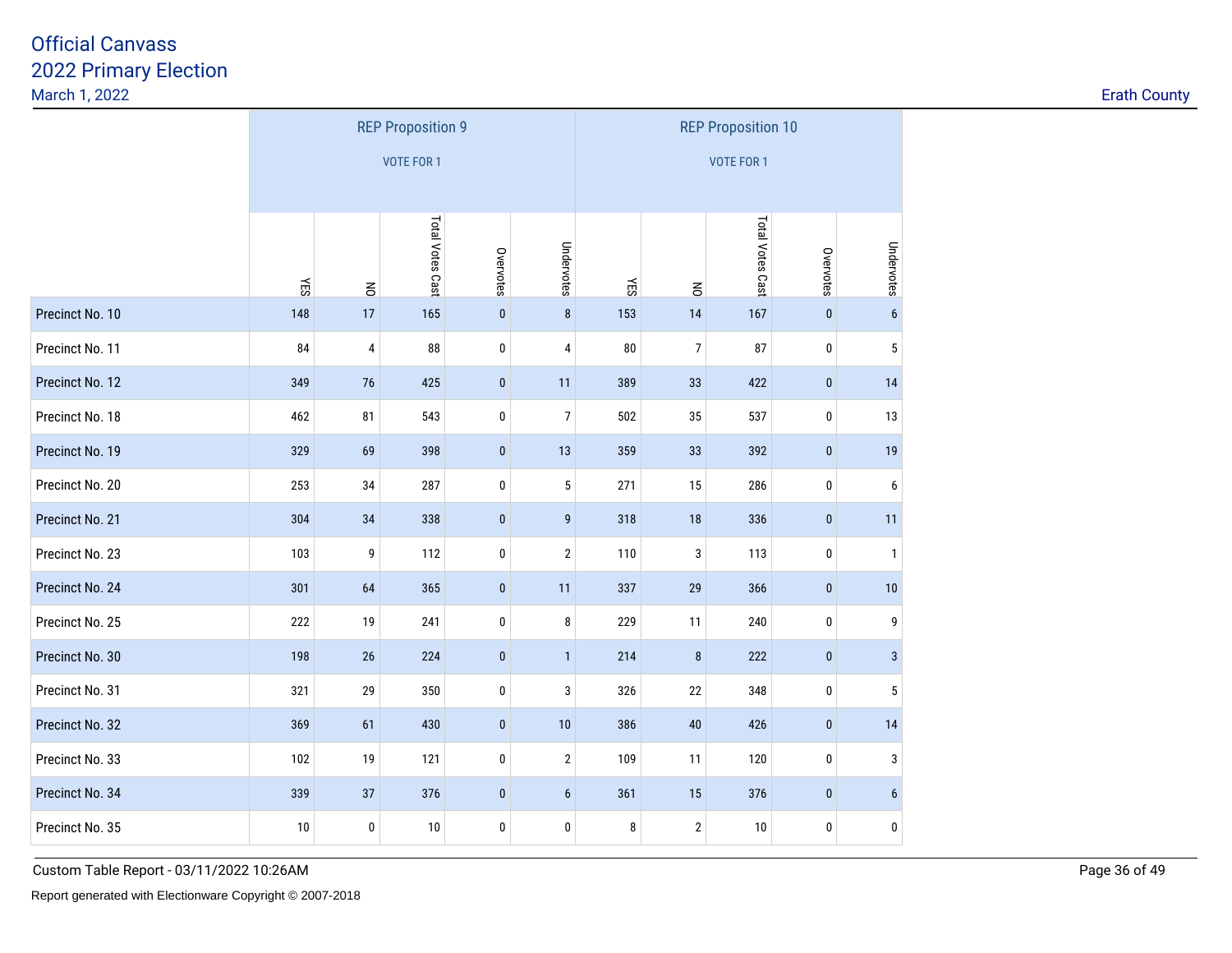| <b>Erath County</b> |  |
|---------------------|--|
|---------------------|--|

|                 |                                   |                | <b>REP Proposition 9</b> |           | <b>REP Proposition 10</b> |       |                   |                  |           |            |  |  |  |
|-----------------|-----------------------------------|----------------|--------------------------|-----------|---------------------------|-------|-------------------|------------------|-----------|------------|--|--|--|
|                 | <b>VOTE FOR 1</b>                 |                |                          |           |                           |       | <b>VOTE FOR 1</b> |                  |           |            |  |  |  |
|                 |                                   |                |                          |           |                           |       |                   |                  |           |            |  |  |  |
|                 | ΚES                               | $\overline{6}$ | Total Votes Cast         | Overvotes | Undervotes                | ΚES   | $\overline{6}$    | Total Votes Cast | Overvotes | Undervotes |  |  |  |
| Precinct No. 41 | 211                               | 30             | 241                      | $\pmb{0}$ | 3                         | 222   | 16                | 238              | $\pmb{0}$ | 6          |  |  |  |
| Precinct No. 44 | 567                               | 77             | 644                      | $\pmb{0}$ | 8                         | 614   | 27                | 641              | $\pmb{0}$ | 11         |  |  |  |
| Precinct No. 45 | 247                               | 77             | 324                      | $\pmb{0}$ | $10$                      | 286   | 36                | 322              | $\pmb{0}$ | 12         |  |  |  |
| Precinct No. 46 | 115                               | 22             | 137                      | $\pmb{0}$ | 5                         | 117   | 16                | 133              | $\pmb{0}$ | 9          |  |  |  |
| Precinct No. 47 | 84<br>32<br>116<br>$\pmb{0}$<br>4 |                |                          |           |                           |       | 17                | 117              | $\pmb{0}$ | $\sqrt{3}$ |  |  |  |
| <b>Totals</b>   | 5,118                             | 817            | 5,935                    | 0         | 130                       | 5,491 | 408               | 5,899            | 0         | 166        |  |  |  |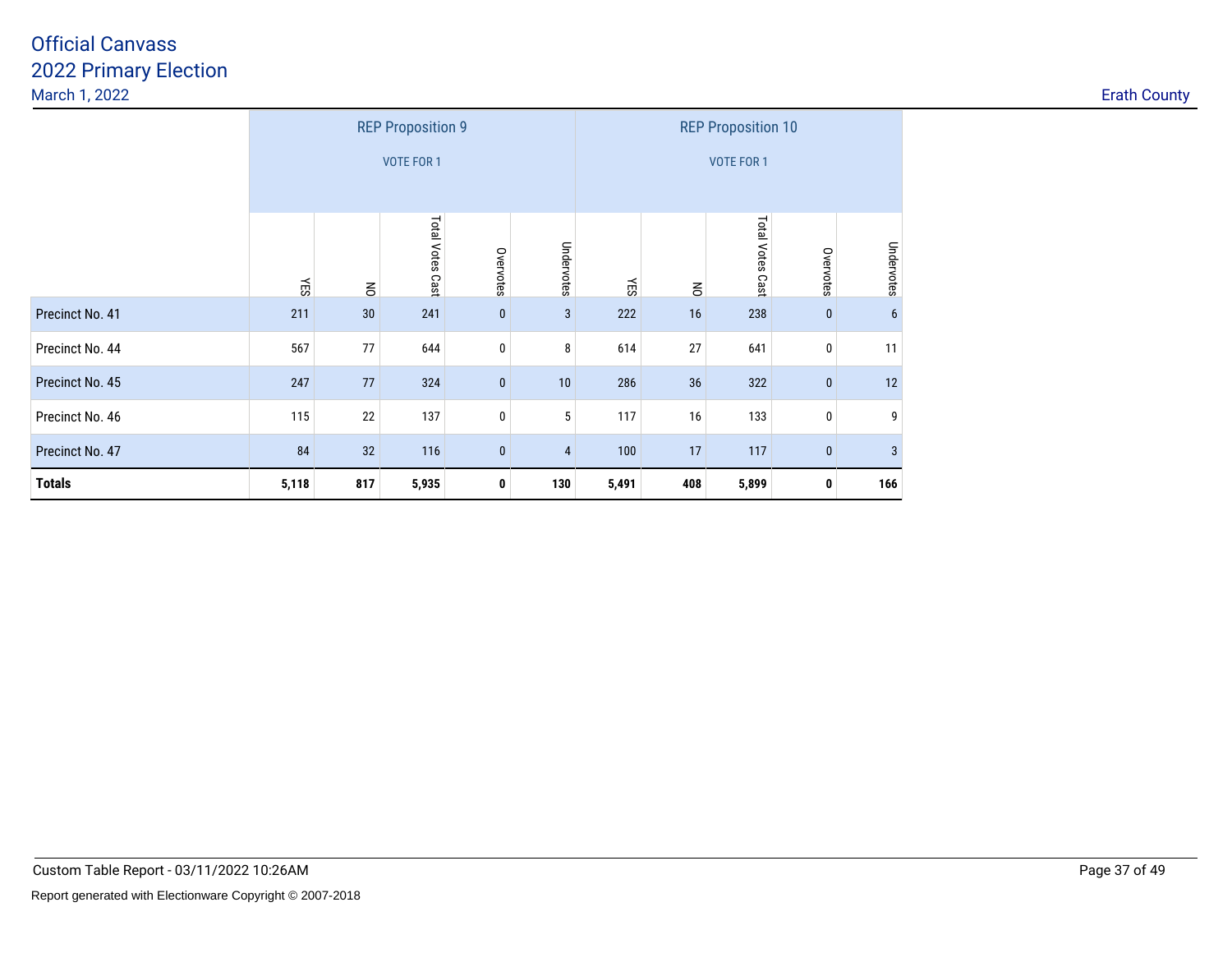| March 1, 2022   |                |                     |                |                                |                      |                  |              |              |                  |                  |                                |                  |             | <b>Erath County</b> |  |  |  |  |
|-----------------|----------------|---------------------|----------------|--------------------------------|----------------------|------------------|--------------|--------------|------------------|------------------|--------------------------------|------------------|-------------|---------------------|--|--|--|--|
|                 |                | <b>DEM Governor</b> |                |                                |                      |                  |              |              |                  |                  | <b>DEM Lieutenant Governor</b> |                  |             |                     |  |  |  |  |
|                 |                | VOTE FOR 1          |                |                                |                      |                  |              |              |                  |                  | VOTE FOR 1                     |                  |             |                     |  |  |  |  |
|                 |                |                     |                |                                |                      |                  |              |              |                  |                  |                                |                  |             |                     |  |  |  |  |
|                 | Joy Diaz       | Beto O'Rourke       | Michael Cooper | Inocencio (Inno)<br>Barrientez | <b>Rich Wakeland</b> | Total Votes Cast | Overvotes    | Undervotes   | Mike Collier     | Carla Brailey    | Michelle Beckley               | Total Votes Cast | Overvotes   | Undervotes          |  |  |  |  |
| Precinct No. 10 | $\mathbf{1}$   | 14                  | $\bf{0}$       | $\pmb{0}$                      | $\pmb{0}$            | 15               | $\mathbf 0$  | $\pmb{0}$    | $\overline{5}$   | $\overline{4}$   | 6                              | 15               | $\pmb{0}$   | $\mathbf{0}$        |  |  |  |  |
| Precinct No. 11 | $\mathbf{3}$   | 13                  | $\mathbf{1}$   | $\mathbf 0$                    | $\pmb{0}$            | 17               | $\bf{0}$     | $\bf 0$      | $\boldsymbol{7}$ | $\overline{2}$   | 7 <sup>1</sup>                 | 16               | $\pmb{0}$   | $\mathbf{1}$        |  |  |  |  |
| Precinct No. 12 | $\mathbf{1}$   | $18$                | $\overline{2}$ | $\pmb{0}$                      | $\pmb{0}$            | 21               | $\bf{0}$     | $\pmb{0}$    | $14$             | $\sqrt{4}$       | $\mathbf{3}$                   | 21               | $\mathbf 0$ | $\mathbf{0}$        |  |  |  |  |
| Precinct No. 18 | $\bf{0}$       | 22                  | $\overline{2}$ | $\mathbf{1}$                   | $\mathbf{1}$         | 26               | $\bf{0}$     | $\bf{0}$     | 8                | 9                | $\overline{7}$                 | 24               | $\bf{0}$    | $\overline{2}$      |  |  |  |  |
| Precinct No. 19 | $\mathbf{1}$   | 17                  | $\pmb{0}$      | $\pmb{0}$                      | $\pmb{0}$            | 18               | $\pmb{0}$    | $\pmb{0}$    | $\bf 8$          | $6\phantom{.}$   | $\overline{3}$                 | 17               | $\mathbf 0$ | $\mathbf{1}$        |  |  |  |  |
| Precinct No. 20 | $\mathbf{1}$   | 27                  | $\mathbf{1}$   | $\bm{0}$                       | $\bf{0}$             | 29               | 0            | $\mathbf{1}$ | 12               | 6                | 7 <sup>1</sup>                 | $25\,$           | $\bm{0}$    | 5                   |  |  |  |  |
| Precinct No. 21 | $\mathbf{1}$   | 23                  | $\overline{1}$ | $\pmb{0}$                      | $\mathbf 0$          | $25\,$           | $\bf{0}$     | $\pmb{0}$    | $\bf 8$          | $\sqrt{7}$       | 7                              | $22\,$           | $\mathbf 0$ | $\sqrt{3}$          |  |  |  |  |
| Precinct No. 23 | $\mathbf{1}$   | $\overline{5}$      | $\mathbf 0$    | $\bf{0}$                       | $\pmb{0}$            | $6\phantom{a}$   | $\pmb{0}$    | $\bf{0}$     | $\overline{4}$   | $\sqrt{2}$       | 0                              | $\boldsymbol{6}$ | $\pmb{0}$   | $\mathbf 0$         |  |  |  |  |
| Precinct No. 24 | $\mathbf{1}$   | $25\,$              | $\pmb{0}$      | $\pmb{0}$                      | $\pmb{0}$            | 26               | $\pmb{0}$    | $\mathbf{1}$ | $13$             | $\sqrt{3}$       | 6                              | $22\,$           | $\mathbf 0$ | $5\phantom{.0}$     |  |  |  |  |
| Precinct No. 25 | 0              | 11                  | 0              | $\pmb{0}$                      | $\pmb{0}$            | 11               | $\pmb{0}$    | $\mathbf{1}$ | $\boldsymbol{6}$ | $\sqrt{3}$       | $\mathbf{2}$                   | 11               | $\pmb{0}$   | $\mathbf{1}$        |  |  |  |  |
| Precinct No. 30 | $\mathbf 0$    | 15                  | $\pmb{0}$      | $\pmb{0}$                      | $\pmb{0}$            | 15               | $\mathbf 0$  | $\mathbf 0$  | $\mathbf{3}$     | $\sqrt{2}$       | 9                              | 14               | $\mathbf 0$ | $\mathbf{1}$        |  |  |  |  |
| Precinct No. 31 | $\mathbf{1}$   | $20\,$              | $\pmb{0}$      | $\pmb{0}$                      | $\pmb{0}$            | 21               | $\pmb{0}$    | $\pmb{0}$    | 11               | 3                | 6                              | $20\,$           | $\pmb{0}$   | $\mathbf{1}$        |  |  |  |  |
| Precinct No. 32 | $\overline{4}$ | 28                  | $\pmb{0}$      | $\mathbf{1}$                   | $\pmb{0}$            | 33               | $\pmb{0}$    | $\pmb{0}$    | 17               | 8                | $5\phantom{.0}$                | $30\,$           | $\pmb{0}$   | $\mathbf{3}$        |  |  |  |  |
| Precinct No. 33 | $\pmb{0}$      | 24                  | $\pmb{0}$      | $\mathbf{1}$                   | $\bm{0}$             | 25               | $\bf{0}$     | $\pmb{0}$    | 8                | 11               | 6                              | 25               | $\bm{0}$    | $\mathbf{0}$        |  |  |  |  |
| Precinct No. 34 | $\mathbf{1}$   | 21                  | $\bf{0}$       | $\bf{0}$                       | $\mathbf 0$          | 22               | $\mathbf{0}$ | $\pmb{0}$    | $\overline{7}$   | $\boldsymbol{9}$ | $6\phantom{.0}$                | 22               | $\bf{0}$    | $\mathbf{0}$        |  |  |  |  |
| Precinct No. 35 | $\bf{0}$       | $\mathbf{2}$        | $\pmb{0}$      | $\bf 0$                        | $\pmb{0}$            | $\overline{2}$   | $\pmb{0}$    | $\bf{0}$     | 0                | $\sqrt{2}$       | 0                              | $\overline{2}$   | $\bf{0}$    | $\mathbf 0$         |  |  |  |  |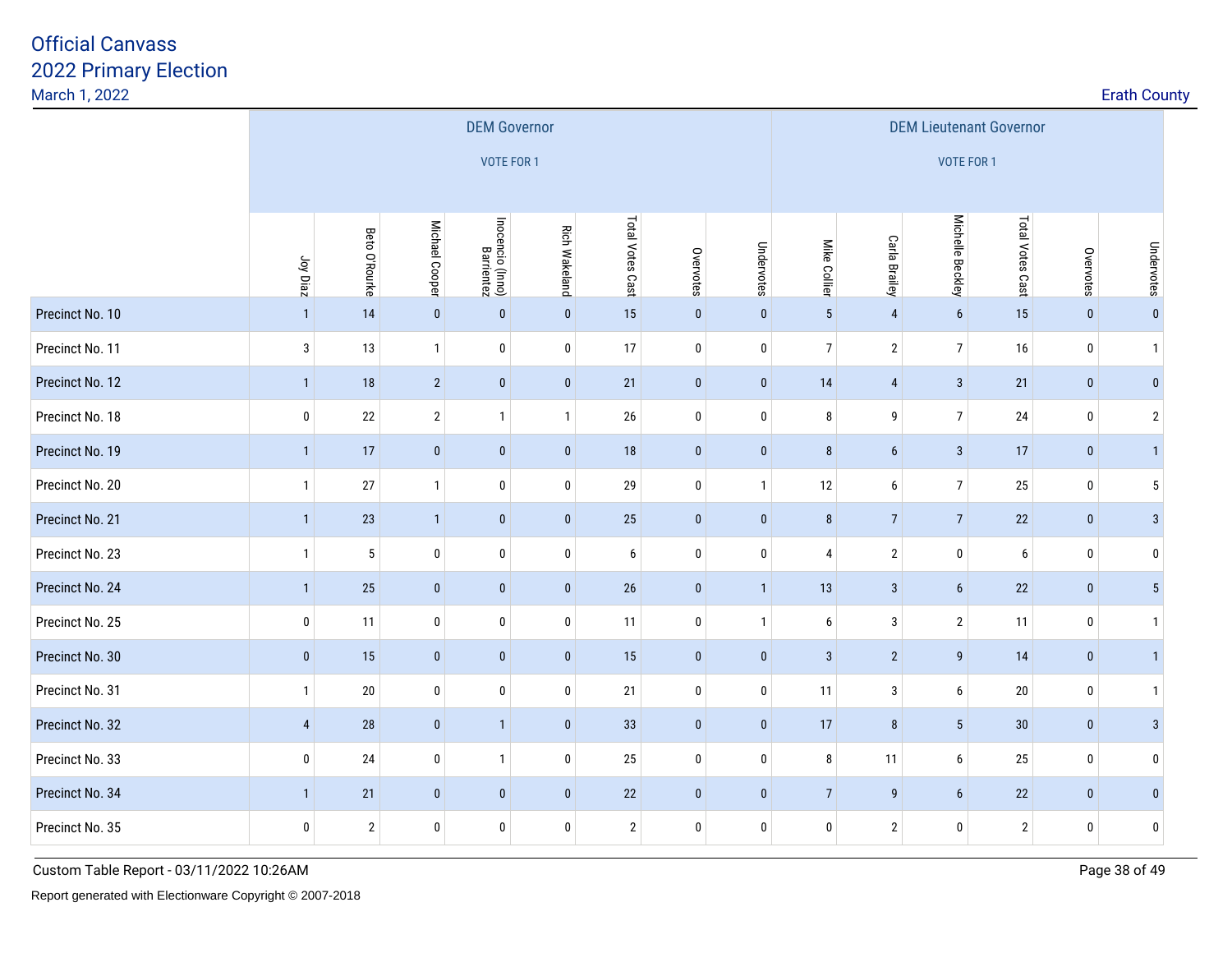| March 1, 2022   |                        |                  |                |                                          |                      |                     |              |                       |                 |                                |                                   |                  |              | <b>Erath County</b> |  |
|-----------------|------------------------|------------------|----------------|------------------------------------------|----------------------|---------------------|--------------|-----------------------|-----------------|--------------------------------|-----------------------------------|------------------|--------------|---------------------|--|
|                 |                        |                  |                | <b>DEM Governor</b><br>VOTE FOR 1        |                      |                     |              |                       | VOTE FOR 1      | <b>DEM Lieutenant Governor</b> |                                   |                  |              |                     |  |
|                 | Joy Diaz               | Beto<br>O'Rourke | Michael Cooper | lnoc<br>ncio<br>Bar<br>(Inno)<br>rientez | <b>Rich Wakeland</b> | Total Votes<br>Cast | Overvotes    | <b>Under</b><br>votes | Mike<br>Collier | Carla<br><b>Brailey</b>        | <b>Michelle</b><br><b>Beckley</b> | Total Votes Cast | Overvotes    | Undervotes          |  |
| Precinct No. 41 | $\mathbf{0}$           | 6                | $\mathbf{0}$   |                                          | $\bf{0}$             | 6                   | $\mathbf{0}$ | $\mathbf{0}$          | 3               |                                |                                   | 5                | $\bf{0}$     |                     |  |
| Precinct No. 44 | $\mathbf{0}$           | 37               |                | 0                                        | 0                    | 38                  | 0            |                       | 18              | 13                             | 3                                 | 34               | 0            | 5                   |  |
| Precinct No. 45 | $\overline{3}$         | 35               | $\mathbf{0}$   |                                          | $\bf{0}$             | 38                  | $\mathbf{0}$ | $\mathbf{0}$          | 21              | 8                              | $\overline{7}$                    | 36               | $\mathbf 0$  | $\overline{2}$      |  |
| Precinct No. 46 |                        | 8                | 0              | $\overline{2}$                           | 0                    | 11                  | 0            | $\mathbf{0}$          | 6               | $\overline{2}$                 | 3 <sub>1</sub>                    | 11               | $\mathbf{0}$ |                     |  |
| Precinct No. 47 | $\boldsymbol{\Lambda}$ | 15               | $\mathbf{0}$   | $\mathbf{0}$                             | $\bf{0}$             | 19                  | $\mathbf{0}$ | $\mathbf{0}$          | 3               | 6                              | $10$                              | 19               | $\mathbf{0}$ |                     |  |
| <b>Totals</b>   | 24                     | 386              | 8              | 5                                        | $\mathbf{1}$         | 424                 | 0            |                       | 182             | 111                            | 104                               | 397              | 0            | 31                  |  |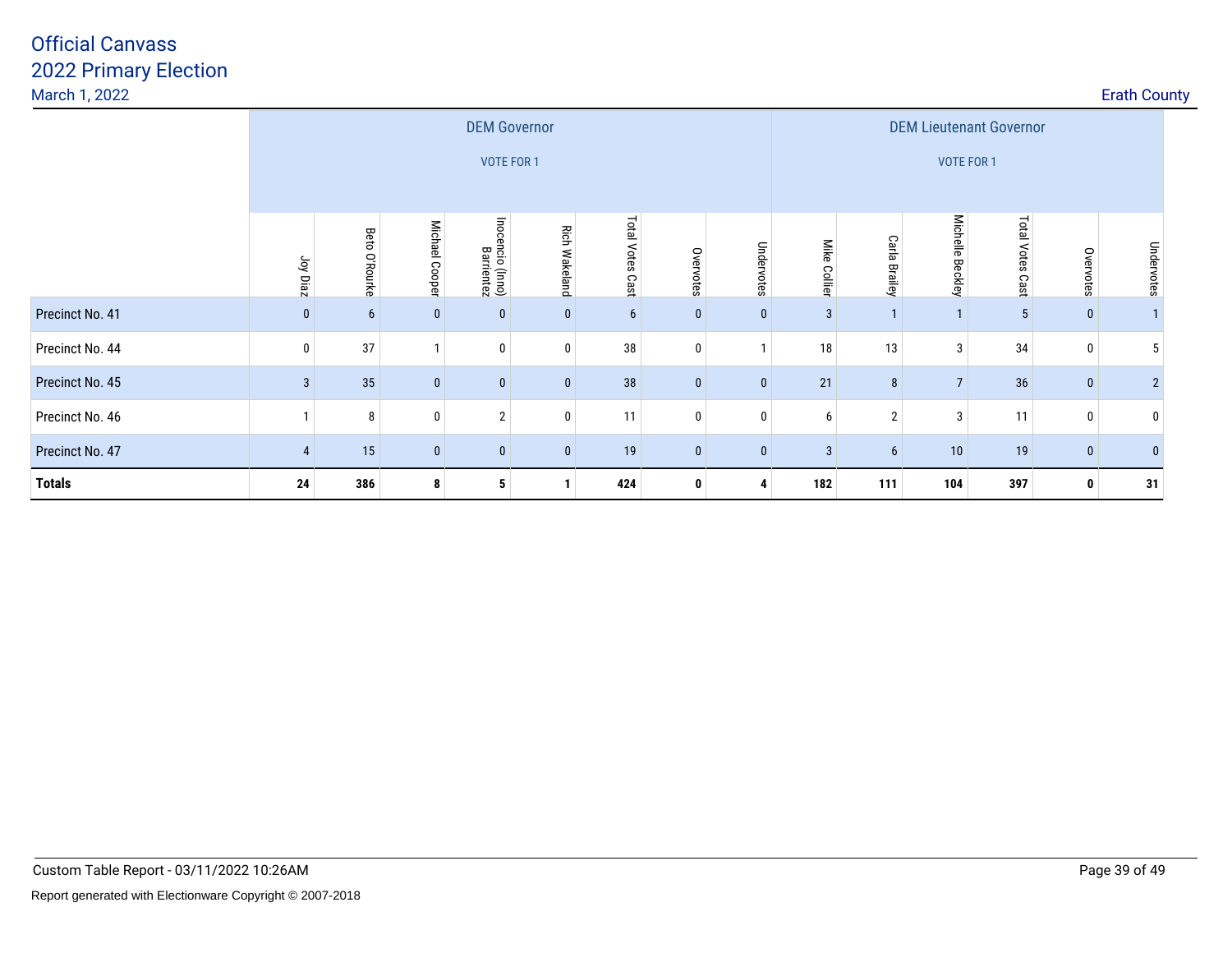|                 |                 |                         |                         |                                 | <b>DEM Attorney General</b> |                  |                        | <b>DEM Comptroller of Public Accounts</b> |                  |                 |                  |                |              |                |  |  |
|-----------------|-----------------|-------------------------|-------------------------|---------------------------------|-----------------------------|------------------|------------------------|-------------------------------------------|------------------|-----------------|------------------|----------------|--------------|----------------|--|--|
|                 |                 |                         |                         | VOTE FOR 1                      |                             |                  |                        |                                           | VOTE FOR 1       |                 |                  |                |              |                |  |  |
|                 |                 |                         |                         |                                 |                             | Total Votes Cast |                        |                                           |                  |                 |                  |                |              |                |  |  |
|                 | Joe Jaworski    | Mike Fields             | Lee Merritt             | $\rm \sim$<br>"TBONE"<br>Raynor | Rochelle<br>Mercedes Garza  | Janet T. Dudding | Tim Mahoney            | Angel Luis Vega                           | Total Votes Cast | Overvotes       | Undervotes       |                |              |                |  |  |
| Precinct No. 10 | $\mathbf{3}$    | $\pmb{0}$               | $\pmb{0}$               | $\pmb{0}$                       | 11                          | 14               | Overvotes<br>$\pmb{0}$ | Undervotes<br>$\mathbf{1}$                | $\boldsymbol{6}$ | $\mathbf{3}$    | $\boldsymbol{6}$ | 15             | $\pmb{0}$    | $\pmb{0}$      |  |  |
| Precinct No. 11 | 4               | $\overline{7}$          | $\mathbf{1}$            | 0                               | 3                           | 15               | $\pmb{0}$              | $\overline{2}$                            | $\sqrt{5}$       | $\mathbf{3}$    | $\overline{7}$   | 15             | $\bm{0}$     | $\overline{2}$ |  |  |
| Precinct No. 12 | 5 <sup>5</sup>  | $\mathbf{3}$            | $\overline{4}$          | $\mathbf 0$                     | $\bf 8$                     | 20               | $\pmb{0}$              | $\mathbf{1}$                              | 11               | $\mathbf{3}$    | $\boldsymbol{6}$ | $20\,$         | $\bf{0}$     | 1              |  |  |
| Precinct No. 18 | 5               | $\mathbf{2}$            | 4                       | $\overline{2}$                  | 12                          | 25               | $\pmb{0}$              | $\mathbf{1}$                              | 13               | $\overline{2}$  | 9                | 24             | $\mathbf 0$  | $\sqrt{2}$     |  |  |
| Precinct No. 19 | $\mathbf{1}$    | $\sqrt{3}$              | $\overline{4}$          | $\mathbf{1}$                    | $\bf 8$                     | 17               | $\pmb{0}$              | $\mathbf{1}$                              | 11               | $\overline{2}$  | $\overline{4}$   | 17             | $\bf{0}$     | 1              |  |  |
| Precinct No. 20 | $\overline{7}$  | $\overline{7}$          | $\pmb{0}$               | $\overline{2}$                  | 9                           | 25               | $\pmb{0}$              | 5                                         | 12               | 6               | $\overline{7}$   | 25             | $\bf{0}$     | $5\,$          |  |  |
| Precinct No. 21 | 6               | $\overline{\mathbf{4}}$ | $\mathbf{3}$            | $\mathbf{1}$                    | $\boldsymbol{9}$            | 23               | $\pmb{0}$              | $\overline{2}$                            | 10               | $5\phantom{.0}$ | $\overline{7}$   | 22             | $\bf{0}$     | 3 <sup>1</sup> |  |  |
| Precinct No. 23 | 3               | $\mathbf{1}$            | $\mathbf{1}$            | 0                               | $\mathbf{1}$                | 6                | $\pmb{0}$              | $\bf{0}$                                  | 4                | $\mathbf{1}$    | $\overline{1}$   | 6              | $\mathbf 0$  | 0              |  |  |
| Precinct No. 24 | 9               | $\overline{\mathbf{4}}$ | $\mathbf{1}$            | $\pmb{0}$                       | $\bf 8$                     | 22               | $\pmb{0}$              | $5\,$                                     | 12               | $\overline{4}$  | $\mathbf{3}$     | 19             | $\bf{0}$     | 8 <sup>1</sup> |  |  |
| Precinct No. 25 | 4               | 4                       | $\pmb{0}$               | $\overline{2}$                  | $\mathbf{2}$                | 12               | $\pmb{0}$              | $\pmb{0}$                                 | $\sqrt{3}$       | $6\phantom{.}6$ | $\overline{2}$   | 11             | $\bf{0}$     | $\mathbf{1}$   |  |  |
| Precinct No. 30 | $\overline{7}$  | $\overline{2}$          | $\sqrt{2}$              | $\pmb{0}$                       | $\sqrt{3}$                  | 14               | $\pmb{0}$              | $\mathbf{1}$                              | $\bf 8$          | $\mathbf{3}$    | $\mathbf{3}$     | 14             | $\pmb{0}$    | $\vert$        |  |  |
| Precinct No. 31 | 9               | $\overline{1}$          | $\mathbf{1}$            | 0                               | 9                           | 20               | $\pmb{0}$              | $\mathbf{1}$                              | $\overline{5}$   | $\overline{7}$  | $\, 8$           | 20             | $\mathbf 0$  | $\mathbf{1}$   |  |  |
| Precinct No. 32 | $\overline{7}$  | 10                      | $\sqrt{2}$              | $\mathbf{3}$                    | $\boldsymbol{9}$            | 31               | $\bf{0}$               | $\overline{2}$                            | 12               | 9               | $\, 8$           | 29             | $\bf{0}$     | $\overline{4}$ |  |  |
| Precinct No. 33 | $5\phantom{.0}$ | $\sqrt{3}$              | $\overline{\mathbf{4}}$ | $\overline{4}$                  | $\bf 8$                     | 24               | $\pmb{0}$              | $\mathbf{1}$                              | 14               | $5\overline{)}$ | $5\phantom{a}$   | 24             | $\pmb{0}$    | $\mathbf{1}$   |  |  |
| Precinct No. 34 | 5 <sup>5</sup>  | $\overline{4}$          | $\overline{3}$          | $\pmb{0}$                       | $\overline{9}$              | 21               | $\pmb{0}$              | $\overline{1}$                            | 10               | $\overline{4}$  | $6\phantom{a}$   | $20\,$         | $\mathbf{0}$ | $2\vert$       |  |  |
| Precinct No. 35 | $\mathbf{1}$    | 0                       | $\mathbf{1}$            | $\mathbf 0$                     | 0                           | $\sqrt{2}$       | $\pmb{0}$              | $\mathbf 0$                               | $\mathbf{1}$     | $\pmb{0}$       | $\overline{1}$   | $\overline{2}$ | $\pmb{0}$    | $\pmb{0}$      |  |  |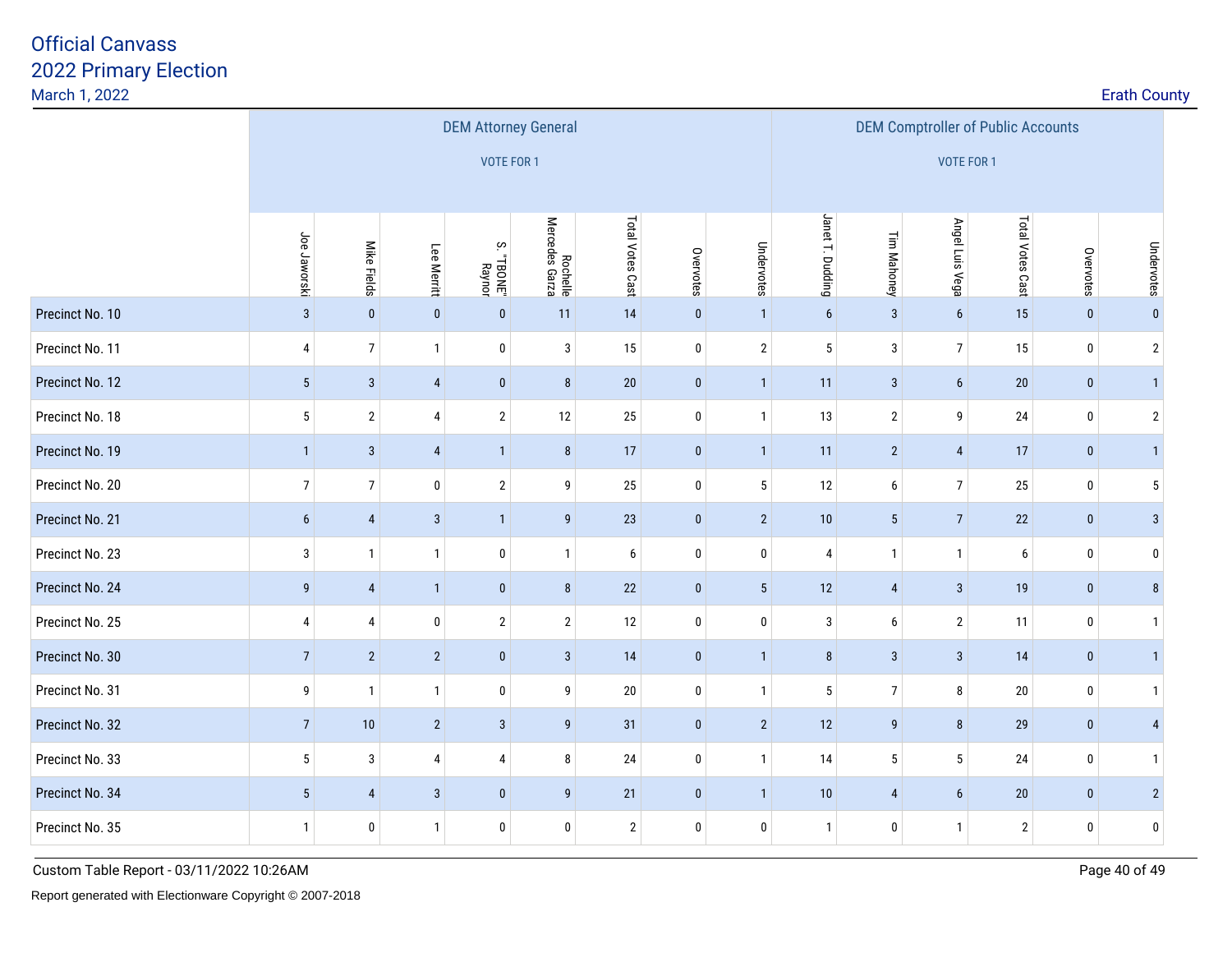| March 1, 2022   |                 |                |                |                                           |                            |                     |              |                |                                                         |                |                    |                     |              | <b>Erath County</b> |  |
|-----------------|-----------------|----------------|----------------|-------------------------------------------|----------------------------|---------------------|--------------|----------------|---------------------------------------------------------|----------------|--------------------|---------------------|--------------|---------------------|--|
|                 |                 |                |                | <b>DEM Attorney General</b><br>VOTE FOR 1 |                            |                     |              |                | <b>DEM Comptroller of Public Accounts</b><br>VOTE FOR 1 |                |                    |                     |              |                     |  |
|                 | Joe<br>Jaworski | Mike Fields    | Lee Merritt    | <b>TBONE</b> "<br>Raynor                  | Rochelle<br>Mercedes Garza | Total Votes<br>Cast | Overvotes    | Undel<br>votes | Jane<br>Dudding                                         | 글<br>Mahoney   | Angel Luis<br>Vega | Total Votes<br>Cast | Overvotes    | Undervotes          |  |
| Precinct No. 41 |                 | $\overline{2}$ | $\overline{2}$ | $\mathbf{0}$                              | $\overline{2}$             | 6                   | $\mathbf{0}$ | $\bf{0}$       | $\overline{4}$                                          |                |                    | 6                   | 0            |                     |  |
| Precinct No. 44 | 10              | 8              | 6              | 1                                         | 10                         | 35                  | 0            | 4              | 22                                                      | $\overline{4}$ | 9                  | 35                  | 0            |                     |  |
| Precinct No. 45 | 8               |                | $\overline{7}$ | $\overline{2}$                            | 12                         | 35                  | $\mathbf{0}$ | 3              | 19                                                      | 5              | 11                 | 35                  | $\bf{0}$     |                     |  |
| Precinct No. 46 | $\overline{2}$  |                |                | 0                                         | 6                          | 10                  | 0            |                | 3                                                       | $\overline{2}$ | 5                  | 10                  | $\Omega$     |                     |  |
| Precinct No. 47 |                 |                | $\overline{7}$ |                                           | 9                          | 19                  | 0            | $\mathbf{0}$   | 8                                                       | $\overline{2}$ | 9                  | 19                  | $\mathbf{0}$ |                     |  |
| <b>Totals</b>   | 102             | 73             | 54             | 19                                        | 148                        | 396                 | 0            | 32             | 193                                                     | 77             | 118                | 388                 | 0            | 40                  |  |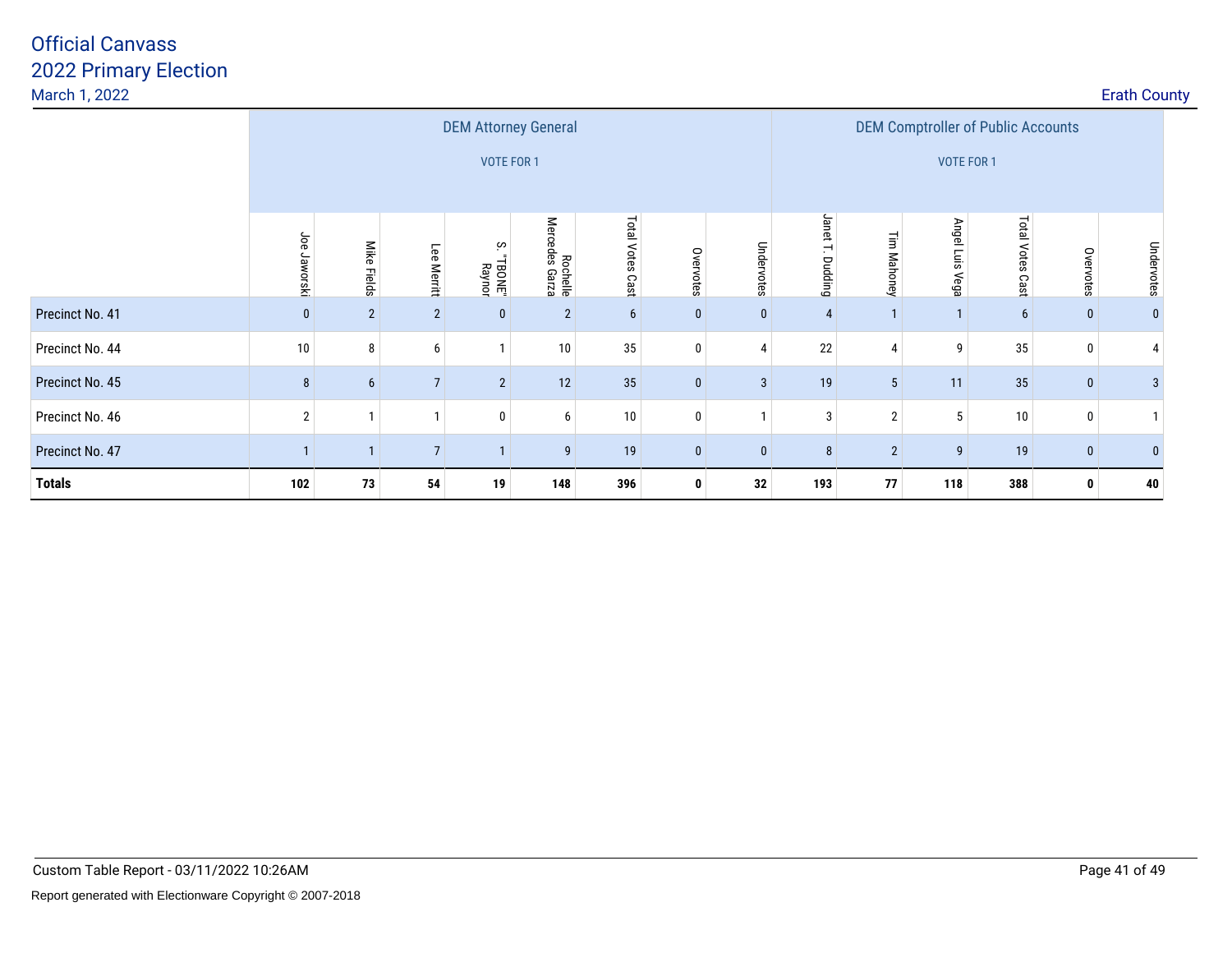| March 1, 2022   |                         |                         |                  |                  |                                     |              |                |                  |                                        |                  |           |                  | <b>Erath County</b> |
|-----------------|-------------------------|-------------------------|------------------|------------------|-------------------------------------|--------------|----------------|------------------|----------------------------------------|------------------|-----------|------------------|---------------------|
|                 |                         |                         |                  |                  | <b>DEM Comm General Land Office</b> |              |                |                  | <b>DEM Commissioner of Agriculture</b> |                  |           |                  |                     |
|                 |                         |                         |                  | VOTE FOR 1       |                                     |              |                |                  |                                        | VOTE FOR 1       |           |                  |                     |
|                 |                         |                         |                  |                  |                                     |              |                |                  |                                        |                  |           |                  |                     |
|                 | Sandragrace<br>Martinez | Jinny Suh               | Jay Kleberg      | Michael Lange    | Total Votes Cast                    | Overvotes    | Undervotes     | Susan Hays       | Ed Ireson                              | Total Votes Cast | Overvotes | Undervotes       |                     |
| Precinct No. 10 | $\overline{4}$          | $\overline{3}$          | $\mathbf{3}$     | $\overline{3}$   | 13                                  | $\pmb{0}$    | 2              | 11               | $\overline{\mathbf{4}}$                | 15               | $\pmb{0}$ | $\bf{0}$         |                     |
| Precinct No. 11 | 9                       | $\sqrt{2}$              | $\overline{2}$   | 1                | 14                                  | $\pmb{0}$    | $\mathbf{3}$   | 13               | $\sqrt{2}$                             | 15               | $\pmb{0}$ | $\overline{2}$   |                     |
| Precinct No. 12 | 9                       | $\mathbf{1}$            | $6\phantom{a}$   | $\overline{2}$   | 18                                  | $\pmb{0}$    | $\mathbf{3}$   | 16               | $\overline{4}$                         | 20               | $\bf{0}$  | $\mathbf{1}$     |                     |
| Precinct No. 18 | $\overline{7}$          | 4                       | 8                | $\overline{4}$   | $23\,$                              | $\mathbf 0$  | $\mathbf{3}$   | 21               | $\mathbf{3}$                           | $24\,$           | $\pmb{0}$ | $\overline{2}$   |                     |
| Precinct No. 19 | $\overline{4}$          | $\mathbf{3}$            | $\boldsymbol{6}$ | $\overline{4}$   | 17                                  | $\pmb{0}$    | $\mathbf{1}$   | 14               | $\mathbf{3}$                           | 17               | $\pmb{0}$ | $\overline{1}$   |                     |
| Precinct No. 20 | 8                       | $\overline{\mathbf{4}}$ | $5\phantom{.0}$  | $\boldsymbol{6}$ | $23\,$                              | $\pmb{0}$    | $\overline{7}$ | 21               | $\mathbf{3}$                           | $24\,$           | 0         | $\boldsymbol{6}$ |                     |
| Precinct No. 21 | $\boldsymbol{9}$        | $\overline{2}$          | $\bf 8$          | $\overline{4}$   | $23\,$                              | $\pmb{0}$    | $\overline{2}$ | $20\,$           | $\mathbf{3}$                           | 23               | $\pmb{0}$ | 2 <sup>1</sup>   |                     |
| Precinct No. 23 | 3                       | $\pmb{0}$               | $\mathbf{2}$     | $\mathbf{1}$     | $\boldsymbol{6}$                    | $\mathbf 0$  | $\bf{0}$       | $\boldsymbol{6}$ | $\pmb{0}$                              | 6                | 0         | $\mathbf 0$      |                     |
| Precinct No. 24 | $\mathbf{3}$            | $\overline{5}$          | $6\phantom{a}$   | $5\phantom{.0}$  | 19                                  | $\pmb{0}$    | $\bf 8$        | 19               | $\sqrt{2}$                             | 21               | $\pmb{0}$ | $6\overline{6}$  |                     |
| Precinct No. 25 | $\mathbf{1}$            | 3                       | $\sqrt{3}$       | $\overline{4}$   | 11                                  | $\mathbf 0$  | $\mathbf{1}$   | 8                | $\mathbf{3}$                           | 11               | 0         | $\mathbf{1}$     |                     |
| Precinct No. 30 | $\overline{2}$          | $\overline{\mathbf{4}}$ | $\sqrt{3}$       | $\overline{5}$   | $14$                                | $\pmb{0}$    | 1              | 12               | $\sqrt{2}$                             | 14               | $\pmb{0}$ | $\mathbf{1}$     |                     |
| Precinct No. 31 | $\bf 8$                 | $\mathbf{2}$            | $\overline{7}$   | $\sqrt{2}$       | 19                                  | $\mathbf 0$  | $\mathbf{2}$   | $18\,$           | $\mathbf{3}$                           | 21               | $\pmb{0}$ | $\pmb{0}$        |                     |
| Precinct No. 32 | 11                      | $\overline{7}$          | $\boldsymbol{9}$ | $\mathbf{3}$     | $30\,$                              | $\mathbf{0}$ | $\mathbf{3}$   | 25               | $\sqrt{7}$                             | 32               | $\pmb{0}$ | $\mathbf{1}$     |                     |
| Precinct No. 33 | $\boldsymbol{7}$        | $\overline{7}$          | 9                | $\mathbf{1}$     | $24\,$                              | $\mathbf 0$  | $\mathbf{1}$   | $20\,$           | $\sqrt{5}$                             | 25               | $\pmb{0}$ | $\mathbf 0$      |                     |
| Precinct No. 34 | $\overline{7}$          | $\mathbf{3}$            | $5\phantom{.0}$  | $\boldsymbol{6}$ | 21                                  | $\pmb{0}$    | 1              | 21               | $\mathbf{1}$                           | $22\,$           | $\bf{0}$  | $\mathbf{0}$     |                     |
| Precinct No. 35 | $\overline{2}$          | $\pmb{0}$               | $\pmb{0}$        | $\pmb{0}$        | $\overline{2}$                      | $\mathbf 0$  | $\pmb{0}$      | 2                | $\pmb{0}$                              | $\overline{2}$   | $\pmb{0}$ | $\pmb{0}$        |                     |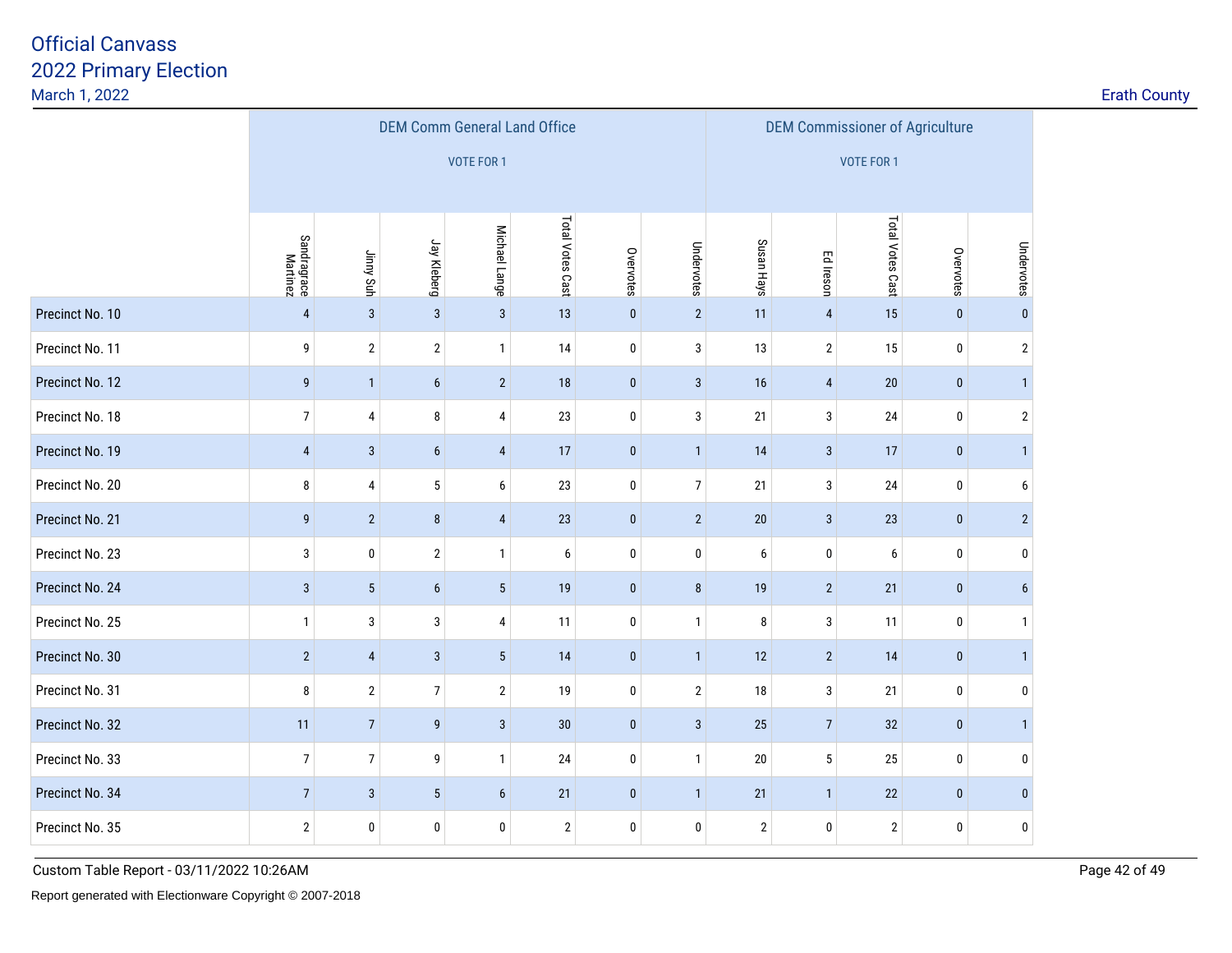|                 |                         |                 | <b>DEM Comm General Land Office</b> |                   |                  |                   |              | <b>DEM Commissioner of Agriculture</b> |                |                  |              |              |
|-----------------|-------------------------|-----------------|-------------------------------------|-------------------|------------------|-------------------|--------------|----------------------------------------|----------------|------------------|--------------|--------------|
|                 |                         |                 |                                     | <b>VOTE FOR 1</b> |                  | <b>VOTE FOR 1</b> |              |                                        |                |                  |              |              |
|                 |                         |                 |                                     |                   |                  |                   |              |                                        |                |                  |              |              |
|                 | Sandragrace<br>Martinez | Jinny Suh       | Jay Kleberg                         | Michael Lange     | Total Votes Cast | Overvotes         | Undervotes   | Susan Hays                             | Ed Ireson      | Total Votes Cast | Overvotes    | Undervotes   |
| Precinct No. 41 | $\overline{2}$          | $\mathbf{1}$    | $\mathbf{1}$                        | $\overline{2}$    | $6\phantom{1}$   | $\bf{0}$          | $\mathbf{0}$ | 3                                      | 3              | 6                | $\pmb{0}$    | $\bf{0}$     |
| Precinct No. 44 | 8                       | $\overline{7}$  | 12                                  | 8                 | 35               | 0                 | 4            | 29                                     | 9              | 38               | 0            | $\mathbf{1}$ |
| Precinct No. 45 | $\overline{7}$          | $6\phantom{.}6$ | 16                                  | 6                 | 35               | $\mathbf{0}$      | 3            | 25                                     | 10             | 35               | $\mathbf{0}$ | 3            |
| Precinct No. 46 | 6                       | $\mathbf{1}$    | $\mathbf{1}$                        | $\overline{2}$    | 10               | 0                 | $\mathbf{1}$ | 10                                     | $\mathbf{1}$   | 11               | 0            | $\bf{0}$     |
| Precinct No. 47 | 6                       | $\overline{7}$  | $5\phantom{.0}$                     |                   | 19               | 0                 | $\mathbf{0}$ | 17                                     | $\overline{2}$ | 19               | $\bf{0}$     | $\bf{0}$     |
| <b>Totals</b>   | 123                     | 72              | 117                                 | 70                | 382              | 0                 | 46           | 331                                    | 70             | 401              | 0            | 27           |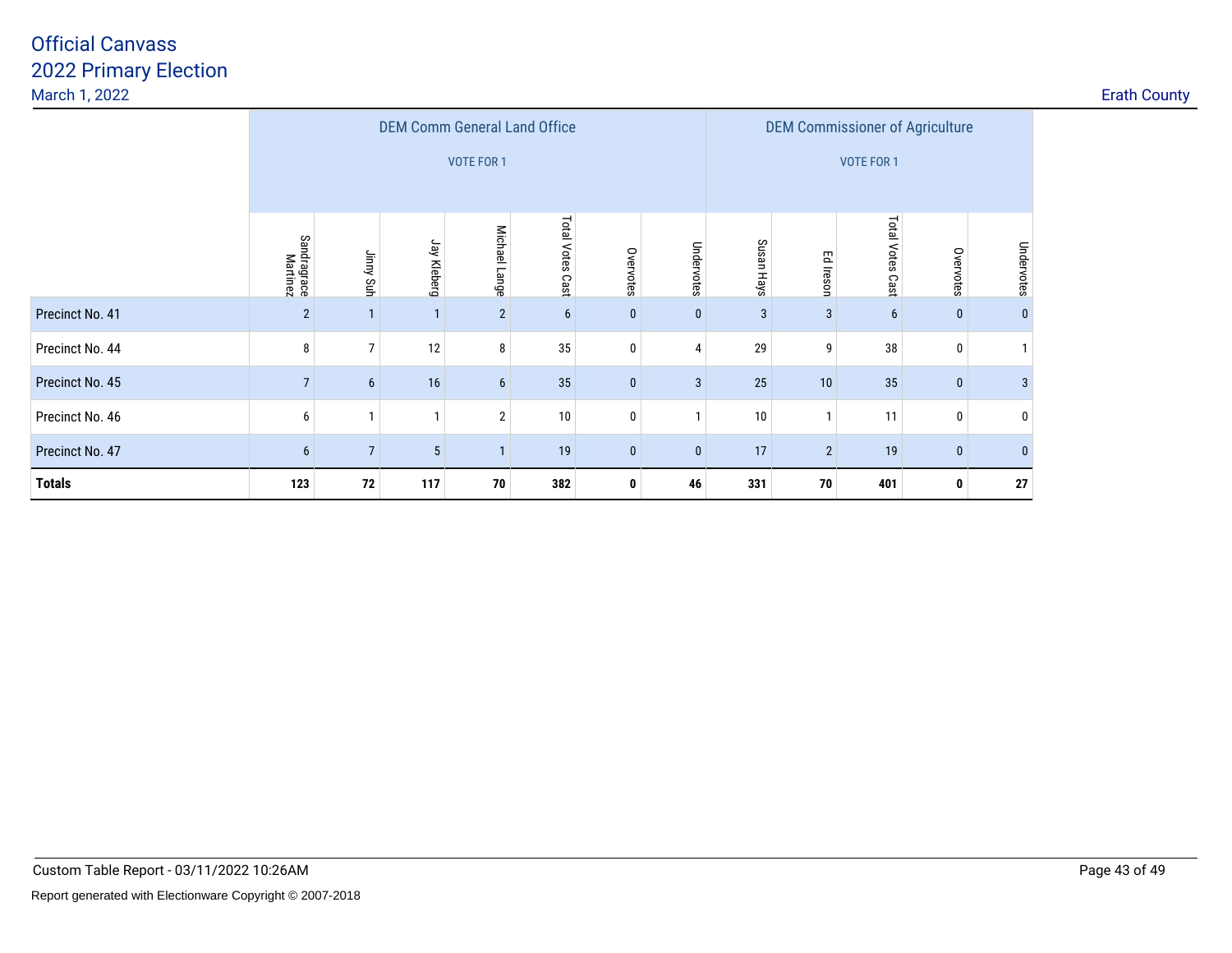|                 |              | <b>DEM Railroad Commissioner</b> |           |                 |                |                   | DEM Justice, Supreme Court, Pl 3 |                 | DEM Justice, Supreme Court, Pl 5 |                  |             |                |
|-----------------|--------------|----------------------------------|-----------|-----------------|----------------|-------------------|----------------------------------|-----------------|----------------------------------|------------------|-------------|----------------|
|                 |              | <b>VOTE FOR 1</b>                |           |                 |                | <b>VOTE FOR 1</b> |                                  |                 | VOTE FOR 1                       |                  |             |                |
|                 |              |                                  |           |                 |                |                   |                                  |                 |                                  |                  |             |                |
|                 | Luke Warford | Total Votes Cast                 | Overvotes | Undervotes      | Erin A Nowell  | Total Votes Cast  | Overvotes                        | Undervotes      | Amanda Reichek                   | Total Votes Cast | Overvotes   | Undervotes     |
|                 |              |                                  |           |                 |                |                   |                                  |                 |                                  |                  |             |                |
| Precinct No. 10 | 15           | 15                               | $\pmb{0}$ | $\pmb{0}$       | 15             | 15                | $\pmb{0}$                        | $\pmb{0}$       | 15                               | 15               | $\pmb{0}$   | $\pmb{0}$      |
| Precinct No. 11 | 15           | 15                               | 0         | $\mathbf{2}$    | 14             | 14                | $\bf{0}$                         | $\mathbf{3}$    | 15                               | 15               | $\pmb{0}$   | $\sqrt{2}$     |
| Precinct No. 12 | 16           | 16                               | $\pmb{0}$ | $5\phantom{.0}$ | 16             | 16                | $\pmb{0}$                        | $5\phantom{.0}$ | 16                               | 16               | $\pmb{0}$   | $\overline{5}$ |
| Precinct No. 18 | 22           | $22\,$                           | 0         | 4               | $22\,$         | $22\,$            | 0                                | 4               | 21                               | 21               | $\mathbf 0$ | $\sqrt{5}$     |
| Precinct No. 19 | 17           | 17                               | $\pmb{0}$ | $\mathbf{1}$    | 17             | 17                | $\pmb{0}$                        | $\mathbf{1}$    | 17                               | 17               | $\pmb{0}$   | $\mathbf{1}$   |
| Precinct No. 20 | 24           | 24                               | 0         | 6               | 25             | 25                | $\pmb{0}$                        | $\sqrt{5}$      | 25                               | 25               | $\bf{0}$    | $\sqrt{5}$     |
| Precinct No. 21 | 23           | 23                               | $\pmb{0}$ | $\overline{2}$  | 22             | 22                | $\pmb{0}$                        | $\mathbf{3}$    | 21                               | 21               | $\pmb{0}$   | $\overline{4}$ |
| Precinct No. 23 | 6            | 6                                | 0         | $\pmb{0}$       | 6              | 6                 | 0                                | 0               | 6                                | 6                | $\bf{0}$    | 0              |
| Precinct No. 24 | 22           | 22                               | $\pmb{0}$ | 5 <sup>5</sup>  | 23             | 23                | $\bf{0}$                         | $\sqrt{4}$      | $20\,$                           | 20               | $\bf{0}$    | $\overline{7}$ |
| Precinct No. 25 | 9            | 9                                | 0         | $\mathbf{3}$    | 8              | 8                 | $\bf{0}$                         | $\overline{4}$  | 8                                | 8                | $\bf{0}$    | 4              |
| Precinct No. 30 | 14           | 14                               | $\pmb{0}$ | $\mathbf{1}$    | 13             | 13                | $\pmb{0}$                        | $\overline{2}$  | 13                               | 13               | $\pmb{0}$   | $\overline{2}$ |
| Precinct No. 31 | $20\,$       | $20\,$                           | 0         | $\mathbf{1}$    | 20             | 20                | $\bf{0}$                         | $\mathbf{1}$    | $20\,$                           | $20\,$           | $\mathbf 0$ | $\mathbf{1}$   |
| Precinct No. 32 | 29           | 29                               | $\pmb{0}$ | $\overline{4}$  | $29\,$         | 29                | $\pmb{0}$                        | $\pmb{4}$       | 29                               | 29               | $\pmb{0}$   | $\overline{4}$ |
| Precinct No. 33 | 22           | 22                               | 0         | 3               | 25             | 25                | 0                                | $\pmb{0}$       | 25                               | 25               | $\mathbf 0$ | 0              |
| Precinct No. 34 | 21           | 21                               | $\pmb{0}$ | $\mathbf{1}$    | 21             | 21                | $\pmb{0}$                        | $\mathbf{1}$    | 21                               | 21               | $\pmb{0}$   | 1              |
| Precinct No. 35 | $\mathbf{2}$ | $\mathbf{2}$                     | 0         | $\pmb{0}$       | $\overline{2}$ | $\sqrt{2}$        | $\pmb{0}$                        | $\pmb{0}$       | $\mathbf 2$                      | $\overline{2}$   | $\bf{0}$    | $\pmb{0}$      |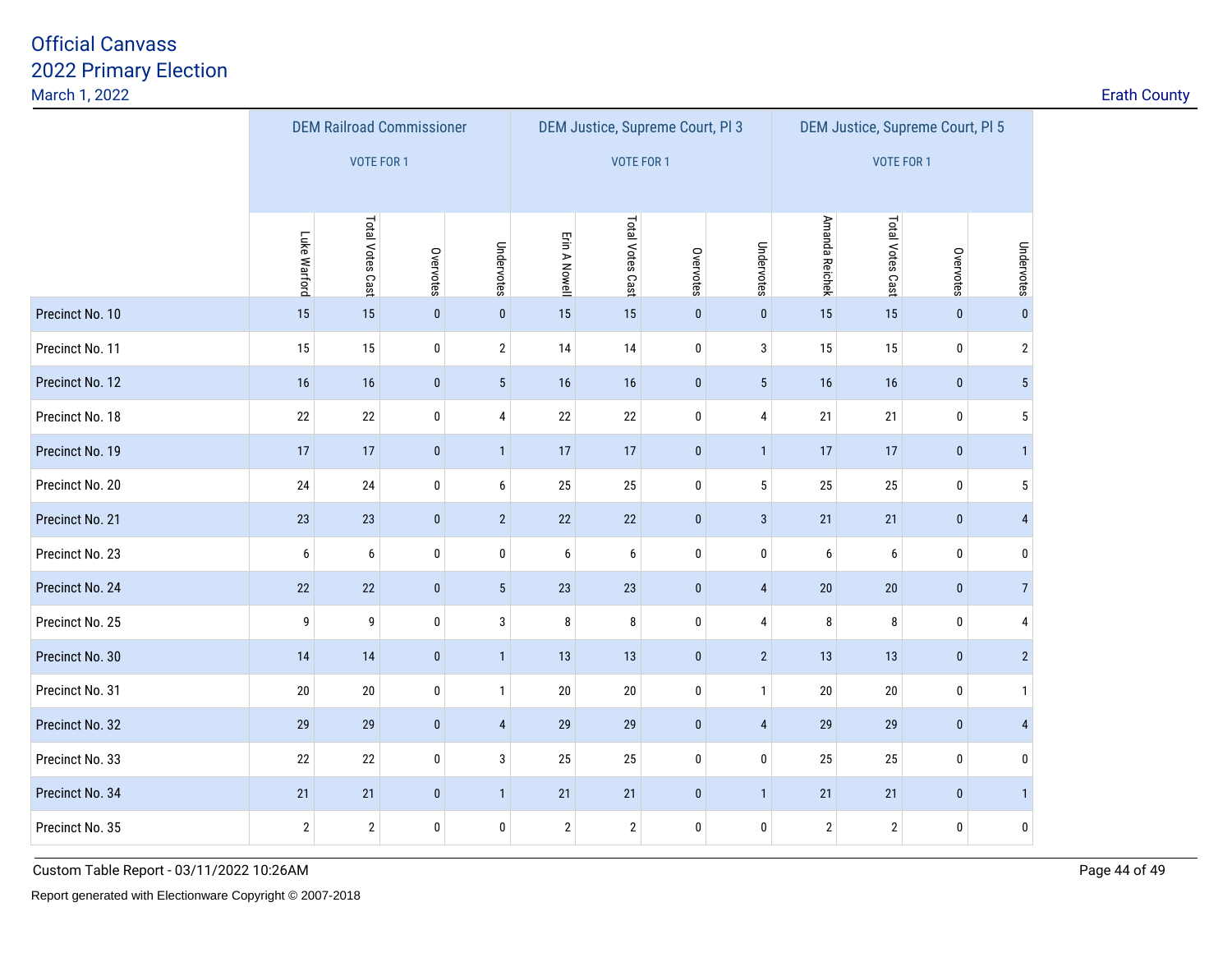|                 |                                  | <b>DEM Railroad Commissioner</b> |              |            |               |                     | DEM Justice, Supreme Court, PI 3 |                | DEM Justice, Supreme Court, PI 5 |                     |              |                |  |
|-----------------|----------------------------------|----------------------------------|--------------|------------|---------------|---------------------|----------------------------------|----------------|----------------------------------|---------------------|--------------|----------------|--|
|                 |                                  | <b>VOTE FOR 1</b>                |              |            |               |                     | <b>VOTE FOR 1</b>                |                | <b>VOTE FOR 1</b>                |                     |              |                |  |
|                 | Luke Warford                     | Total Votes<br>Cast              | Overvotes    | Undervotes | Erin A Nowell | Total Votes<br>Cast | Overvotes                        | Undervotes     | Amanda Reichek                   | Total Votes<br>Cast | Overvotes    | Undervotes     |  |
| Precinct No. 41 | $6\phantom{1}$                   | 6                                | $\bf{0}$     | $\bf{0}$   | 6             | 6                   | $\bf{0}$                         | $\bf{0}$       | 6                                | $6\phantom{1}$      | $\mathbf{0}$ | $\bf{0}$       |  |
| Precinct No. 44 | $30\,$                           | 30                               | 0            | 9          | 32            | 32                  | 0                                | 7              | 33                               | 33                  | 0            | 6              |  |
| Precinct No. 45 | 30                               | 30                               | $\mathbf{0}$ | 8          | 31            | 31                  | $\mathbf{0}$                     | $\overline{7}$ | 31                               | 31                  | $\mathbf{0}$ | $\overline{7}$ |  |
| Precinct No. 46 | 10                               | 10                               | 0            |            | 11            | 11                  | $\mathbf 0$                      | 0              | 11                               | 11                  | 0            | 0              |  |
| Precinct No. 47 | 19<br>19<br>$\bf{0}$<br>$\bf{0}$ |                                  |              |            | 19            | 19                  | $\mathbf{0}$                     | $\bf{0}$       | 19                               | 19                  | $\bf{0}$     | $\bf{0}$       |  |
| <b>Totals</b>   | 372                              | 372                              | 0            | 56         | 377           | 377                 | 0                                | 51             | 374                              | 374                 | 0            | 54             |  |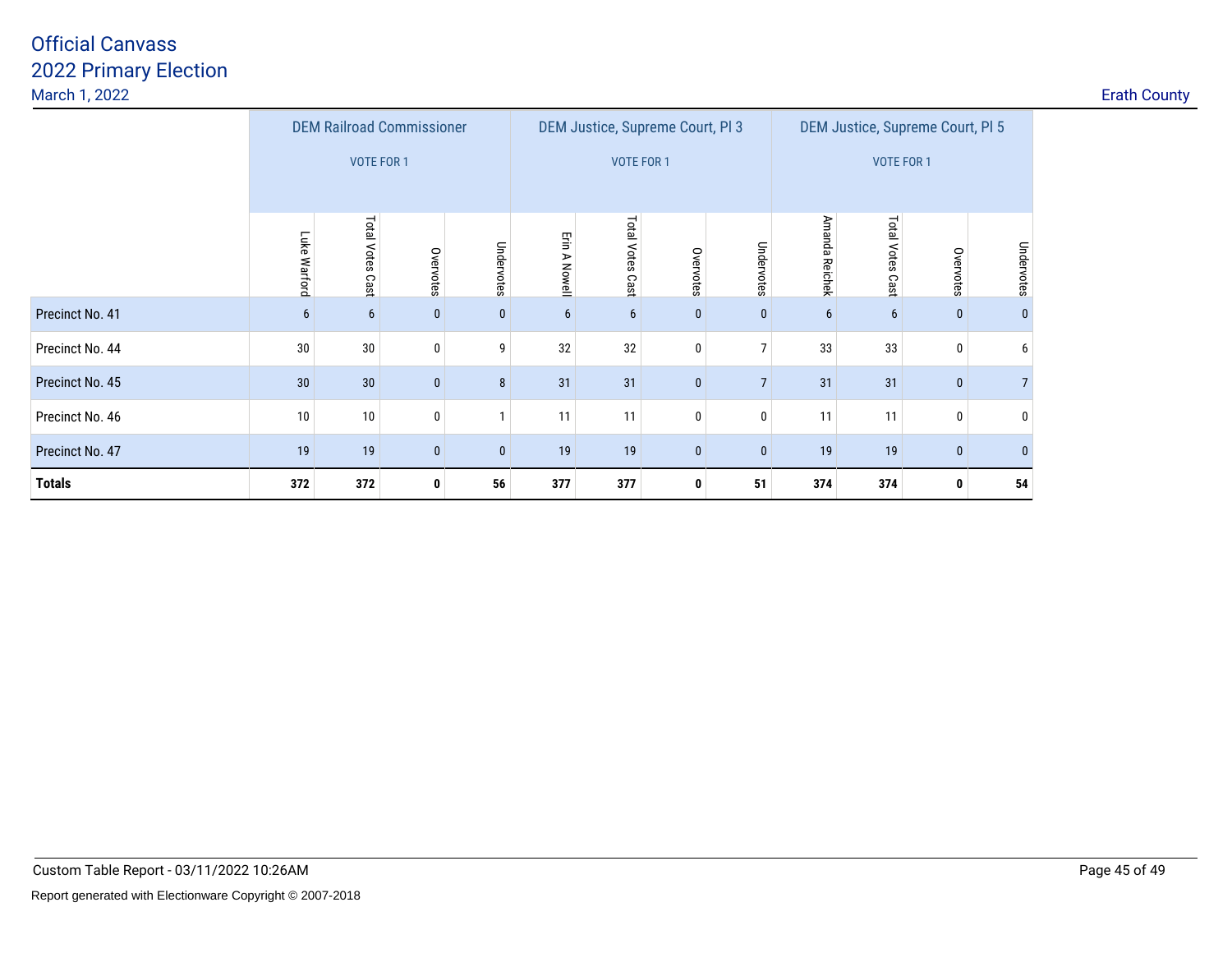<u>2</u> **Example 2 Example 2 Example 2 Example 2 Example 2 Example 2 Example 2 Example 2 Example 2 Example 2** 

|                 |                 |                   | DEM Justice, Supreme Court, PI 9 |                |                     |                   | DEM Judge, Ct of Crim App, Pl 5 |                 | DEM Judge, Ct of Crim App, Pl 6 |                  |           |                |  |
|-----------------|-----------------|-------------------|----------------------------------|----------------|---------------------|-------------------|---------------------------------|-----------------|---------------------------------|------------------|-----------|----------------|--|
|                 |                 | <b>VOTE FOR 1</b> |                                  |                |                     | <b>VOTE FOR 1</b> |                                 |                 | VOTE FOR 1                      |                  |           |                |  |
|                 |                 |                   |                                  |                |                     |                   |                                 |                 |                                 |                  |           |                |  |
|                 | Julia Maldonado | Total Votes Cast  | Overvotes                        | Undervotes     | <b>Dana Huffman</b> | Total Votes Cast  | Overvotes                       | Undervotes      | Robert Johnson                  | Total Votes Cast | Overvotes | Undervotes     |  |
| Precinct No. 10 | 14              | 14                | $\mathbf 0$                      | $\mathbf{1}$   | 14                  | 14                | $\pmb{0}$                       | $\mathbf{1}$    | 15                              | 15               | $\pmb{0}$ | $\pmb{0}$      |  |
| Precinct No. 11 | 15              | 15                | 0                                | $\overline{2}$ | 15                  | 15                | 0                               | $\mathbf{2}$    | 15                              | 15               | $\pmb{0}$ | $\overline{2}$ |  |
| Precinct No. 12 | 16              | 16                | $\pmb{0}$                        | $\sqrt{5}$     | 16                  | 16                | $\pmb{0}$                       | $5\phantom{.0}$ | 16                              | 16               | $\pmb{0}$ | 5 <sup>1</sup> |  |
| Precinct No. 18 | 23              | 23                | 0                                | 3              | 23                  | 23                | 0                               | 3               | 23                              | 23               | $\pmb{0}$ | 3              |  |
| Precinct No. 19 | 16              | 16                | $\pmb{0}$                        | $\overline{2}$ | 16                  | 16                | $\pmb{0}$                       | $\overline{2}$  | 16                              | 16               | $\pmb{0}$ | $2\vert$       |  |
| Precinct No. 20 | 26              | $26\,$            | 0                                | 4              | 25                  | 25                | 0                               | $5\phantom{.0}$ | 26                              | 26               | $\pmb{0}$ | 4              |  |
| Precinct No. 21 | 22              | 22                | $\pmb{0}$                        | $\mathbf{3}$   | 21                  | 21                | $\pmb{0}$                       | $\sqrt{4}$      | 21                              | 21               | $\pmb{0}$ | $\overline{4}$ |  |
| Precinct No. 23 | 6               | 6                 | 0                                | 0              | 6                   | 6                 | 0                               | $\pmb{0}$       | 6                               | 6                | 0         | 0              |  |
| Precinct No. 24 | 22              | 22                | $\mathbf 0$                      | $\overline{5}$ | $22\,$              | 22                | $\pmb{0}$                       | $5\phantom{.0}$ | 23                              | 23               | $\pmb{0}$ | $\overline{4}$ |  |
| Precinct No. 25 | 8               | 8                 | 0                                | 4              | 9                   | 9                 | 0                               | 3               | 8                               | 8                | $\pmb{0}$ | 4              |  |
| Precinct No. 30 | 13              | 13                | $\pmb{0}$                        | $\overline{2}$ | 14                  | 14                | $\pmb{0}$                       | $\mathbf{1}$    | 14                              | 14               | $\pmb{0}$ | 1              |  |
| Precinct No. 31 | 20              | 20                | 0                                | $\mathbf{1}$   | 21                  | 21                | 0                               | $\pmb{0}$       | 20                              | 20               | 0         | $\mathbf{1}$   |  |
| Precinct No. 32 | 30              | $30\,$            | $\mathbf 0$                      | $\mathbf{3}$   | 30                  | 30                | $\pmb{0}$                       | $\mathbf{3}$    | 29                              | 29               | $\pmb{0}$ | $\overline{4}$ |  |
| Precinct No. 33 | 25              | 25                | 0                                | 0              | 25                  | 25                | 0                               | $\pmb{0}$       | 25                              | 25               | $\pmb{0}$ | $\bf{0}$       |  |
| Precinct No. 34 | 21              | 21                | $\pmb{0}$                        | $\mathbf{1}$   | 21                  | 21                | $\pmb{0}$                       | $\mathbf{1}$    | 21                              | 21               | $\pmb{0}$ | 1              |  |
| Precinct No. 35 | $\sqrt{2}$      | $\overline{2}$    | 0                                | 0              | $\overline{2}$      | $\sqrt{2}$        | 0                               | $\pmb{0}$       | $\mathbf{2}$                    | $\overline{2}$   | $\pmb{0}$ | $\pmb{0}$      |  |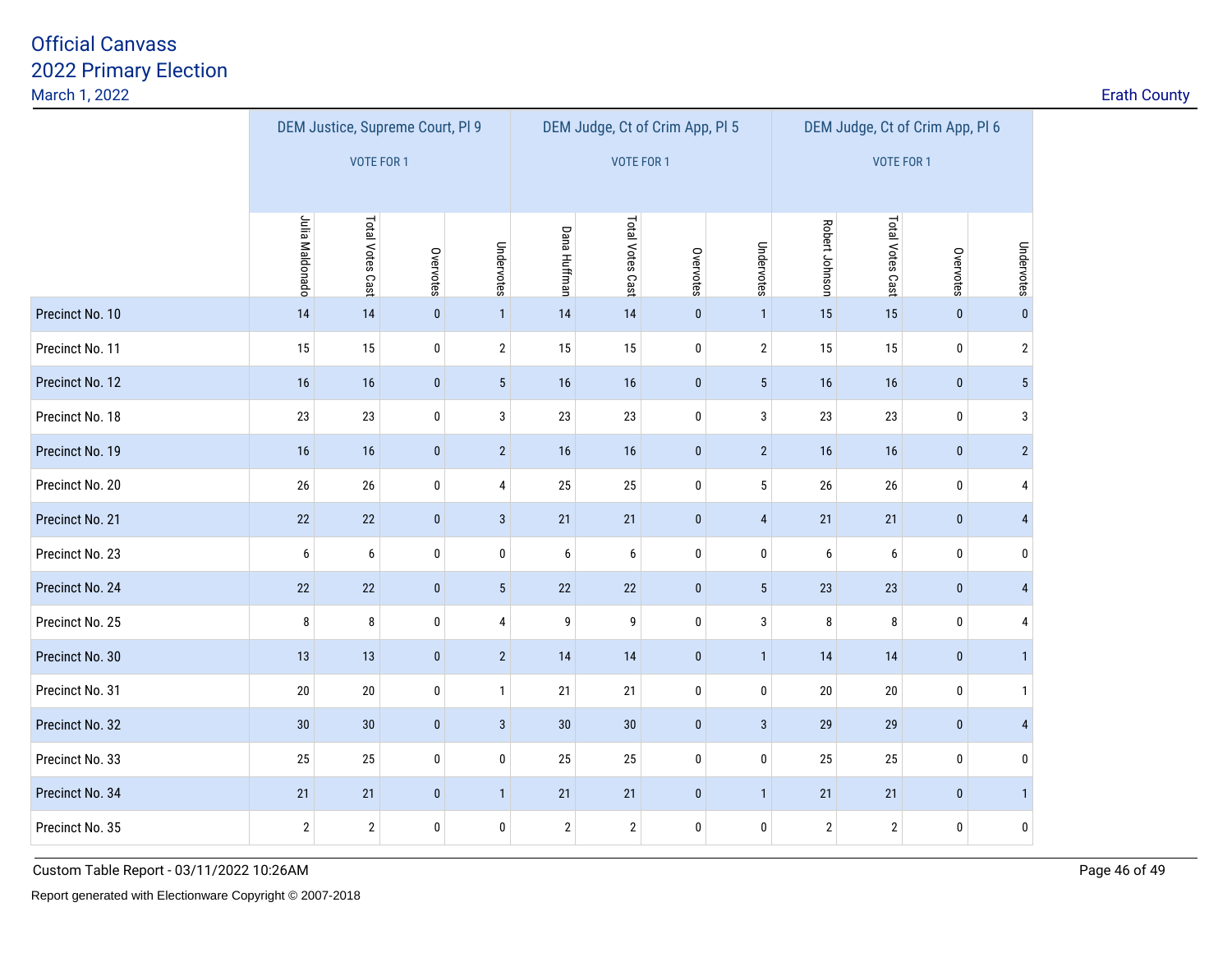| DEM Justice, Supreme Court, PI 9<br>DEM Judge, Ct of Crim App, Pl 5<br>DEM Judge, Ct of Crim App, Pl 6<br><b>VOTE FOR 1</b><br>VOTE FOR 1<br>VOTE FOR 1<br><b>Total Votes</b><br>Julia<br><b>Total Votes</b><br><b>Total Votes</b><br>Robert Johnson<br>Dana Huffman<br>Maldonado<br>Undervotes<br>Undervotes<br>Undervotes<br>Overvotes<br>Overvotes<br>Overvotes<br>Cast<br>Cas<br>Cas |
|------------------------------------------------------------------------------------------------------------------------------------------------------------------------------------------------------------------------------------------------------------------------------------------------------------------------------------------------------------------------------------------|
|                                                                                                                                                                                                                                                                                                                                                                                          |
|                                                                                                                                                                                                                                                                                                                                                                                          |
|                                                                                                                                                                                                                                                                                                                                                                                          |
| Precinct No. 41<br>$\bf{0}$<br>$6\overline{6}$<br>$\mathbf{0}$<br>6<br>6<br>$\bf{0}$<br>6<br>6<br>6<br>$\mathbf{0}$<br>$\bf{0}$<br>0                                                                                                                                                                                                                                                     |
| 5<br>34<br>34<br>34<br>32<br>Precinct No. 44<br>34<br>32<br>$\overline{7}$<br>0<br>5<br>0<br>$\Omega$                                                                                                                                                                                                                                                                                    |
| Precinct No. 45<br>32<br>32<br>32<br>31<br>31<br>6 <sup>1</sup><br>32<br>$\bf{0}$<br>6<br>0<br>$\mathbf{0}$                                                                                                                                                                                                                                                                              |
| $\bf{0}$<br>11<br>Precinct No. 46<br>11<br>11<br>11<br>10<br>0<br>10<br>0<br>$\mathbf{0}$<br>$\mathbf{0}$                                                                                                                                                                                                                                                                                |
| Precinct No. 47<br>19<br>19<br>19<br>19<br>$\mathbf{0}$<br>$\mathbf{0}$<br>19<br>19<br>$\bf{0}$<br>$\mathbf{0}$<br>$\mathbf{0}$                                                                                                                                                                                                                                                          |
| <b>Totals</b><br>381<br>381<br>47<br>382<br>382<br>378<br>46<br>378<br>$\mathbf{0}$<br>50<br>0<br>$\mathbf{0}$                                                                                                                                                                                                                                                                           |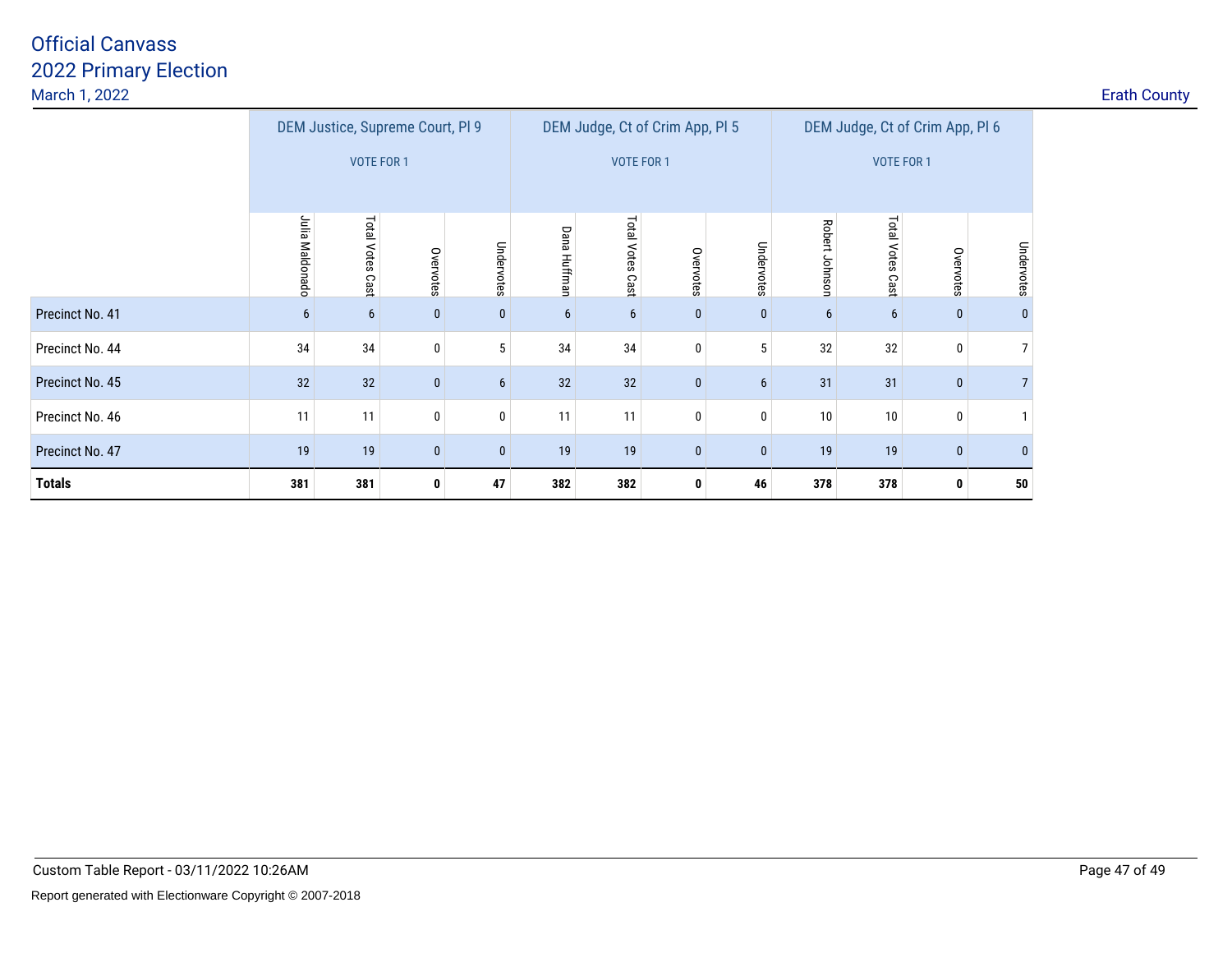|                 |                     |                   | DEM Member, State BoE, Dist 14 |                | <b>DEM County Chair</b> |                  |           |                |  |  |  |
|-----------------|---------------------|-------------------|--------------------------------|----------------|-------------------------|------------------|-----------|----------------|--|--|--|
|                 |                     | <b>VOTE FOR 1</b> |                                |                | <b>VOTE FOR 1</b>       |                  |           |                |  |  |  |
|                 |                     |                   |                                |                |                         |                  |           |                |  |  |  |
|                 | <b>Tracy Fisher</b> | Total Votes Cast  | Overvotes                      | Undervotes     | Moumin Quazi            | Total Votes Cast | Overvotes | Undervotes     |  |  |  |
| Precinct No. 10 | 14                  | 14                | $\mathbf{0}$                   | $\mathbf{1}$   | 15                      | 15               | $\pmb{0}$ | $\mathbf{0}$   |  |  |  |
| Precinct No. 11 | 15                  | 15                | 0                              | $\mathbf 2$    | 15                      | 15               | 0         | $\overline{2}$ |  |  |  |
| Precinct No. 12 | 16                  | 16                | $\mathbf{0}$                   | $5\,$          | 18                      | 18               | $\pmb{0}$ | 3              |  |  |  |
| Precinct No. 18 | 23                  | 23                | 0                              | 3              | 23                      | 23               | 0         | 3              |  |  |  |
| Precinct No. 19 | 17                  | 17                | $\mathbf{0}$                   | $\mathbf{1}$   | 15                      | 15               | $\pmb{0}$ | 3              |  |  |  |
| Precinct No. 20 | 25                  | 25                | 0                              | $\sqrt{5}$     | 25                      | 25               | 0         | 5              |  |  |  |
| Precinct No. 21 | 21                  | 21                | $\mathbf{0}$                   | $\overline{4}$ | 20                      | 20               | $\pmb{0}$ | 5              |  |  |  |
| Precinct No. 23 | 6                   | 6                 | 0                              | 0              | 6                       | 6                | 0         | 0              |  |  |  |
| Precinct No. 24 | 23                  | 23                | $\mathbf{0}$                   | $\overline{4}$ | 20                      | $20\,$           | $\pmb{0}$ | $\overline{7}$ |  |  |  |
| Precinct No. 25 | 8                   | 8                 | 0                              | 4              | 5                       | $\sqrt{5}$       | 0         | 7              |  |  |  |
| Precinct No. 30 | 14                  | 14                | $\pmb{0}$                      | $\mathbf{1}$   | 14                      | 14               | $\pmb{0}$ | $\mathbf{1}$   |  |  |  |
| Precinct No. 31 | 21                  | 21                | 0                              | 0              | 20                      | $20\,$           | 0         | $\mathbf{1}$   |  |  |  |
| Precinct No. 32 | 30                  | 30                | $\pmb{0}$                      | $\sqrt{3}$     | 28                      | 28               | $\pmb{0}$ | 5              |  |  |  |
| Precinct No. 33 | 25                  | 25                | 0                              | 0              | 24                      | 24               | 0         | 1              |  |  |  |
| Precinct No. 34 | 21                  | 21                | $\pmb{0}$                      | $\mathbf{1}$   | $20\,$                  | $20\,$           | $\pmb{0}$ | $\overline{2}$ |  |  |  |
| Precinct No. 35 | $\mathbf 2$         | $\mathbf 2$       | $\pmb{0}$                      | 0              | $\sqrt{2}$              | $\mathbf 2$      | 0         | 0              |  |  |  |